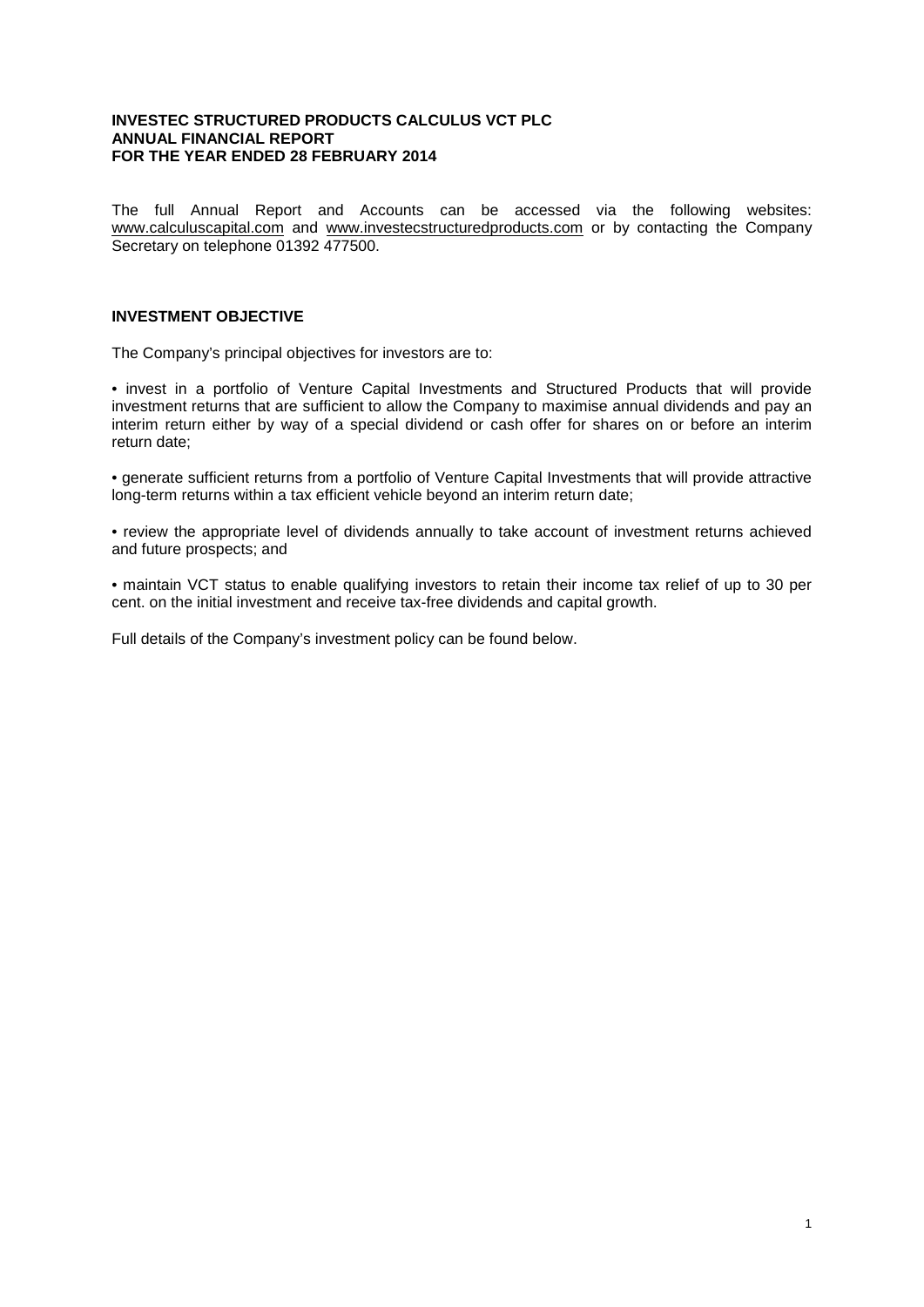# **FINANCIAL REVIEW**

# **Ordinary Share Fund**

|                                                     | 12 Months to | 12 Months to |
|-----------------------------------------------------|--------------|--------------|
|                                                     | 28 February  | 28 February  |
|                                                     | 2014         | 2013         |
| <b>Total return</b>                                 |              |              |
| Total return                                        | £199,000     | £309,000     |
| Total return per ordinary share                     | 4.2p         | 6.5p         |
| <b>Revenue</b>                                      |              |              |
| Net loss after tax                                  | (E44,000)    | (E46,000)    |
| Revenue return per ordinary share                   | (0.9)p       | (1.0)p       |
| <b>Dividend</b>                                     |              |              |
| Recommended final dividend                          | 5.25p        | 5.25p        |
|                                                     | As at        | As at        |
|                                                     | 28 February  | 28 February  |
|                                                     | 2014         | 2013         |
| Assets (investments valued at bid market<br>prices) |              |              |
| Net assets                                          | £4,512,000   | £4,562,000   |
| Net asset value ("NAV") per ordinary share          | 95.2p        | 96.3p        |
| Mid market quotation                                |              |              |
| Ordinary shares                                     | 85.5p        | 92.5p        |
| Discount to NAV                                     | (10.2)%      | (3.9)%       |

# **C Share Fund**

|                                          | <b>12 Months to</b> | <b>12 Months to</b> |
|------------------------------------------|---------------------|---------------------|
|                                          | 28 February         | 28 February         |
|                                          | 2014                | 2013                |
| <b>Total return</b>                      |                     |                     |
| <b>Total return</b>                      | £47,000             | £104,000            |
| Total return per C share                 | 2.4p                | 5.4p                |
| <b>Revenue</b>                           |                     |                     |
| Net loss after tax                       | (E25,000)           | (E35,000)           |
| Revenue return per C share               | (1.3)p              | (1.8)p              |
| <b>Dividend</b>                          |                     |                     |
| Recommended final dividend               | 4.5p                | 4.5p                |
|                                          |                     |                     |
|                                          | As at               | As at               |
|                                          | 28 February         | 28 February         |
|                                          | 2014                | 2013                |
| Assets (investments valued at bid market |                     |                     |
| prices)                                  |                     |                     |
| Net assets                               | £1,765,000          | £1,805,000          |
| NAV per C share                          | 91.4p               | 93.5p               |
| Mid market quotation                     |                     |                     |
| C shares                                 | 90.0p               | 90.0p               |
| Discount to NAV                          | (1.5)%              | (3.7)%              |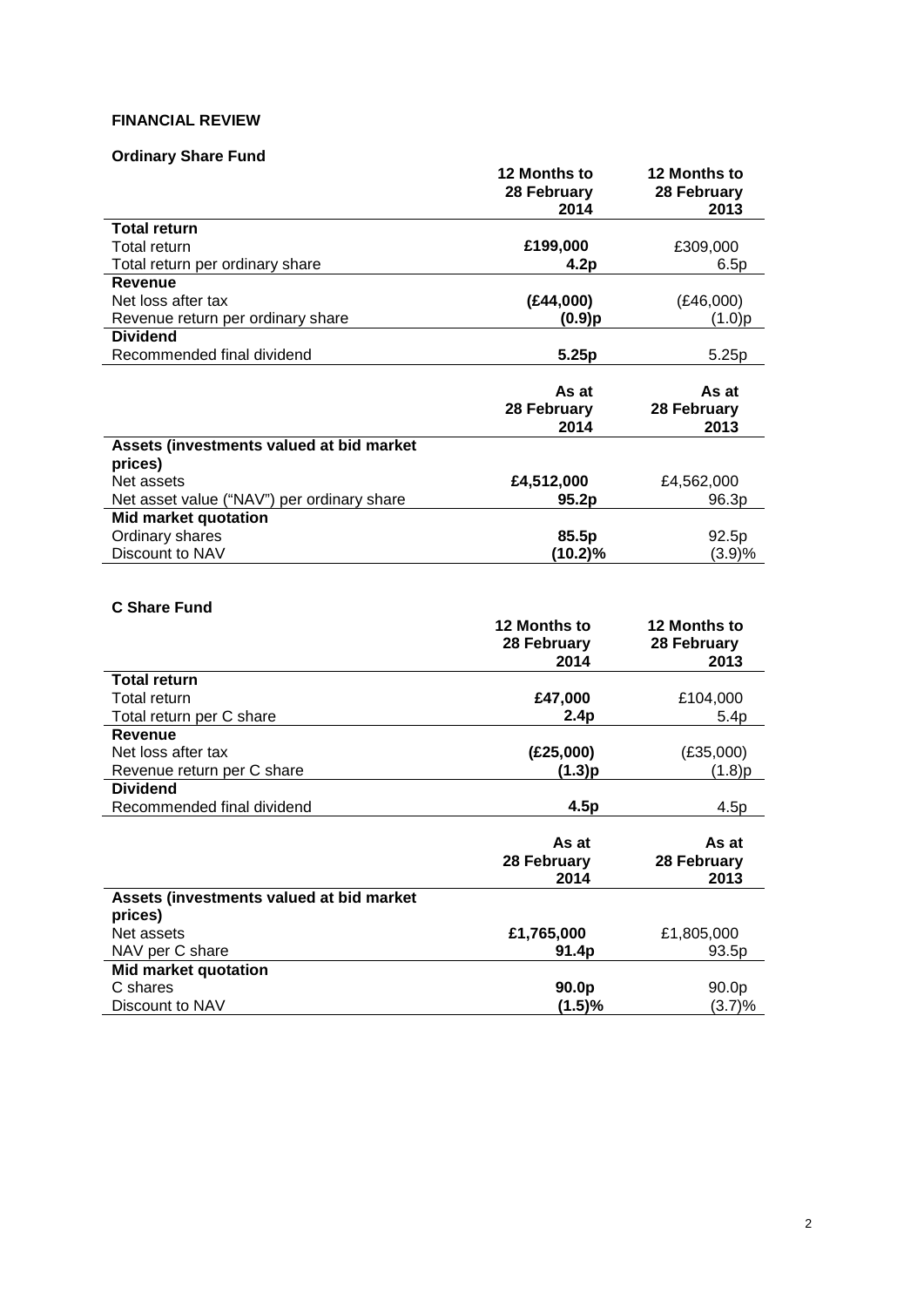# **STRATEGIC REPORT**

The Strategic Report has been prepared in accordance with the requirements of Section 414A of the Companies Act 2006 (the "Act"). Its purpose is to inform members of the Company and help them assess how the Directors have performed their legal duty under Section 172 of the Act, to promote the success of the Company.

# **CHAIRMAN'S STATEMENT**

I am delighted to present your Company's results for the year ended 28 February 2014. The Investec Structured Products Calculus VCT plc is a tax efficient listed company which aims to address shareholder needs for:

• attractive tax-free dividends;

• a clear strategy for returning capital;

• downside protection through the Structured Products portfolio and investment in lower risk VCT qualifying companies with a high percentage of investments in loan stock and preference shares; and

• low annual management fees.

The Company, which launched in March 2010, is a joint venture between Investec Structured Products (part of Investec Plc) and Calculus Capital Limited, and brings together both Managers' award winning expertise in their respective fields of structured products and venture capital.

During the year, the majority of investments have been in qualifying growth companies of which only a proportion can be invested in loan stocks and redeemable preference shares which generate an income. The remainder of the investments have been in Structured Products which do not provide income but generate a capital return. Consequently, the Company has shown a negative revenue return and a strong positive capital return to produce an overall positive return in line with expectations.

The net asset value per ordinary share was 95.2 pence as at 28 February 2014 compared to 96.3 pence as at 28 February 2013. This is after paying a dividend to ordinary shareholders in 2013 of 5.25 pence per share.

The net asset value per C share was 91.4 pence as at 28 February 2014 compared to 93.5 pence as at 28 February 2013. This is after paying a dividend to C shareholders in 2013 of 4.5 pence per share.

The net asset values have subsequently risen to 95.5 pence per ordinary share and 93.6 pence per C share as at 30 April 2014.

Your Board and Managers are encouraged by the performance of the Company to date and believe it is well placed to make further progress in the forthcoming year.

# *Structured Products Portfolio*

Our non-Qualifying Investments are managed by Investec Structured Products. As at 28 February 2014, the Ordinary Share Fund held a portfolio of three Structured Products and the C Share Fund held one Structured Product based on the FTSE 100 Index. The products differ by duration and counterparty in order to minimise risk and create a diversified portfolio of investments. Up to 20 per cent. of the Structured Products portfolio of the C Share Fund will be able to be invested in other indices besides the FTSE 100 Index.

The Structured Products portfolio continues to perform well. As at 28 February 2014, the FTSE 100 was trading at 6,809.7. This means that while the level of the FTSE 100 will change, if all of the Structured Products in both the Ordinary Share Fund and C Share Fund were to mature at this level, they would yield the maximum payoff for investors in each share fund.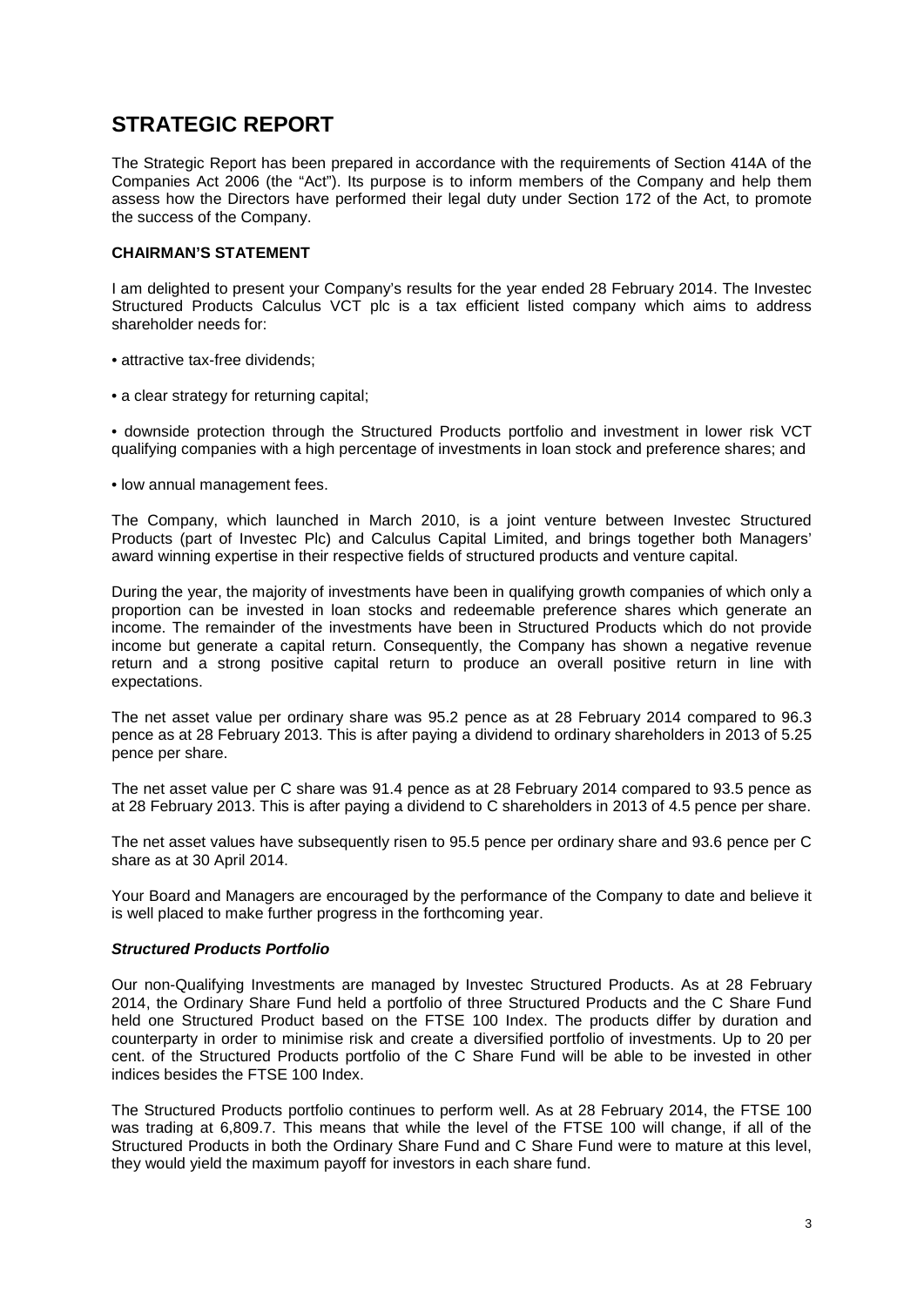#### *Venture Capital Investments*

Calculus Capital manages the portfolio of VCT Qualifying Investments made by the Company. During the year, the Ordinary Share Fund redeemed £200,000 loan stock in Terrain Energy. Qualifying investments were made in eight companies on behalf of the C Share Fund totalling £657,200 and the Company has now met its requirement for the combined Ordinary and C share portfolios to be at least 70 per cent. invested in Qualifying Investments by 28 February 2014.

A detailed analysis of the new investments and the investment performance can be found in the Investment Manager's Review that follows this statement.

### *Dividend*

In line with our aim to provide a regular tax-free dividend stream, the Directors are pleased to propose a final dividend of 5.25 pence per ordinary share and 4.5 pence per C share which, subject to shareholder approval, will be paid on 24 July 2014 to shareholders on the register on 30 May 2014. This will take cumulative dividends paid to 21.0p per Ordinary share and 13.5 pence per C Share. The Board continues to manage the Company to seek to generate the returns that will enable it to meet the special dividend objectives set out in the original offer document.

#### *Developments since the Year End*

Since the year end, the Company has realised £150,000 from the redemption of MicroEnergy loan stock held in the Ordinary Share Fund. In addition, in March 2014, Horizon Discovery, one of the investments held by the C Share Fund, was admitted to trading on the London Stock Exchange's AIM market and it is currently trading at approximately double the Company's cost of investment.

#### *Changes to the Annual Report*

You will note there have been some changes to your Company's Annual Report this year. These are the results of new narrative reporting requirements that have now come into effect. There is now a Strategic Report, which contains many of the disclosures previously contained within the Business Review section of the Directors' Report, and a new Director's Remuneration Report. In relation to the latter, shareholders will be asked to vote on both the Director's Remuneration Policy and the Directors' Remuneration Report at the forthcoming Annual General Meeting.

# *Alternative Investment Fund Managers' Directive ("AIFMD")*

AIFMD was conceived to address a perceived regulatory gap to protect investors and is intended to provide a harmonised regulatory and supervisory framework throughout the European Union for regulating Alternative Investment Funds. Although it was principally aimed at private equity and hedge funds, investment trusts and venture capital trusts are also required to comply.

AIFMD was implemented by the UK on 22 July 2013, with existing investment companies, such as your Company, having until 22 July 2014 to comply fully with the requirements. Calculus Capital Limited has been appointed as the Alternative Investment Fund Manager of the Company.

#### *Annual General Meeting*

We hope that as many shareholders as possible will attend the Company's Annual General Meeting, which will be held at 11.00 am on Tuesday, 1 July 2014 at the offices of Investec Structured Products, 2 Gresham Street, London, EC2V 7QP.

# *Outlook*

We believe that the Company's strategy, in respect of both its Structured Products portfolio and Qualifying Investments portfolio, is proving effective. The success of the Structured Products portfolio, thus far, has provided the basis for tax-free dividend returns to shareholders whilst enabling the construction of a portfolio of Qualifying Investments to generate longer-term returns. The Company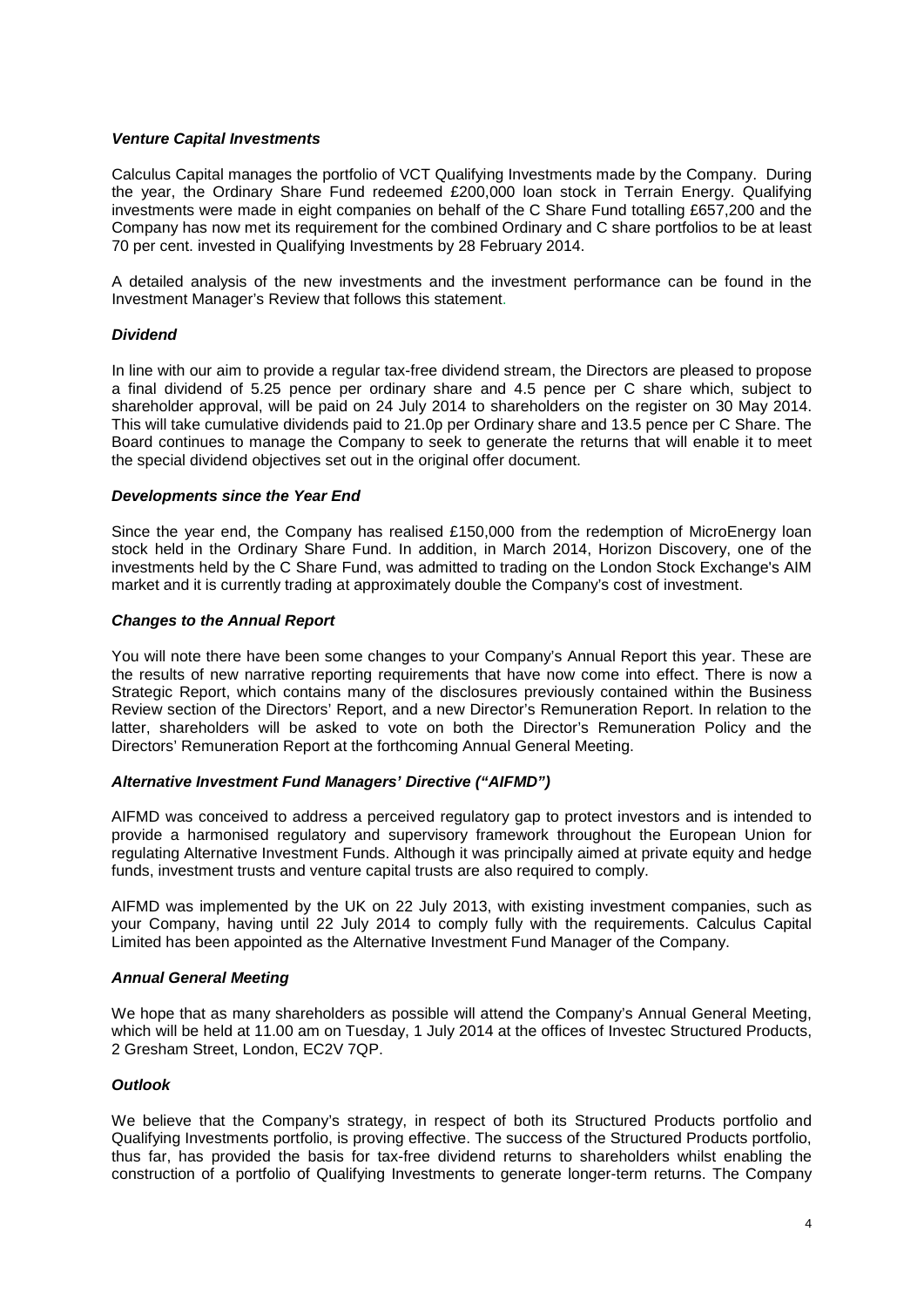had achieved its required level of 70 per cent. invested in Qualifying Investments by 28 February 2014. This calculation covers both the Ordinary Share Fund and the C Share Fund but is calculated for the Company as a whole. The rate of investment in new Qualifying Investments is, therefore, likely to lessen going forward.

There is growing evidence that the recovery in the UK economy is taking hold although, clearly, it remains fragile in some sectors and geographic regions. The economic background is, therefore, more supportive for an uplift in value over time in the qualifying portfolio than it has been hitherto. We believe the portfolio is well placed to take advantage of the recovery going forward. The Investment Manager's 'hands on' style should also help to develop and, in some cases, protect value and contribute to the delivery of future returns to shareholders.

Michael O'Higgins Chairman 19 May 2014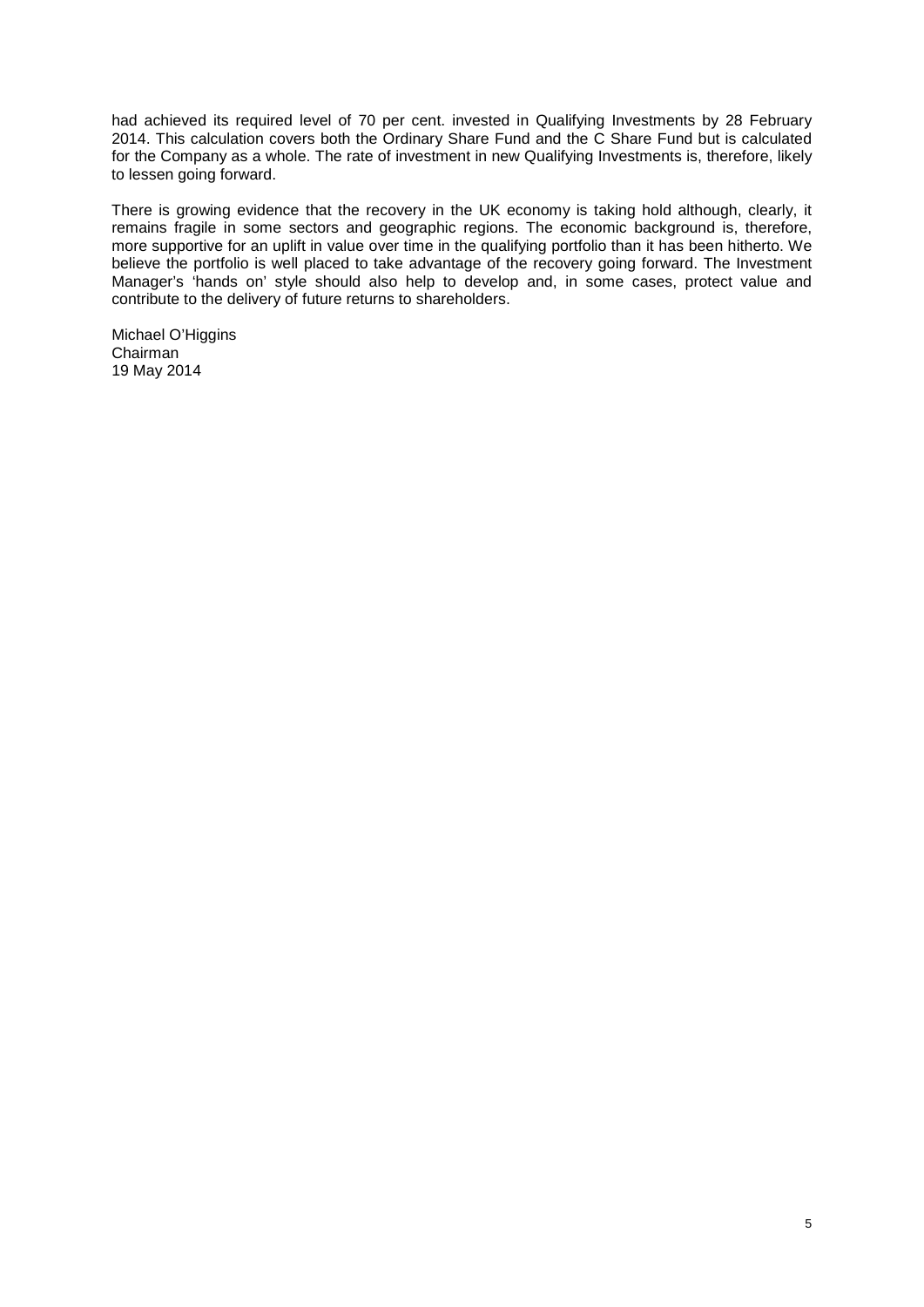# **INVESTMENT MANAGER'S REVIEW (Qualifying Investments)**

# **Portfolio Developments**

Calculus Capital Limited manages the portfolio of Qualifying Investments made by the Company. To maintain its qualifying status as a Venture Capital Trust, the Company needs to be at least 70 per cent. invested in qualifying securities by the end of the relevant third accounting period. At 28 February 2014, the qualifying percentage for the Company was 71.8 per cent.

During the year under review, the Company completed Qualifying Investments in eight unquoted companies as shown below:

|                                                               |                                        | Amount<br>Invested by<br>Ordinary<br><b>Shares</b> | <b>Amount</b><br><b>Invested</b><br>by<br><b>C</b> Shares |
|---------------------------------------------------------------|----------------------------------------|----------------------------------------------------|-----------------------------------------------------------|
| Company                                                       | <b>Sector</b>                          |                                                    |                                                           |
| Hampshire Cosmetics Limited                                   | Consumer staples                       |                                                    | 150,000                                                   |
| Horizon Discovery Limited                                     | Renewable energy                       |                                                    | 50,000                                                    |
| Pico's Limited (trading as Benito's Hat)                      | Leisure                                |                                                    | 50,004                                                    |
| <b>Quai Administration Services Limited</b>                   | <b>Business support services</b>       |                                                    | 150,158                                                   |
| Scancell Holdings plc                                         | Biotechnology                          |                                                    | 100,000                                                   |
| <b>Secure Electrans Limited</b>                               | Information technology                 | 12,000                                             | 25,000                                                    |
| <b>Terrain Energy Limited</b>                                 | Oil and gas exploration and production |                                                    | 4,999                                                     |
| The One Place Capital Limited (trading<br>as Money Dashboard) | Information Technology                 |                                                    | 127,000                                                   |

# **New Holdings**

# **Pico's Limited ("Benito's Hat")**

In May 2013, an investment of £50,004 was made in Benito's Hat by the C Share Fund. Benito's Hat is a Mexican-themed, fast casual restaurant business with plans to expand in central London. Offering tailor-made burritos, tacos, salads and a range of specials, Benito's Hat provides an authentic experience and high-quality food, at an affordable price point. The brand has a devoted customer following and has won many accolades from food critics.

Since investment, new outlets have been opened at Farringdon and Leadenhall Street.

|                                                               |               |                               | Ordinary<br><b>Share</b> | <b>Share</b>         |
|---------------------------------------------------------------|---------------|-------------------------------|--------------------------|----------------------|
| <b>Latest Unaudited</b><br><b>Results</b>                     | 2013<br>£'000 | <b>Investment Information</b> | <b>Fund</b><br>£'000     | <b>Fund</b><br>£'000 |
| Year ended                                                    | 31 Jul        |                               |                          |                      |
| Turnover                                                      | 2,962         | Total cost                    |                          | 50                   |
| Pre-tax loss                                                  | (10)          | Income recognised in year     |                          |                      |
| Net assets                                                    | 2,100         | Equity valuation              |                          | 64                   |
|                                                               |               | Loan stock valuation          |                          |                      |
| Valuation basis: Price of latest investment in the<br>company |               | <b>Total valuation</b>        |                          | 64                   |
|                                                               |               | Voting rights                 |                          | 1.2%                 |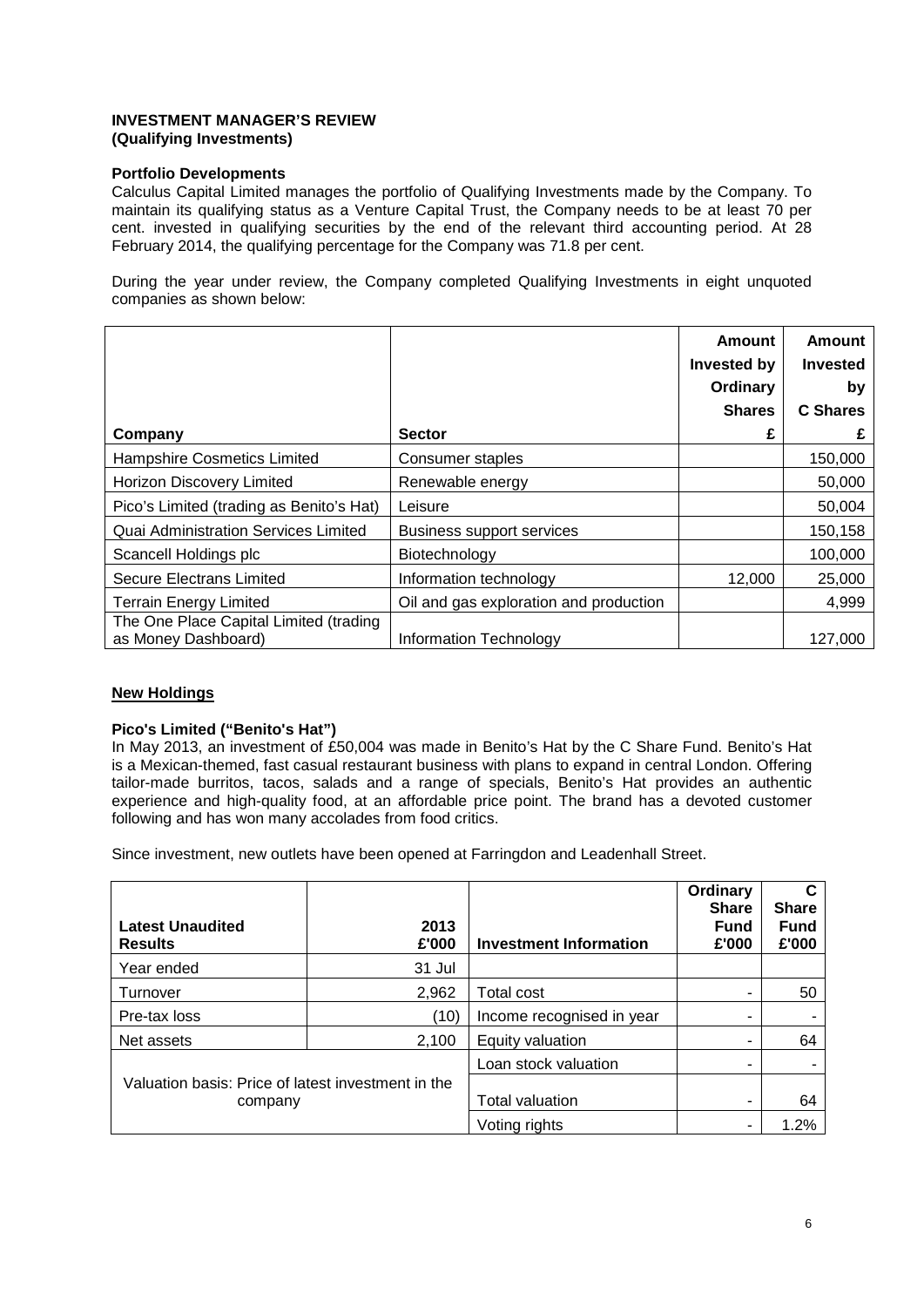# **Horizon Discovery Limited ("Horizon")**

In May 2013, the C Share Fund made a £50,000 investment into Horizon.

Horizon is one of the leading genomic biotechnology companies in Europe with a customer base comprising many hundreds of biotechnology, diagnostic and pharmaceutical companies, and academic research institutes.

Horizon is a pioneer in 'translational genomics' with a scalable platform consisting of genome-editing tools and derived products and services, which enable life sciences research, drug discovery and development. It has an international base, reaching c.800 customers, comprising global leaders in industrial pharmaceutical/biotech and academic research institutions and has been ranked as one of the fastest growing biotechnology companies in Europe by Deloitte.

Horizon has been able to grow with limited investment via licensed drug discovery programmes giving access to significant revenue milestones. Calculus Capital invested in May 2013 as part of a pre-IPO funding round. Funds raised allowed the company to further develop its proprietary genome editing platform, "GENESIS™".

The financial results for the period to 31 December 2013 reflect an increase in product revenue, service revenue and leveraged R&D (including licensing deals with strategic partners). The company continues to invest in R&D in connection with the expansion of its cell line 'library'.

|                                           |               |                      |                               | Ordinary<br><b>Share</b> | C<br><b>Share</b>    |
|-------------------------------------------|---------------|----------------------|-------------------------------|--------------------------|----------------------|
| <b>Latest Audited Results</b>             | 2013<br>£'000 | 2012<br>£'000        | <b>Investment Information</b> | <b>Fund</b><br>£'000     | <b>Fund</b><br>£'000 |
| Year ended                                | 31 Dec        | 31 Dec               |                               |                          |                      |
| Turnover                                  | 6,640         | 3,860                | Total cost                    |                          | 50                   |
| Pre-tax loss                              | (3,040)       | (5,610)              | Income recognised in year     | -                        |                      |
| Net assets                                | 7,860         | 4.340                | Equity valuation              | $\blacksquare$           | 50                   |
|                                           |               | Loan stock valuation | ۰                             |                          |                      |
| Valuation basis: Discounted cash flow and |               |                      |                               |                          |                      |
| comparable companies                      |               |                      | <b>Total valuation</b>        | ٠                        | 50                   |
|                                           |               |                      | Voting rights                 | -                        | 0.1%                 |

#### **Scancell Holdings plc**

In August 2013, an investment by the C Share Fund was made into Scancell of £100,000.

Scancell was founded in 1997 by Professor Lindy Durrant and IPO'd on AIM in July 2010. Scancell is developing novel immunotherapies for the treatment of cancer based on its ImmunoBody and Moditope technology platforms. Initial results from the Phase 1 trials of Scancell's novel immunotherapeutic melanoma vaccine, SCIB1 look very promising. Funds raised will provide working capital for the completion of the SCIB1 Phase 1/2 trials.

The recent fundraising will also be used to commence work on the pre-clinical development of the first Moditope immunotherapy product. The Moditope technology produces cancer killing cells that destroy tumours, in mice, without toxicity and it is believed that Moditope epitopes can be used to develop immunotherapies for the treatment of a range of cancer tumours including, ovarian, breast and lung cancers.

Exit will likely be through a trade sale to a major pharmaceutical company with appropriate oncology expertise who can complete development of Scancell's products and take them through Phase III clinical trials. David Evans, Scancell's Chairman, has a long track record of steering life sciences companies to successful exits.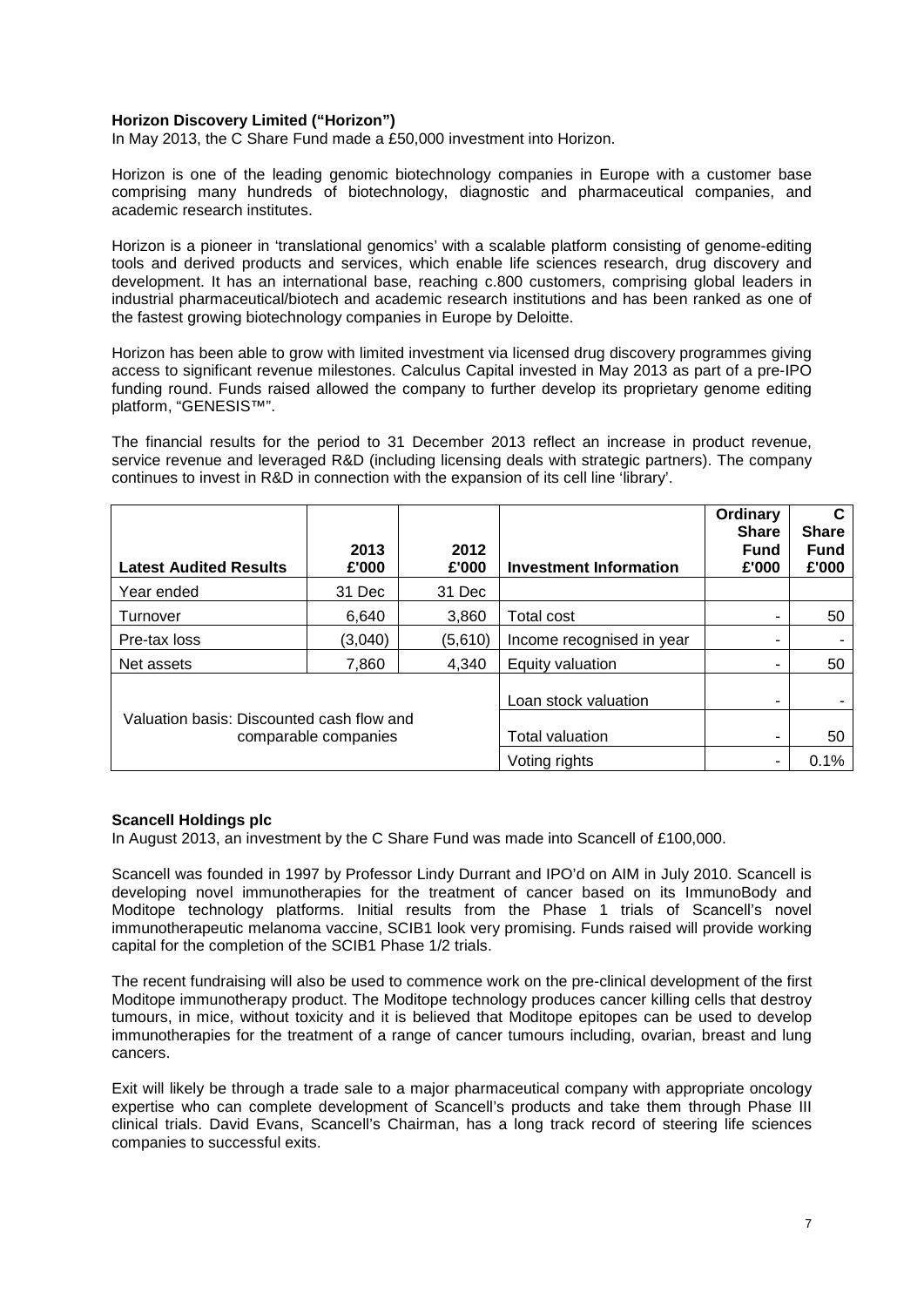|                               | 2013     | 2012                     |                               | Ordinary<br><b>Share</b><br><b>Fund</b> | C<br><b>Share</b><br><b>Fund</b> |
|-------------------------------|----------|--------------------------|-------------------------------|-----------------------------------------|----------------------------------|
| <b>Latest Audited Results</b> | £'000    | £'000                    | <b>Investment Information</b> | £'000                                   | £'000                            |
| Year ended                    | 30 Apr   | 30 Apr                   |                               |                                         |                                  |
| Turnover                      |          | $\overline{\phantom{a}}$ | Total cost                    |                                         | 100                              |
| Pre-tax loss                  | (2, 250) | (1,930)                  | Income recognised in year     |                                         |                                  |
| Net assets                    | 5,090    | 1,671                    | Equity valuation              |                                         | 144                              |
|                               |          |                          | Loan stock valuation          |                                         |                                  |
| Valuation basis: AIM traded   |          |                          | Total valuation               |                                         | 144                              |
|                               |          |                          | Voting rights                 |                                         | 0.2%                             |

# **The One Place Capital Limited ("Money Dashboard")**

An investment of £127,000 equity was made by the C Share Fund in November 2013. Founded in 2009, Money Dashboard is a free web-based application which empowers consumers to take control of their finances. By using Money Dashboard a consumer is able to view all of their internet enabled current accounts, savings accounts and credit cards in one secure place, providing the true view of their financial lives. Transaction data is sorted into easily understood categories and, by using the simple charts and graphs, consumers can see where their money is going and budget for the future.

The rise in the cost-of-living within the UK is increasing consumer demand for value, control and transparency in the management of their finances. Money Dashboard is well placed to help satisfy this demand.

|                                           |               |               |                               | Ordinary             | C                    |
|-------------------------------------------|---------------|---------------|-------------------------------|----------------------|----------------------|
|                                           |               |               |                               | <b>Share</b>         | <b>Share</b>         |
| <b>Latest Unaudited</b><br><b>Results</b> | 2013<br>£'000 | 2012<br>£'000 | <b>Investment Information</b> | <b>Fund</b><br>£'000 | <b>Fund</b><br>£'000 |
| Year ended                                | 31 May        | 31 May        |                               |                      |                      |
| Turnover                                  | ۰             | ۰             | Total cost                    | ۰                    | 127                  |
| Pre-tax loss                              | (1,100)       | (530)         | Income recognised in year     | ۰                    |                      |
| Net liabilities                           | (300)         | (530)         | Equity valuation              |                      | 127                  |
|                                           |               |               | Loan stock valuation          | ۰                    |                      |
| Valuation basis: Cost                     |               |               | <b>Total valuation</b>        | ۰                    | 127                  |
|                                           |               |               | Voting rights                 |                      | 1.9%                 |

# **Quai Administration Services Limited ("Quai")**

In February 2014, an investment by the C Share Portfolio was made into Quai of £150,158. Quai provides white-label administration services for high-volume personal savings products. Quai's proprietary technology platform provides automated administration, straight through processing, online web access and multi-currency portfolio management services. It allows the company to administer many thousands of individual savings plans at a fraction of the cost incurred by established insurance companies and wealth managers, making it an ideal outsourcing partner.

Recent legal and regulatory changes such as auto-enrolment and the Retail Distribution Review are changing the way large insurers, banks and other providers offer savings products to UK consumers. Mass distribution of individual savings plans is pressuring providers into offering high-volume, lowmargin schemes. Established providers will be increasingly forced to choose whether to build a bespoke in-house system to administer mass-market products or to outsource. Founded in 2011 by a team of industry experts who previously led the savings and investment administration business of BNP Paribas in the UK, Quai is seeking to benefit from these changes in the UK savings market.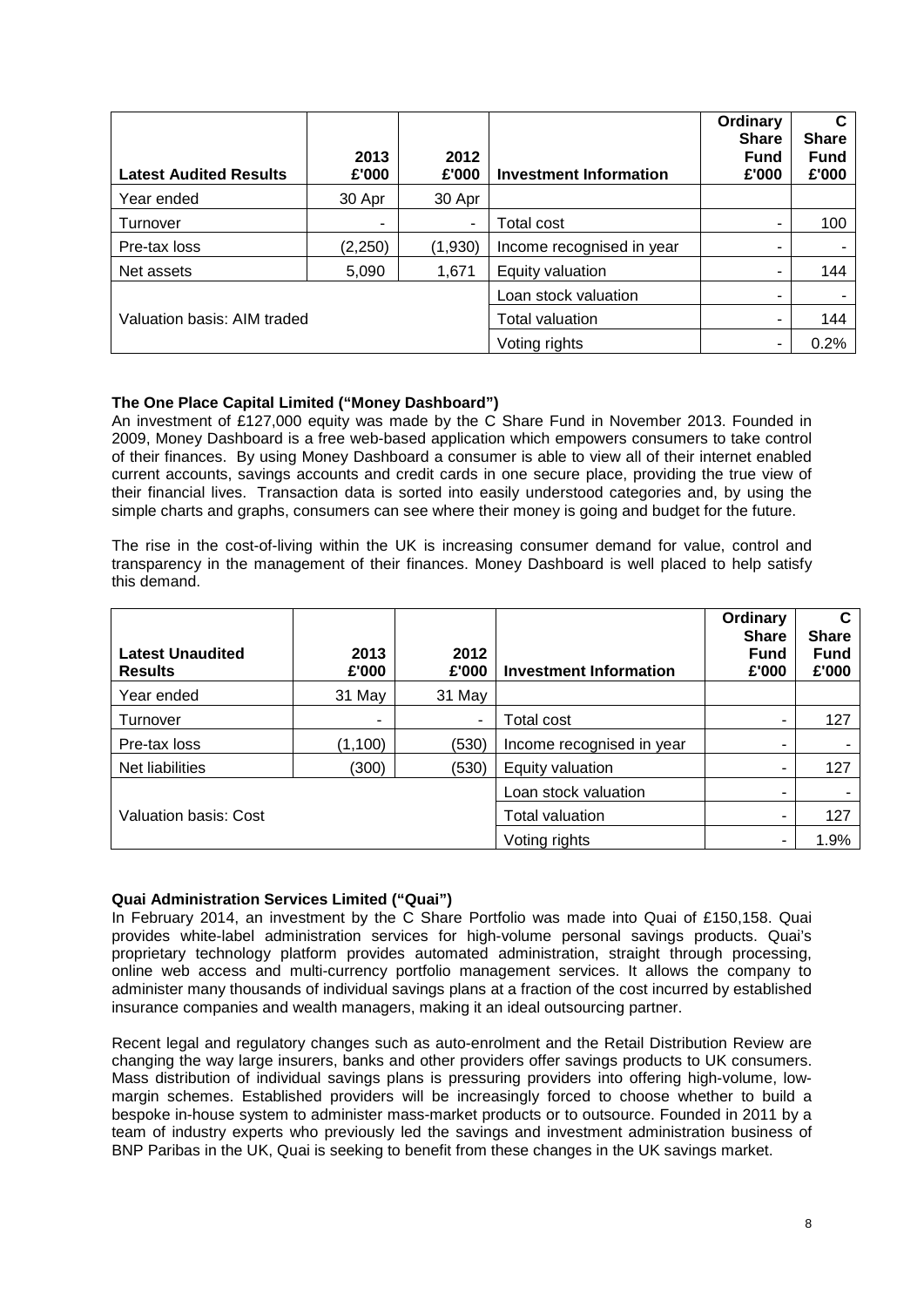| <b>Latest Unaudited</b> | 2013     | 2012    |                               | Ordinary<br><b>Share</b><br><b>Fund</b> | <b>Share</b><br><b>Fund</b> |
|-------------------------|----------|---------|-------------------------------|-----------------------------------------|-----------------------------|
| <b>Results</b>          | £'000    | £'000   | <b>Investment Information</b> | £'000                                   | £'000                       |
| Year ended              | 31 Oct   | 31 Oct* |                               |                                         |                             |
| Turnover                | 442      | 83      | Total cost                    |                                         | 150                         |
| Pre-tax loss            | (1,048)  | (1,326) | Income recognised in year     |                                         |                             |
| Net liabilities         | (1, 513) | (1,617) | Equity valuation              |                                         | 150                         |
|                         |          |         | Loan stock valuation          |                                         |                             |
| Valuation basis: Cost   |          |         | <b>Total valuation</b>        |                                         | 150                         |
|                         |          |         | Voting rights**               | ٠                                       | 3.4%                        |

\* Seven months to 31 October 2012.

**\*\*** Other funds managed by Calculus Capital have combined voting rights of 41.6 per cent.

### **Existing Holdings**

### **AnTech Limited ("AnTech")**

Founded in 1994, Exeter based AnTech is a specialist engineering design and manufacturing company providing a range of products to the upstream oil and gas industry.

AnTech has developed a new generation of directional drilling tools which provide the platform for a step-change transformation in the manner and efficiency in which oil and gas wells can be drilled with coil tubing.

|                                       | 2013   | 2012   |                               | Ordinary<br><b>Share</b><br><b>Fund</b> | C<br><b>Share</b><br><b>Fund</b> |
|---------------------------------------|--------|--------|-------------------------------|-----------------------------------------|----------------------------------|
| <b>Latest Audited Results</b>         | £'000  | £'000  | <b>Investment Information</b> | £'000                                   | £'000                            |
| Year ended                            | 31 Aug | 31 Aug |                               |                                         |                                  |
| Turnover                              | 1,615  | 1,548  | Total cost                    | 270                                     | -                                |
| Pre-tax profit                        | 180    | 230    | Income recognised in year     | 13                                      |                                  |
| Net assets                            | 5,173  | 1,291  | Equity valuation              | 105                                     |                                  |
|                                       |        |        | Loan stock valuation          | 150                                     |                                  |
| Valuation basis: Comparable companies |        |        | Total valuation               | 255                                     |                                  |
|                                       |        |        | Voting rights                 | 1.2%                                    |                                  |

#### **Brigantes Energy Limited ("Brigantes") and Corfe Energy Limited ("Corfe")**

Brigantes and Corfe (details of which follow) were initially intended to be one investment but were split for structural efficiency reasons. Brigantes and Corfe were originally each established to hold certain oil and gas exploration assets and spun out from InfraStrata Plc.

#### **Brigantes**

Brigantes acquired an interest in InfraStrata's Northern Ireland exploration assets. Recently released results of a study on the PL1/10 prospects, carried out by Merlin Energy Resources, indicates the unrisked prospective resource of the licence to be as much as 450 million barrels of recoverable oil (112.5 million barrels net to Brigantes after the farm out), if all structures identified are successful. The first well will target potential resources of 40 million barrels (10 million barrels net to Brigantes after farm out). An exploration well is planned for the first quarter of 2014.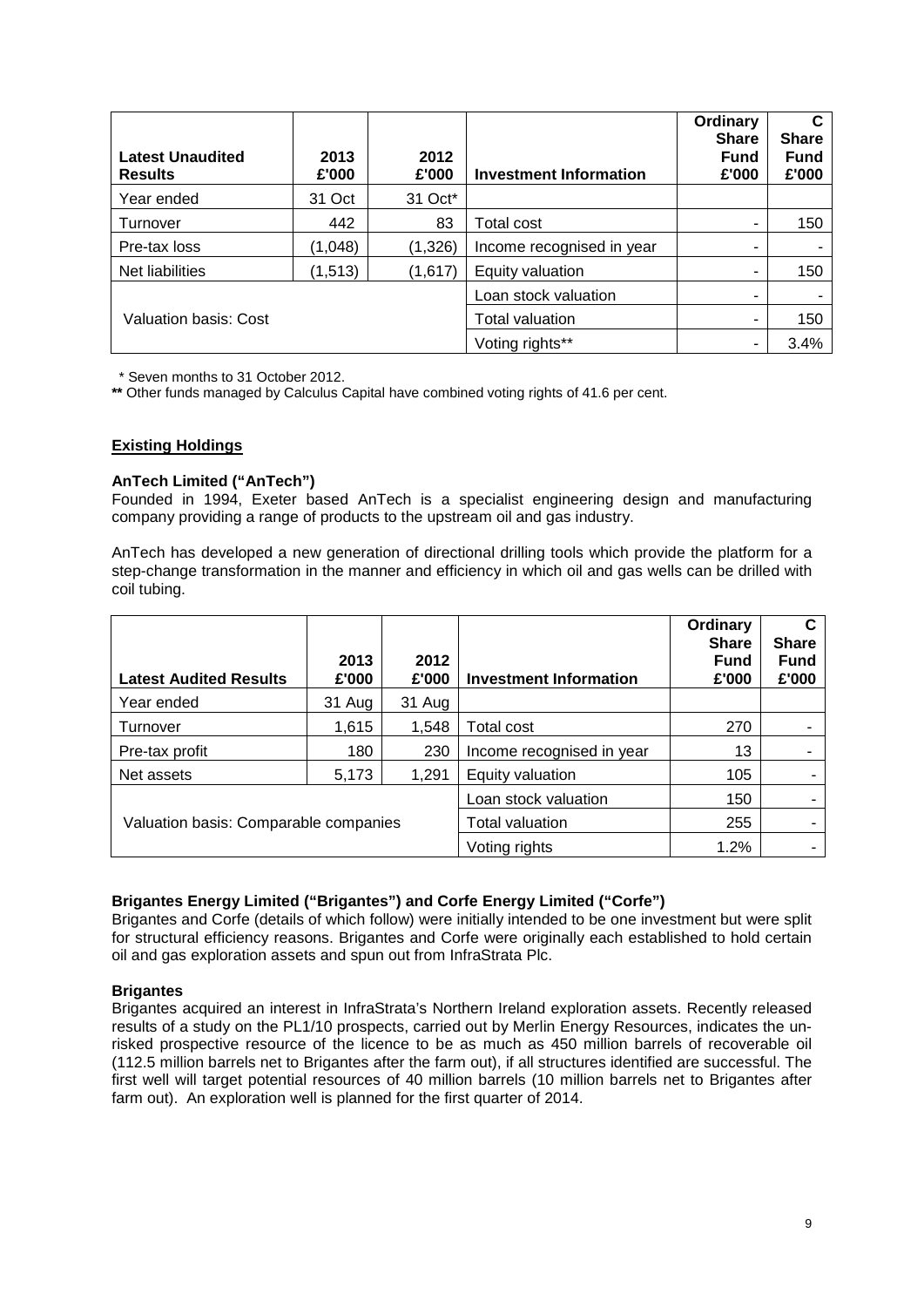| <b>Latest Audited Results</b>          | 2013<br>£'000 | 2012<br>£'000 | <b>Investment Information</b> | Ordinary<br><b>Share</b><br><b>Fund</b><br>£'000 | C<br><b>Share</b><br><b>Fund</b><br>£'000 |
|----------------------------------------|---------------|---------------|-------------------------------|--------------------------------------------------|-------------------------------------------|
| Year ended                             | 31 Jul        | 31 Jul        |                               |                                                  |                                           |
| Turnover                               | 86            | 69            | <b>Total cost</b>             | 125                                              |                                           |
| Pre-tax loss                           | (154)         | (920)         | Income recognised in year     | -                                                |                                           |
| Net (liabilities)/assets               | (979)         | 1,131         | Equity valuation              | 320                                              |                                           |
|                                        |               |               | Loan stock valuation          |                                                  |                                           |
| Valuation basis: Prospective resources |               |               | Total valuation               | 320                                              |                                           |
|                                        |               |               | Voting rights*                | 3.3%                                             |                                           |

\* Other funds managed by Calculus Capital have combined voting rights of 25.6 per cent.

# **Corfe**

Corfe acquired an interest in InfraStrata's exploration assets in Southern England. Since March 2013, Corfe has held a number of conventional and unconventional licence interests in Southern England including a 25% working interest in UK onshore licences lying immediately west of the giant Wytch Farm oil field. The combination of Corfe's onshore and offshore blocks puts the company in a strong position to evaluate and benefit from the conventional and shale oil and gas potential of the area to the west and south of Wytch Farm.

Gas has been proven in both conventional and shale reservoirs in the Dorset play area. It also represents a rare opportunity to invest directly in the emerging shale gas play in Europe. Oil giant Total's recent acquisition of shale interests in the UK shows the growing industry interest in unconventional energy. Corfe will seek to sell into industry demand for assets rather than develop the opportunities itself.

|                                        |               |               |                               | Ordinary<br><b>Share</b> | C<br><b>Share</b>    |
|----------------------------------------|---------------|---------------|-------------------------------|--------------------------|----------------------|
| <b>Latest Audited Results</b>          | 2013<br>£'000 | 2012<br>£'000 | <b>Investment Information</b> | <b>Fund</b><br>£'000     | <b>Fund</b><br>£'000 |
| Year ended                             | 31 Jul        | 31 Jul        |                               |                          |                      |
| Turnover                               | 86            | 69            | Total cost                    | 75                       |                      |
| Pre-tax loss                           | (245)         | (64)          | Income recognised in year     |                          |                      |
| Net assets                             | 1,764         | 2,006         | Equity valuation              | 137                      |                      |
|                                        |               |               | Loan stock valuation          |                          |                      |
| Valuation basis: Prospective resources |               |               | <b>Total valuation</b>        | 137                      |                      |
|                                        |               |               | Voting rights                 | 2.0%                     |                      |

# **Dryden Human Capital Group Limited ("Dryden")**

Dryden is headquartered in the UK and specialises in the actuarial, insurance and compliance recruitment sector with significant operations in London and Hong Kong, and smaller offices in Mumbai, Sydney and New York.

The group consists of four major brands: Darwin Rhodes, a specialist recruiter operating globally in the niche areas of the insurance and finance sectors; Edison Morgan, the Asia-based executive search brand servicing the insurance and asset management sectors; Drake Fleming, a multi-sector HR, change and business transformation recruitment business; and Baker Noble, a private wealth and asset management recruitment brand.

At present, Hong Kong is performing to plan but London is showing significant underperformance and may require further restructuring.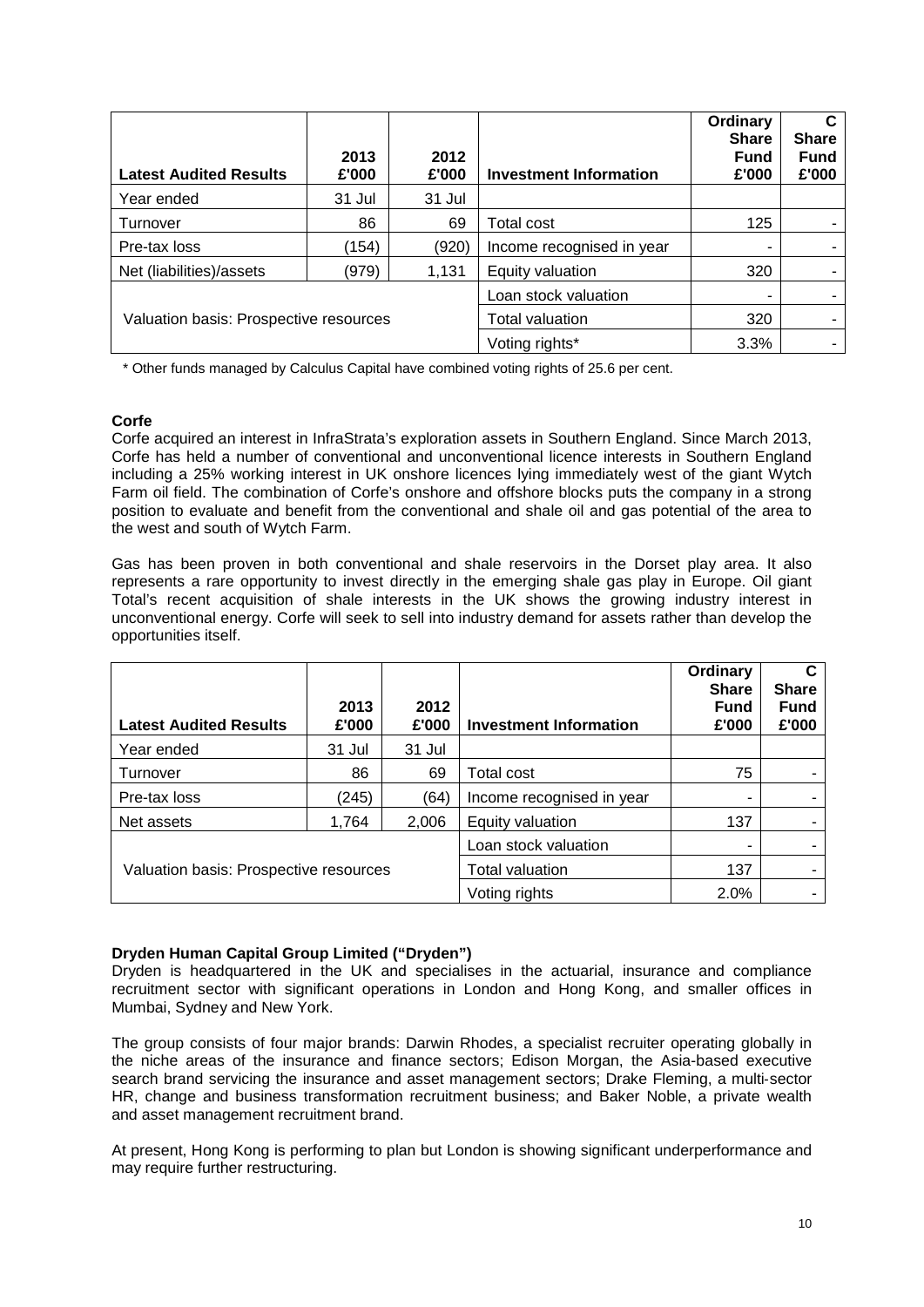The financial statements for 2013 show negative net assets resulting from a requirement by the auditors to show 'A' Ordinary shares and 'B' Ordinary shares as debt despite them being Ordinary shares. This also gives an odd result to the calculation and is an accounting treatment with which we do not concur.

|                                          |               |               |                               | Ordinary<br><b>Share</b> | C<br><b>Share</b>    |
|------------------------------------------|---------------|---------------|-------------------------------|--------------------------|----------------------|
| <b>Latest Audited Results</b><br>(group) | 2013<br>£'000 | 2012<br>£'000 | <b>Investment Information</b> | <b>Fund</b><br>£'000     | <b>Fund</b><br>£'000 |
| Year ended                               | 31 Mar        | 31 Mar        |                               |                          |                      |
| Turnover                                 | 7,088         | 9,822         | Total cost                    | 100                      |                      |
| Pre-tax (loss)/profit                    | $(1,470)^*$   | 290           | Income recognised in year     |                          |                      |
| Net (liabilities)/assets                 | (2,281)       | 1,166         | Equity valuation              | 14                       |                      |
|                                          |               |               | Loan stock valuation          |                          |                      |
| Valuation basis: Earnings multiple       |               |               | Total valuation               | 14                       | -                    |
|                                          |               |               | Voting rights                 | 0.9%                     |                      |

\* pre-exceptional items.

# **Hampshire Cosmetics Limited ("Hampshire")**

In December 2013, a further investment of £50,000 equity and £100,000 loan stock was made by the C Share Fund.

Founded in the 1970s, Hampshire is an established company which develops and manufactures a comprehensive range of products covering fragrances, body treatments, skincare and shampoos. The business and trade and assets have been acquired by a management team that has previously been backed by Calculus Capital in a successful investment.

The original investment in December 2012 was part of a turnaround led by an experienced management buy-in team. This has progressed well to date, with an improvement in revenue and profitability. Performance has in fact been ahead of plans, and the company moved significantly into profitability for the year to December 2013. This has been achieved through management's focus on high-quality customer delivery, margin and cashflow.

In the year ahead the key objectives for the business are to grow and diversify further the revenue base. This will be facilitated by the investment made in December 2013 to fund a small bolt-on investment.

In addition, the company has undertaken a strategic review of the market and has also identified additional opportunities for further product diversification and margin improvement. Some of the identified strategies will be implemented during the coming year, as well as delivering further cost improvements from the capital investment already undertaken.

|                                              |               |               |                               | Ordinary<br><b>Share</b> | C<br><b>Share</b>    |
|----------------------------------------------|---------------|---------------|-------------------------------|--------------------------|----------------------|
| <b>Latest Unaudited</b><br><b>Results</b>    | 2013<br>£'000 | 2012<br>£'000 | <b>Investment Information</b> | <b>Fund</b><br>£'000     | <b>Fund</b><br>£'000 |
| Year ended                                   | 31 Dec        | 31 Dec        |                               |                          |                      |
| Turnover                                     | 24,045        | 21,250        | <b>Total cost</b>             | 250                      | 150                  |
| Pre-tax profit/(loss)                        | 918           | (668)         | Income recognised in year     | 12                       | 2                    |
| Net assets                                   | 2,592         | 1,773         | Equity valuation              | 127                      | 52                   |
|                                              |               |               | Loan stock valuation          | 150                      | 100                  |
| Valuation basis: Price of recent transaction |               |               | <b>Total valuation</b>        | 277                      | 152                  |
|                                              |               |               | Voting rights*                | 4.5%                     | 1.8%                 |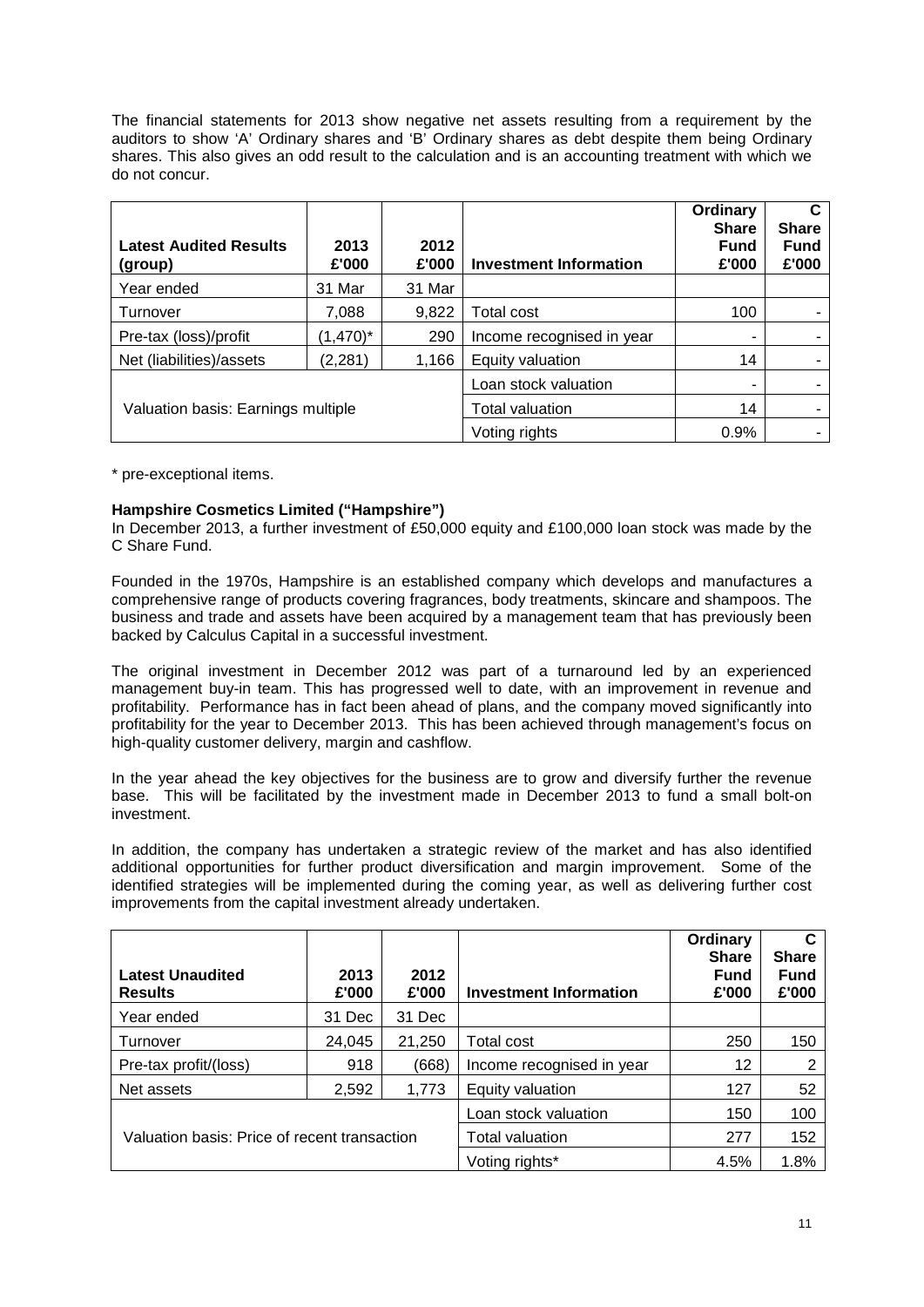\* Other funds managed by Calculus Capital have combined voting rights of 0.9 per cent.

#### **Human Race Group Limited ("Human Race")**

Human Race owns and delivers over 58 events in triathlon, cycling, running, duathlon, aquathlon and open water swimming for over 100,000 participants of all abilities and ages.

The group had a successful year with like for like improvements in participant numbers and 'net promoter scores' (a key metric for measuring customer satisfaction). Events have been delivered well in testing weather and environmental conditions, with only one event having to be postponed due to poor weather. Financial performance for 2013 has been largely in line with forecasts. The group made a modest loss for the year to 31 December 2013. This was largely due to continued investment in growing events to maturity and a loss of event entry fees through refunds as a result of the postponed event. Continuous work goes on to ensure entry numbers continue to build across each event and a number of new marketing initiatives (physical, online and through partner channels) will be implemented throughout 2014.

The management team have built a motivated workforce and put in place the infrastructure necessary to develop and successfully run a growing portfolio of events.

|                                                   |               |                  |                               | Ordinary<br><b>Share</b> | C<br><b>Share</b>    |
|---------------------------------------------------|---------------|------------------|-------------------------------|--------------------------|----------------------|
| <b>Latest Unaudited</b><br><b>Results (group)</b> | 2013<br>£'000 | $2012*$<br>£'000 | <b>Investment Information</b> | <b>Fund</b><br>£'000     | <b>Fund</b><br>£'000 |
| Year ended                                        | 31 Dec        | 31 Dec           |                               |                          |                      |
| Turnover                                          | 2,713         | 3.196            | Total cost                    | 300                      | 150                  |
| Pre-tax loss                                      | (48)          | (23)             | Income recognised in year     | 16                       | 8                    |
| Net assets                                        | 2,053         | 2,329            | Equity valuation              | 87                       | 43                   |
|                                                   |               |                  | Loan stock valuation          | 200                      | 100                  |
| Valuation basis: Sales multiple                   |               |                  | Total valuation               | 287                      | 143                  |
|                                                   |               |                  | Voting rights                 | 1.9%                     | 1.0%                 |

\* Estimated consolidation of financial results

#### **Secure Electrans Limited ("Secure")**

In April 2013, £20,000 was invested in Secure, of which £12,000 was loan stock for the Ordinary Share Fund and £8,000 was loan stock for the C Share Fund. In May 2013, a further £17,000 of loan stock was invested in by the C Share Fund.

Secure is a UK based payments technology company. Its HomePay™ solution replicates the retail chip and pin experience for other card transactions. Secure Electrans' solution and back end system supports secure, low cost, chip and pin payment facilities for small and medium sized businesses – particularly businesses requiring a high degree of mobility (e.g. plumbers, window cleaners and hairdressers), card not present transactions on different devices (e.g. computers, tablets and mobile phone), prepaid smart energy meters and eGov Services as local and national government move more of their services online.

Global interest in chip and pin solutions for online transactions has increased significantly in the past year. The United States was the last major market to embrace chip and pin, having moved rapidly in this direction after significant losses of credit card information by major US retailers such as Target and Neiman Marcus. Notwithstanding the level of interest in Secure Electrans' products in its market, the company was unable to demonstrate adequate visibility over future working capital needs and full provision has been made against the value of our equity investment. We continue to value the loan stock at par as we believe there to be value in the intellectual property.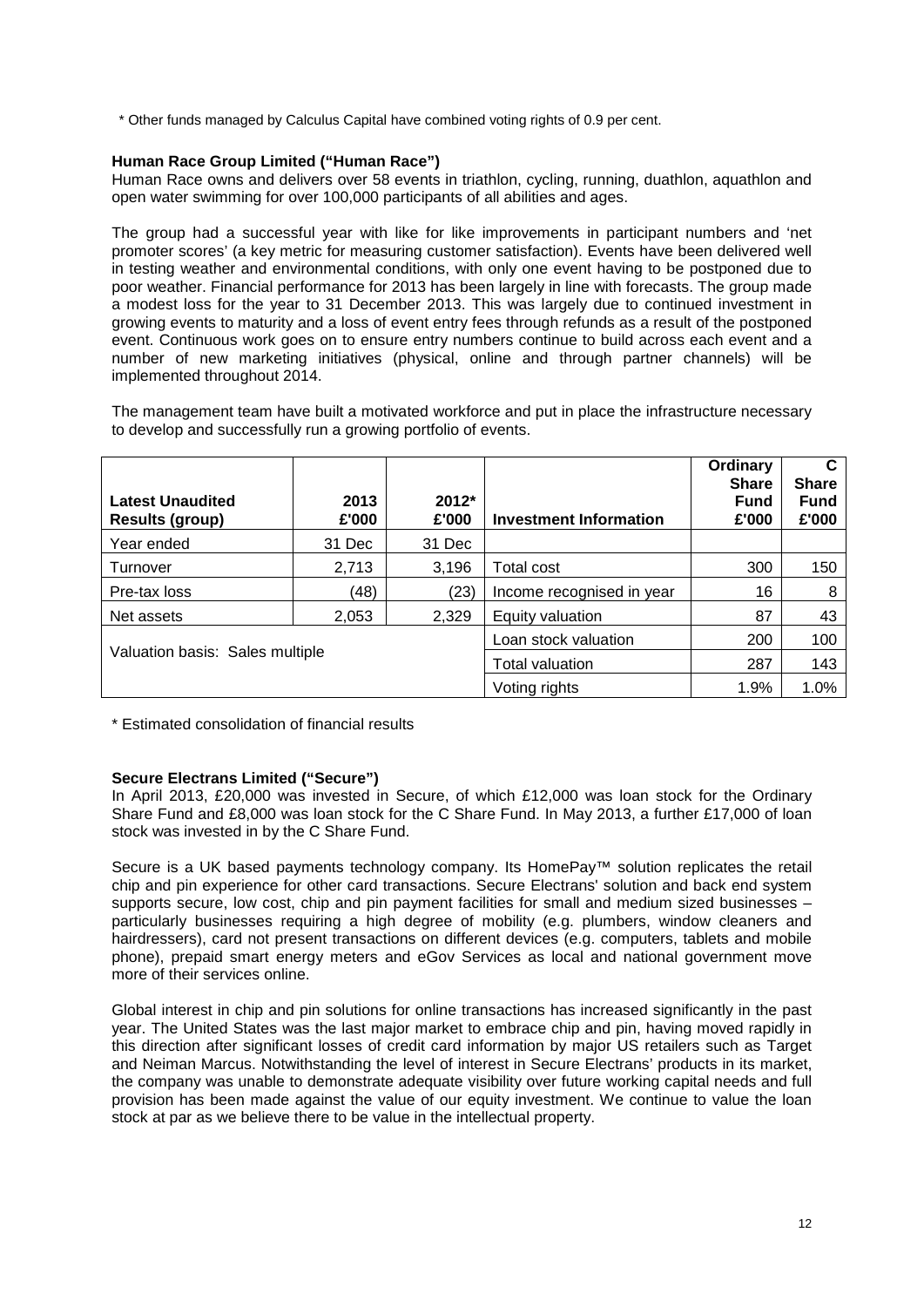|                                     | 2012    | 2011    |                               | Ordinary<br><b>Share</b><br><b>Fund</b> | <b>Share</b><br><b>Fund</b> |
|-------------------------------------|---------|---------|-------------------------------|-----------------------------------------|-----------------------------|
| <b>Latest Audited Results</b>       | £'000   | £'000   | <b>Investment Information</b> | £'000                                   | £'000                       |
| Year ended                          | 31 Dec  | 31 Dec  |                               |                                         |                             |
| Turnover                            | 61      | 111     | Total cost                    | 112                                     | 75                          |
| Pre-tax loss                        | (2,384) | (2,469) | Income recognised in year     | 1                                       | 2                           |
| Net (liabilities)/assets            | (40)    | 259     | Equity valuation              |                                         |                             |
|                                     |         |         | Loan stock valuation          | 12                                      | 25                          |
| Valuation basis: Recoverable amount |         |         | Total valuation               | 12                                      | 25                          |
|                                     |         |         | Voting rights                 | 0.4%                                    | 0.2%                        |

# **Tollan Energy Limited ("Tollan")**

Tollan has been set up to generate electricity from renewable micro-generation facilities. In February 2013, Tollan entered into an agreement to acquire a portfolio of installed solar PV panels on residential and commercial roofs in Northern Ireland and will benefit from Northern Ireland Renewable Obligation Certificates ("NIROCs").

Tollan outsources operations, maintenance support and billing and cash collection services. The developer has experience in this sector having, amongst other renewable projects, carried out the repairs and maintenance to the 7,000 asset portfolio of Homesun prior to its sale to Aviva.

The systems will be provided at no cost to the homeowners. Tollan's revenues will come from two sources, both of which are inflation protected, being directly linked to RPI. Firstly, there is the Government backed NIROC for every unit of electricity generated. Under the current NIROC regime, solar installations of less than 50kW per site receive 4 NIROCs per mega watt of electricity generated indexed for 20 years. Secondly, there is the export tariff for any surplus electricity not used by the homeowner that is exported to the grid.

As at 31 March 2014, 167 systems had been installed (0.9MW). It is anticipated that the portfolio will comprise of approximately 1.6MW in total. All systems are due to be installed prior to the end of the 2014 calendar year.

No financial information is currently available.

|                       | <b>Investment Information</b> | Ordinary<br><b>Share</b><br><b>Fund</b><br>£'000 | C<br><b>Share</b><br><b>Fund</b><br>£'000 |
|-----------------------|-------------------------------|--------------------------------------------------|-------------------------------------------|
| No results available. |                               |                                                  |                                           |
|                       | Total cost                    | 360                                              |                                           |
|                       | Income recognised in year     | 17                                               |                                           |
|                       | Equity valuation              | 150                                              |                                           |
| Valuation basis: Cost | Loan stock valuation          | 210                                              |                                           |
|                       | Total valuation               | 360                                              |                                           |
|                       | Voting rights                 | 6.4%                                             |                                           |

# **Venn Life Science Holdings plc ("Venn")**

Venn is a Clinical Research Organisation ("CRO") with operations in France, the Netherlands, Ireland and a branch office in Switzerland. The company's near term objective is the consolidation of a number of small European CROs to build a mid-sized CRO focused on the European market, offering clients a full service, multi-centred capability in Phase II-IV trials across a range of principal disease areas.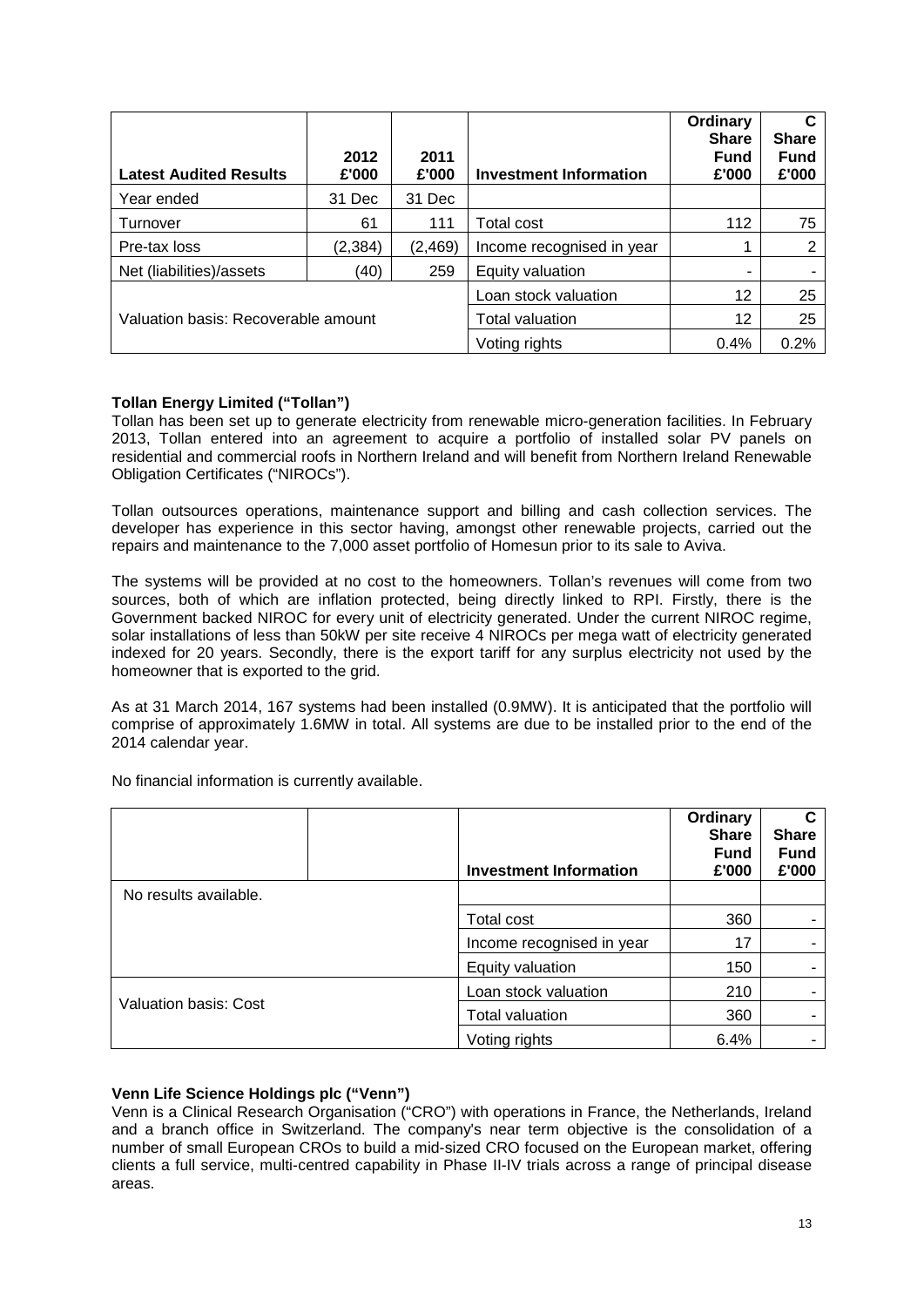| <b>Latest Audited Results</b><br>(group) | 2012<br>£'000 | 2011<br>£'000 | <b>Investment Information</b> | Ordinary<br><b>Share</b><br><b>Fund</b><br>£'000 | <b>Share</b><br><b>Fund</b><br>£'000 |
|------------------------------------------|---------------|---------------|-------------------------------|--------------------------------------------------|--------------------------------------|
| Year ended                               | 31 Dec        | 31 Dec        |                               |                                                  |                                      |
| Turnover                                 | 2,670         | 2.870         | Total cost                    | 120                                              | 80                                   |
| Pre-tax (loss)/profit                    | (930)         | 1,030         | Income recognised in year     | ۰                                                |                                      |
| Net assets                               | 2,050         | 110           | Equity valuation              | 88                                               | 59                                   |
|                                          |               |               | Loan stock valuation          | ۰                                                |                                      |
| Valuation basis: AIM traded              |               |               | <b>Total valuation</b>        | 88                                               | 59                                   |
|                                          |               |               | Voting rights*                | 2.0%                                             | 1.3%                                 |

\* Other funds managed by Calculus Capital have combined voting rights of 9.1 per cent.

# **Terrain Energy Limited ("Terrain")**

In August 2013, an additional investment of £5,000 was made in Terrain by the C Share Fund. A total of £200,000 of loan stock held by the Ordinary Share Fund was redeemed during 2013.

Terrain Energy is an oil and gas exploration and production company with licence interests in the East Midlands, Surrey, Northern Ireland and Germany. Terrain has interests in ten petroleum licences: Keddington, Kirklington, Dukes Wood, Kelham Hills and Burton on the Wolds in the East Midlands, Larne and a licence offshore to the north of Larne in Northern Ireland, Brockham in Surrey and Bruckmuhl and Starnberger See in Germany. Terrain is currently producing from wells at Keddington and Brockham. On average, 80 barrels of oil per day (bopd) and 100,000 standard cubic feet of gas per day are being produced (gross).

Two exploration wells are planned in 2014 on the Larne and Burton on the Wolds licences. Should the Larne well be a success, it would be game changing for the company as 450 million barrels of prospective resources have been mapped in the area (45 million barrels net to Terrain). Also, this would greatly increase the likelihood of finding commercial oil reserves in the 27th Offshore Round licence to the north of Larne which was awarded by DECC to the joint venture partners in early 2014 (Terrain owns 20%).

Terrain's strengths lie in the quality of its management team; its mix of production, development and exploration assets which reduces risk; the size of its reserves, especially prospective resources, which are due to be drilled in the near future; and that it has sufficient cash to meet its commitments.

|                                    |               |               |                               | Ordinary<br><b>Share</b> | <b>Share</b>  |
|------------------------------------|---------------|---------------|-------------------------------|--------------------------|---------------|
| <b>Latest Audited Results</b>      | 2012<br>£'000 | 2011<br>£'000 | <b>Investment Information</b> | <b>Fund</b><br>£'000     | Fund<br>£'000 |
| Year ended                         | 31 Dec        | 31 Dec        |                               |                          |               |
| Turnover                           | 246           | 308           | <b>Total cost</b>             | 100                      | 95            |
| Pre-tax loss                       | (66)          | (72)          | Income recognised in year     | 5                        | 3             |
| Net assets                         | 3,670         | 3,435         | Equity valuation              | 164                      | 76            |
|                                    |               |               | Loan stock valuation          | ۰                        | 45            |
| Valuation basis: Reserves multiple |               |               | Total valuation               | 164                      | 121           |
|                                    |               |               | Voting rights                 | 1.3%                     | 0.6%          |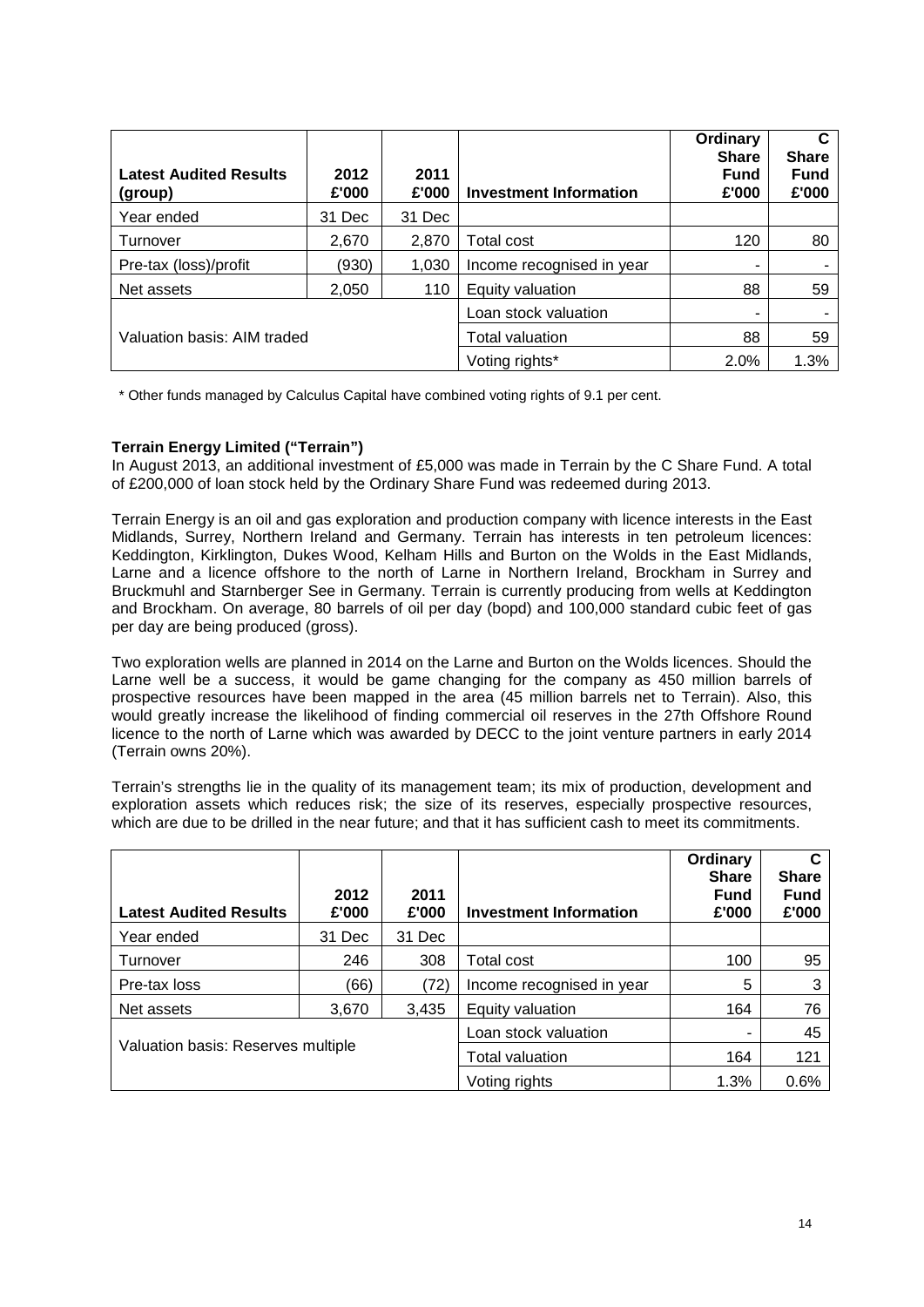# **MicroEnergy Generation Services Limited ("MicroEnergy")**

MicroEnergy owns a portfolio of small onshore wind turbines.

As at 31 December 2013, 153 turbines had been installed in East Anglia and Yorkshire. The portfolio will provide MicroEnergy with sufficient scale to mitigate against concerns of poor short-term performance at any particular site. The revenues from the fleet of installed turbines come from two sources, both of which are inflation protected, being directly linked to RPI. Firstly, there is the Government backed feed-in tariff ("FIT") paid by the electricity suppliers for every kilowatt of electricity generated for twenty years. Secondly, there is the export tariff for any surplus electricity not used by the site owner that is exported to the grid.

| <b>Latest Audited Results</b><br>(group) | 2013<br>£'000 | $2012*$<br>£'000 | <b>Investment Information</b> | Ordinary<br><b>Share</b><br><b>Fund</b><br>£'000 | С<br><b>Share</b><br><b>Fund</b><br>£'000 |
|------------------------------------------|---------------|------------------|-------------------------------|--------------------------------------------------|-------------------------------------------|
| Year ended                               | 31 Mar        | 31 Mar           |                               |                                                  |                                           |
| Turnover                                 | 117           | 7                | Total cost                    | 300                                              |                                           |
| Pre-tax loss                             | (84)          | (107)            | Income recognised in year     | 10                                               |                                           |
| Net assets                               | 2,739         | 1,623            | Equity valuation              | 138                                              |                                           |
|                                          |               |                  | Loan stock valuation          | 150                                              |                                           |
| Valuation basis: Discounted cashflow     |               |                  | Total valuation               | 288                                              |                                           |
|                                          |               |                  | Voting rights**               | 5.1%                                             |                                           |

\* The financials in the period from 11 February 2011 to 31 March 2012 have not been audited.

\*\* Other funds managed by Calculus Capital have combined voting rights of 5.8 per cent.

# **Lime Technology Limited ("Lime Technology")**

The construction sector was one of the last sectors in the UK to show signs of recovery. It is now showing evidence of recovery, but from a low base. Lime Technology now comprises three main activities: Render and Mortars; a building systems division; and, in 2013, the group established an external wall insulation ("EWI") division to address the need for insulation for the stock of existing (poorly insulated) pre-1980s houses. Lime Technology's proprietary mortars were used in the renovation of St Pancras Station and, although used in 'new build', are most appropriate to the renovation and preservation of older buildings. This division is performing well but we believe it is capable of better performance. Lime Technology's building systems division recently won a sizeable contract from a large pharmaceutical company for a new building. Lime Technology's zero carbon panels were also used in the external wall construction of M&S' new superstore at Cheshire Oaks, the largest outside of Marble Arch, and in the construction of the Science Museum's new 'large object' archive at Wroughton, near Swindon. Lime Technology's prefabricated panels are classed as 'zero carbon' and show superior performance compared to comparable products in terms of temperature, moisture control and fire resistance. For example, a 20 degree change in the external temperature changes the internal temperature by one degree over 32 hours. The recently launched EWI division has a reached an average monthly run rate of about £400k-£500k per month from a zero base over the last twelve months. New management, appointed in January, is undertaking a number of reviews to improve operational efficiency in areas such as gross margin control, factory efficiency and improved tendering.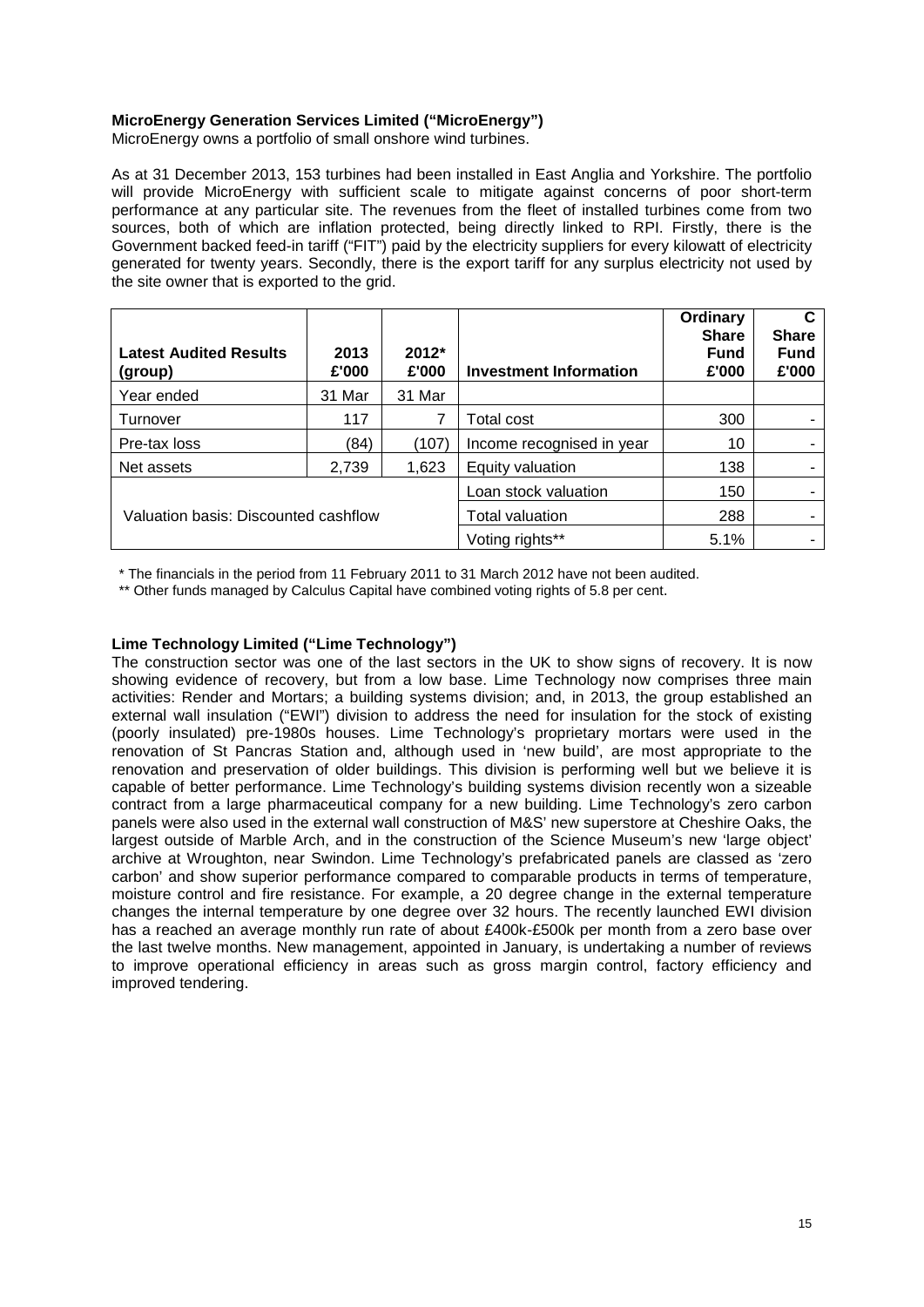| <b>Latest Audited Results</b><br>(group) | $2013*$<br>£'000 | 2012<br>£'000 | <b>Investment information</b> | Ordinary<br><b>Share</b><br><b>Fund</b><br>£'000 | <b>Share</b><br><b>Fund</b><br>£'000 |
|------------------------------------------|------------------|---------------|-------------------------------|--------------------------------------------------|--------------------------------------|
| Year ended                               | 31 Oct           | 31 Oct        |                               |                                                  |                                      |
| Turnover                                 | 5,254            | 5,997         | Total cost                    | 307                                              |                                      |
| Pre-tax loss                             | (6,985)          | (2,055)       | Income recognised in year     | 20                                               |                                      |
| Net liabilities                          | (584)            | (499)         | Equity valuation              | 8                                                |                                      |
|                                          |                  |               | Loan stock valuation          | 250                                              |                                      |
| Valuation basis: Comparable companies    |                  |               | Total valuation               | 258                                              |                                      |
|                                          |                  |               | Voting rights                 | 0.2%                                             |                                      |

\* The Lime Technology Group accounts are not required to be audited. These figures are derived from the Lime Technology Limited, Hemcrete Projects Limited and Hemp Technology Limited accounts which have been audited.

# **Metropolitan Safe Custody Limited ("Metropolitan")**

Metropolitan provides safe custody services to many thousands of customers. The company currently runs two safe custody sites, one in Knightsbridge (BRO), the other in St. Johns Wood (SJW). These two vaults are amongst the largest of their type in the country. In addition to maximising space efficiency at these sites, investment is being made to increase unit and revenue capacity and to upgrade facilities. When the company's major 5-year capital expenditure programme is completed at the end of 2015, Metropolitan will have two top class vaults with outstanding facilities and systems. Additional customers add little to operating costs at the existing sites, and most of any additional income is forecast to fall straight to the bottom line. A number of the high street banks are withdrawing from the safe custody market, driven by their desire to focus on core activities and the closure of high street branches. As a result, many of the customers who previously stored goods with their local bank, have been looking for alternative provision. This is resulting in an increase in market share amongst the independent safe deposit providers.

| <b>Latest Audited</b><br><b>Results (group)</b> | Year<br>ended<br>30 June<br>2013<br>£'000 | Period*<br>ended 30<br>June<br>2012<br>£'000 | <b>Investment Information</b> | Ordinary<br><b>Share</b><br><b>Fund</b><br>£'000 | <b>Share</b><br><b>Fund</b><br>£'000 |
|-------------------------------------------------|-------------------------------------------|----------------------------------------------|-------------------------------|--------------------------------------------------|--------------------------------------|
| Turnover                                        | 1,612                                     | 491                                          | Total cost                    | 190                                              | 90                                   |
| Pre-tax profit                                  | 197                                       | 111                                          | Income recognised in year     | 8                                                | 4                                    |
| Net assets                                      | 4,238                                     | 4,118                                        | Equity valuation              | 129                                              | 58                                   |
|                                                 |                                           |                                              | Loan stock valuation          | 100                                              | 50                                   |
| Valuation basis: Comparable companies           |                                           |                                              | <b>Total valuation</b>        | 229                                              | 108                                  |
|                                                 |                                           |                                              | Voting rights                 | 2.2%                                             | 1.0%                                 |

**\*** In 2012 the results of Metropolitan's principal trading subsidiary, Metropolitan Safe Deposits Limited, were only consolidated from 2 February 2012. The audited 12 month turnover for Metropolitan Safe Deposits Limited, was £1,390,000.

#### **Qualifying Investments**

No additional Qualifying Investments have been made since the year end.

#### **Developments since the Year End**

On 24 March 2014, Horizon raised £40m new equity in a private placing prior to IPO. Horizon was admitted to trading on the London Stock Exchange's AIM market at a price of 180 pence per share on 27 March 2014. This compares with the Company's cost price of 87.26 pence. Horizon aims to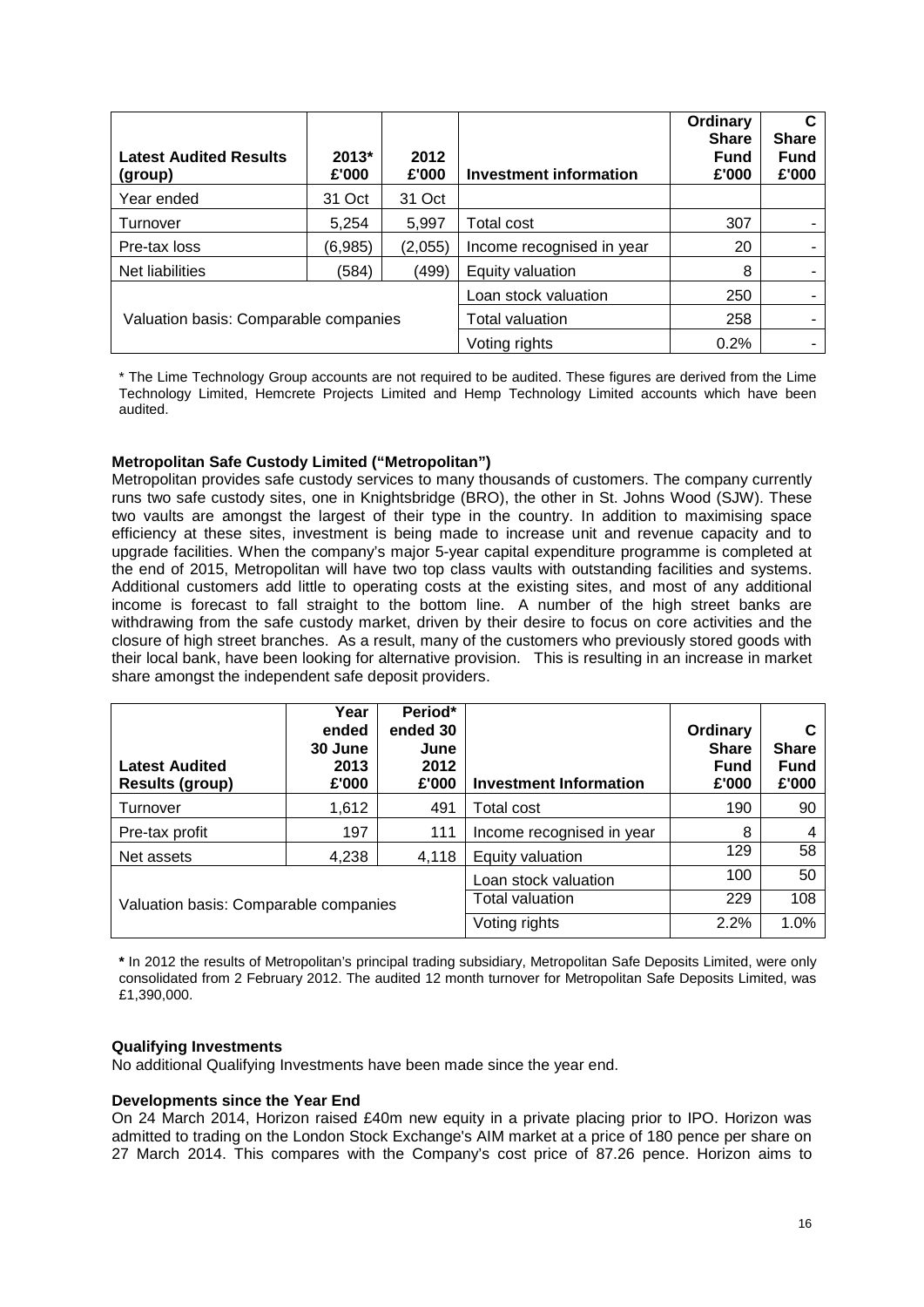become the global No1 in translational genomics research tools, and a leader in the implementation of personalised medicine.

There have been no further developments since the year end.

### **Outlook**

The UK economy has shown recent signs of recovery from the low growth years post-recession, although concerns about productivity remain. In this context, we believe that the investments in the portfolio are well placed and can show good returns in the medium to longer term.

Calculus Capital Limited 19 May 2014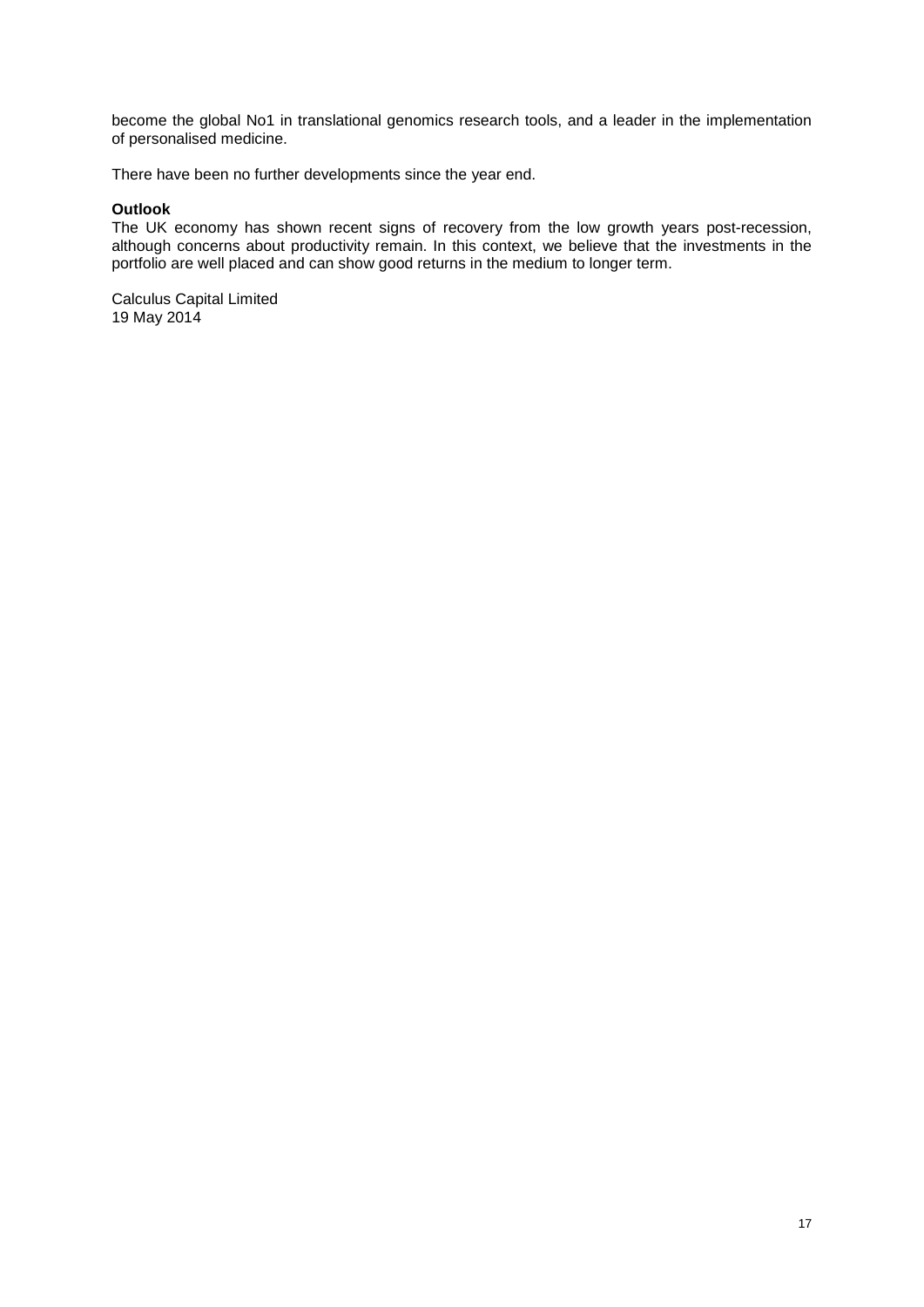### **INVESTMENT MANAGER'S REVIEW (Structured Products)**

Our non-Qualifying Investments are managed by Investec Structured Products. As at the date of this report, the Company held a portfolio of Structured Products based on the FTSE 100 Index. The products differ by duration and counterparty.

In line with the Company's strategy set out in the original offer documents, part of the initial cash raised has been used to build a portfolio of Structured Products. The portfolio of Structured Products was constructed with different issuers and differing maturity periods to minimise risk and create a diversified portfolio. The majority of this portfolio has now reached full term and paid a positive return, with all products which have reached full term paying their maximum return. The recent changes are listed below.

In the Ordinary Share Fund, this year the small £50,000 holding in the Abbey National product was sold early (21 June 2013) to help with cash flow, returning £59,500. All other products left in the portfolio are now maturating in 2015. Currently the FTSE 100 is above all of these strike levels; the highest strike level in the portfolio is now 5,341.93.

The C Share Fund is smaller and the Abbey National product matured on 5 February 2014, paying a 26% return on the £200,000 notional investment. There is now one product in the C share portfolio left which is due to mature in 2017; the strike of this is 5,246.99.

The continued strong performance of the FTSE 100 has supported valuations in the Structured Products portfolio. The FTSE 100 has remained far above all of the products' strike levels. As at 28 February 2014, the FTSE 100 was at 6,809.70. Over the past year, 5 year swap rates have increased slightly and volatility has remained low, mainly due to the improvements in the UK economy as a whole.

No new investments were made in Structured Products during the period.

The Structured Products will achieve their target return subject to the Final Index Level of the FTSE 100 being higher than the Initial Index Level. The capital is at risk on a one-for-one basis ("CAR") if the FTSE 100 Index falls more than 50 per cent at any time during the investment term and fails to fully recover at maturity such that the Final Index Level is below the Initial Index Level. As at 28 February 2014, the following investments had been made in Structured Products: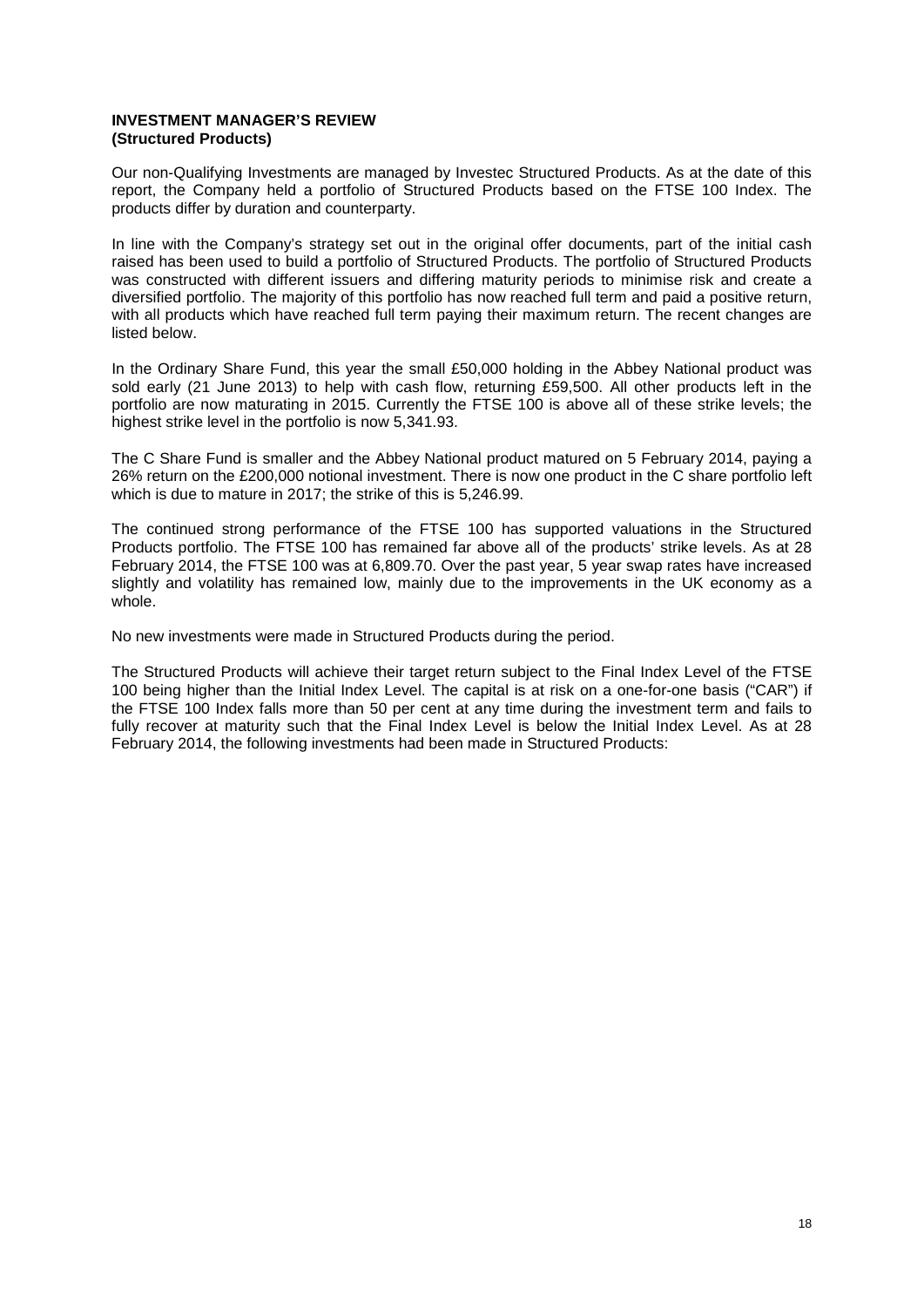# **Ordinary Share Fund:**

| <b>Issuer</b>                                               | <b>Strike</b><br>Date | <b>FTSE 100</b><br><b>Initial</b><br><b>Index</b><br>Level | <b>Notional</b><br><b>Investment</b> | <b>Purchase</b><br><b>Price</b> | Price as at<br>28 February<br>2014 | <b>Maturity</b><br>Date | <b>Return/Capital at Risk</b><br>(CAR)                                |
|-------------------------------------------------------------|-----------------------|------------------------------------------------------------|--------------------------------------|---------------------------------|------------------------------------|-------------------------|-----------------------------------------------------------------------|
| The Royal Bank<br>of Scotland plc                           | 05/05/2010            | 5,341.93                                                   | £275,000                             | £0.96                           | £1.5530                            | 12/05/2015              | 162.5% if FTSE 100<br>higher*; CAR if FTSE 100<br>falls more than 50% |
| <b>Investec Bank</b><br>plc                                 | 14/05/2010            | 5,262.85                                                   | £500,000                             | £0.98                           | £1.6985                            | 19/11/2015              | 185% if FTSE 100<br>higher*; CAR if FTSE 100<br>falls more than 50%   |
| <b>Abbey National</b><br><b>Treasury</b><br><b>Services</b> | 25/05/2010            | 4,940.68                                                   | £350,000                             | £0.99                           | £1.7348                            | 18/11/2015              | 185% if FTSE 100<br>higher*; CAR if FTSE 100<br>falls more than 50%   |

# *Matured/sold*

| <b>Issuer</b>                                 | <b>Strike</b><br>Date | <b>FTSE 100</b><br><b>Initial</b><br><b>Index</b><br>Level at<br><b>Maturity</b> | <b>Notional</b><br><b>Investment</b> | <b>Purchase</b><br><b>Price</b> | <b>Price at</b><br>Maturity/<br><b>Sale</b> | <b>Maturity</b><br>Date/Date<br>Sold | <b>Return/Capital at Risk</b><br>(CAR)                                |
|-----------------------------------------------|-----------------------|----------------------------------------------------------------------------------|--------------------------------------|---------------------------------|---------------------------------------------|--------------------------------------|-----------------------------------------------------------------------|
| <b>HSBC Bank plc</b>                          | 01/07/2010            | 4,805.75                                                                         | £500,000                             | £1.00                           | Returned<br>£1.2510                         | 06/07/2012                           | 125.1% if FTSE 100<br>higher*; CAR if FTSE 100<br>falls more than 50% |
| The Royal Bank<br>of Scotland plc             | 18/03/2011            | 5,718.13                                                                         | £50,000                              | £1.00                           | Returned<br>£1.1050                         | 19/03/2012                           | Autocallable 10.5% p.a.;<br>CAR if FTSE 100 falls<br>more than 50%    |
| <b>Nomura Bank</b><br>International**         | 28/05/2010            | 5,188.43                                                                         | £350,000                             | £0.98                           | Sold at<br>£1.2625                          | 30/03/2012                           | 137% if FTSE 100<br>higher*; CAR if FTSE 100<br>falls more than 50%   |
| <b>Morgan Stanley</b><br><b>International</b> | 10/06/2010            | 5,132.50                                                                         | £500,000                             | £1.00                           | Sold at<br>£1.3224                          | 31/10/2012                           | 134% if FTSE 100<br>higher*; CAR if FTSE 100<br>falls more than 50%   |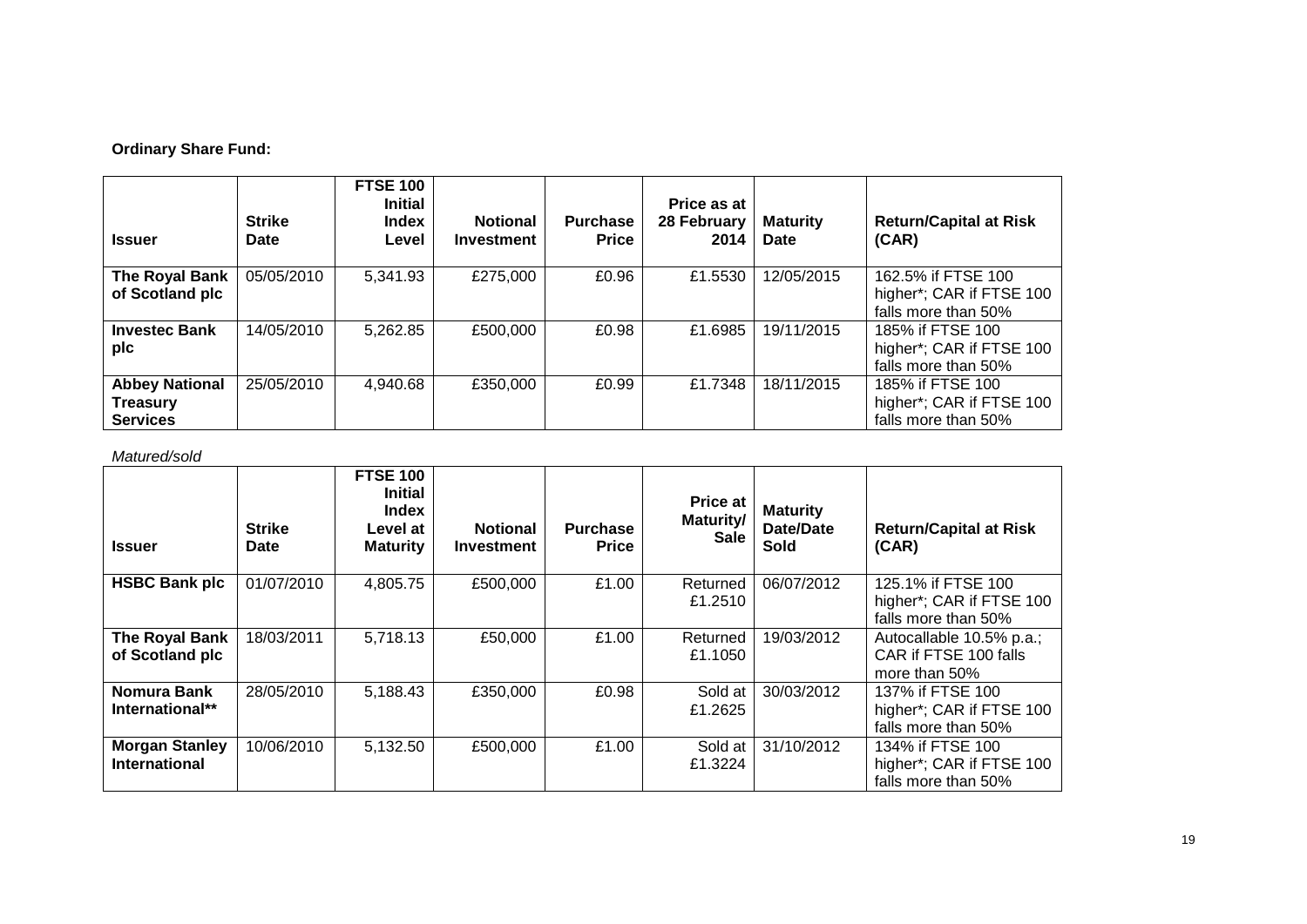| <b>Abbey National</b> | 03/08/2011 | 5.584.51 | £50,000 | £1.00 | Sold at i | 21/06/2013 | 126% if FTSE 100         |
|-----------------------|------------|----------|---------|-------|-----------|------------|--------------------------|
| Treasury              |            |          |         |       | £1.1900   |            | higher*; CAR if FTSE 100 |
| <b>Services</b>       |            |          |         |       |           |            | falls more than 50%      |

The total valuation of the amount invested in Structured Products in the Ordinary Share Fund as at 28 February 2014 was £1,883,498.

**C Share Fund:** 

| <b>Issuer</b>               | <b>Strike Date</b> | <b>FTSE 100</b><br><b>Initial</b><br><b>Index</b><br>Level | <b>Notional</b><br>Investment | Purchase<br><b>Price</b> | Price as at<br>28 February<br>2014 | <b>Maturity Date</b> | <b>Return/Capital at Risk</b><br>(CAR)                              |
|-----------------------------|--------------------|------------------------------------------------------------|-------------------------------|--------------------------|------------------------------------|----------------------|---------------------------------------------------------------------|
| <b>Investec Bank</b><br>plc | 05/08/2011         | 5.246.99                                                   | £328,000                      | £1.00                    | £1.5325                            | 10/03/2017           | 182% if FTSE 100<br>higher*; CAR if FTSE 100<br>falls more than 50% |

#### *Matured*

| <b>Issuer</b>                                               | <b>Strike</b><br>Date | <b>FTSE 100</b><br><b>Initial</b><br>Index<br>Level at<br><b>Maturity</b> | <b>Notional</b><br><b>Investment</b> | <b>Purchase</b><br><b>Price</b> | <b>Price at</b><br><b>Maturity</b> | <b>Maturity Date</b> | <b>Return/Capital at Risk</b><br>(CAR)                              |
|-------------------------------------------------------------|-----------------------|---------------------------------------------------------------------------|--------------------------------------|---------------------------------|------------------------------------|----------------------|---------------------------------------------------------------------|
| The Royal Bank<br>of Scotland plc                           | 18/03/2011            | 5,718.13                                                                  | £200,000                             | £1.00                           | Returned<br>£1.1050                | 19/03/2012           | Autocallable 10.5% p.a.;<br>CAR if FTSE 100 falls<br>more than 50%  |
| Nomura Bank<br>International**                              | 28/05/2010            | 5,188.43                                                                  | £350,000                             | £1.2625                         | Returned<br>£1.3700                | 20/02/2013           | 137% if FTSE 100<br>higher*; CAR if FTSE 100<br>falls more than 50% |
| <b>Abbey National</b><br><b>Treasury</b><br><b>Services</b> | 03/08/2011            | 5,584.51                                                                  | £200,000                             | £1.00                           | Returned<br>£1.2600                | 05/02/2014           | 126% if FTSE 100<br>higher*; CAR if FTSE 100<br>falls more than 50% |

The total valuation of the amount invested in Structured Products in the C Share Fund as at 28 February 2014 was £502,655.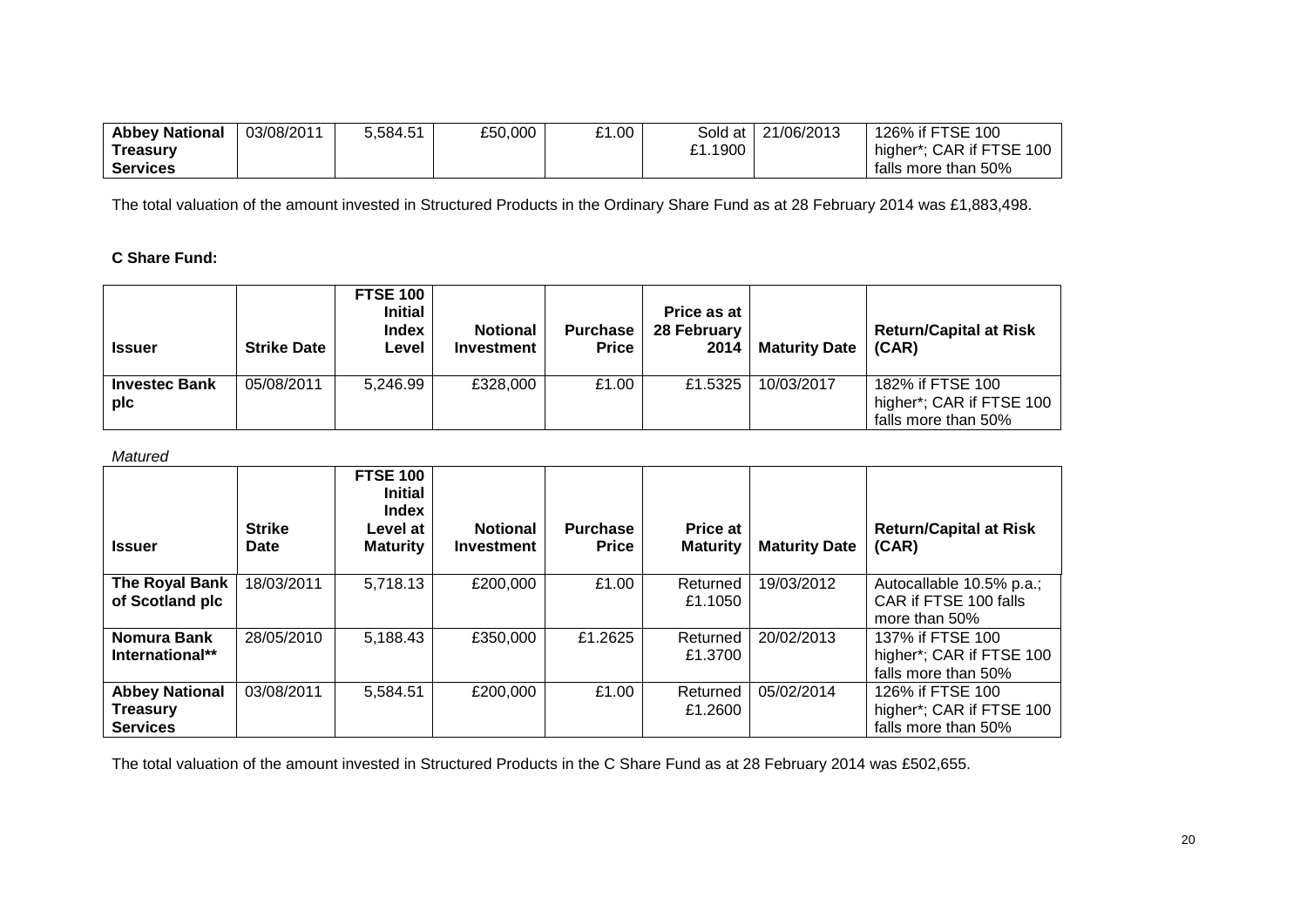\* The Final Index Level is calculated using 'averaging', meaning that the average of the closing levels of the FTSE 100 is taken on each Business Day over the last 2-6 months of the Structured Product plan term (the length of the averaging period differs for each plan). The use of averaging to calculate the return can reduce adverse effects of a falling market or sudden market falls shortly before maturity. Equally, it can reduce the benefits of an increasing market or sudden market rises shortly before maturity.

\*\* The Nomura Structured Product was sold prior to maturity with a return on initial investment of 28.8 per cent. This was sold to the C Share Fund.

Investec Structured Products 19 May 2014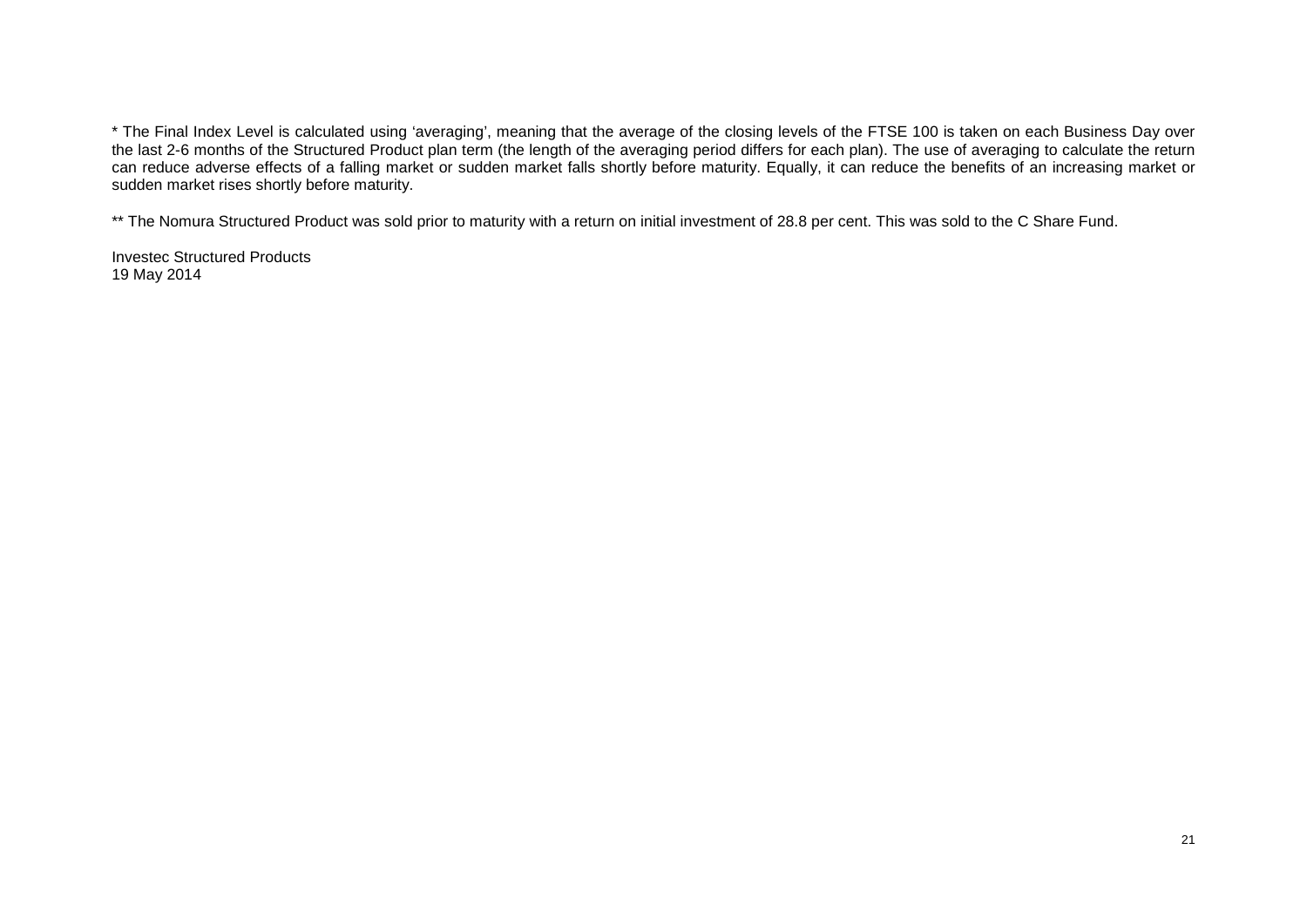# **INVESTMENT PORTFOLIO AS AT 28 FEBRUARY 2014**

# **Ordinary Share Fund**

| <b>Net Assets</b>                         | % of Net Assets |
|-------------------------------------------|-----------------|
| <b>Structured Products</b>                | 41%             |
| Unquoted – Ioan stock                     | 27%             |
| Unquoted – ordinary and preference shares | 32%             |
| Unquoted - liquidity funds                | 0%              |
| Net current assets                        | 0%              |
|                                           | 100%            |

| <b>Sector</b>                               | % of Portfolio |
|---------------------------------------------|----------------|
| <b>Structured Products</b>                  | 41%            |
| Unquoted – Qualifying Investments           | 59%            |
| Unquoted – other non-Qualifying Investments | $0\%$          |
|                                             | $100\%$        |

| Company                                           | <b>Nature of</b><br><b>Business</b>          | <b>Book Cost</b><br>£'000 | <b>Valuation</b><br>£'000 | % of Net<br><b>Assets</b> | $\overline{\%}$ of<br><b>Portfolio</b> |
|---------------------------------------------------|----------------------------------------------|---------------------------|---------------------------|---------------------------|----------------------------------------|
| <b>Structured Products</b>                        |                                              |                           |                           |                           |                                        |
| Investec Bank plc                                 | <b>Banking</b>                               | 490                       | 849                       | 19%                       | 19%                                    |
| <b>Abbey National Treasury</b><br><b>Services</b> | Banking                                      | 346                       | 607                       | 13%                       | 13%                                    |
| The Royal Bank of<br>Scotland plc                 | Banking                                      | 264                       | 427                       | 10%                       | 9%                                     |
| <b>Total Structured</b><br><b>Products</b>        |                                              | 1,100                     | 1,883                     | 42%                       | 41%                                    |
| <b>Qualifying Investments</b>                     |                                              |                           |                           |                           |                                        |
| <b>Tollan Energy Limited</b>                      | Energy                                       | 360                       | 360                       | 8%                        | 8%                                     |
| <b>Brigantes Energy</b><br>Limited                | Oil and gas<br>exploration and<br>production | 125                       | 320                       | 7%                        | 7%                                     |
| MicroEnergy Generation<br><b>Services Limited</b> | Energy                                       | 300                       | 288                       | 6%                        | 6%                                     |
| Human Race Group<br>Limited                       | Leisure                                      | 300                       | 287                       | 6%                        | 6%                                     |
| <b>Hampshire Cosmetics</b><br>Limited             | Cosmetics                                    | 250                       | 277                       | 6%                        | 6%                                     |
| Lime Technology Limited                           | Construction                                 | 307                       | 258                       | 6%                        | 6%                                     |
| <b>AnTech Limited</b>                             | Oil services                                 | 270                       | 255                       | 6%                        | 6%                                     |
| Metropolitan Safe<br><b>Custody Limited</b>       | Safe depository<br>services                  | 190                       | 229                       | 5%                        | 5%                                     |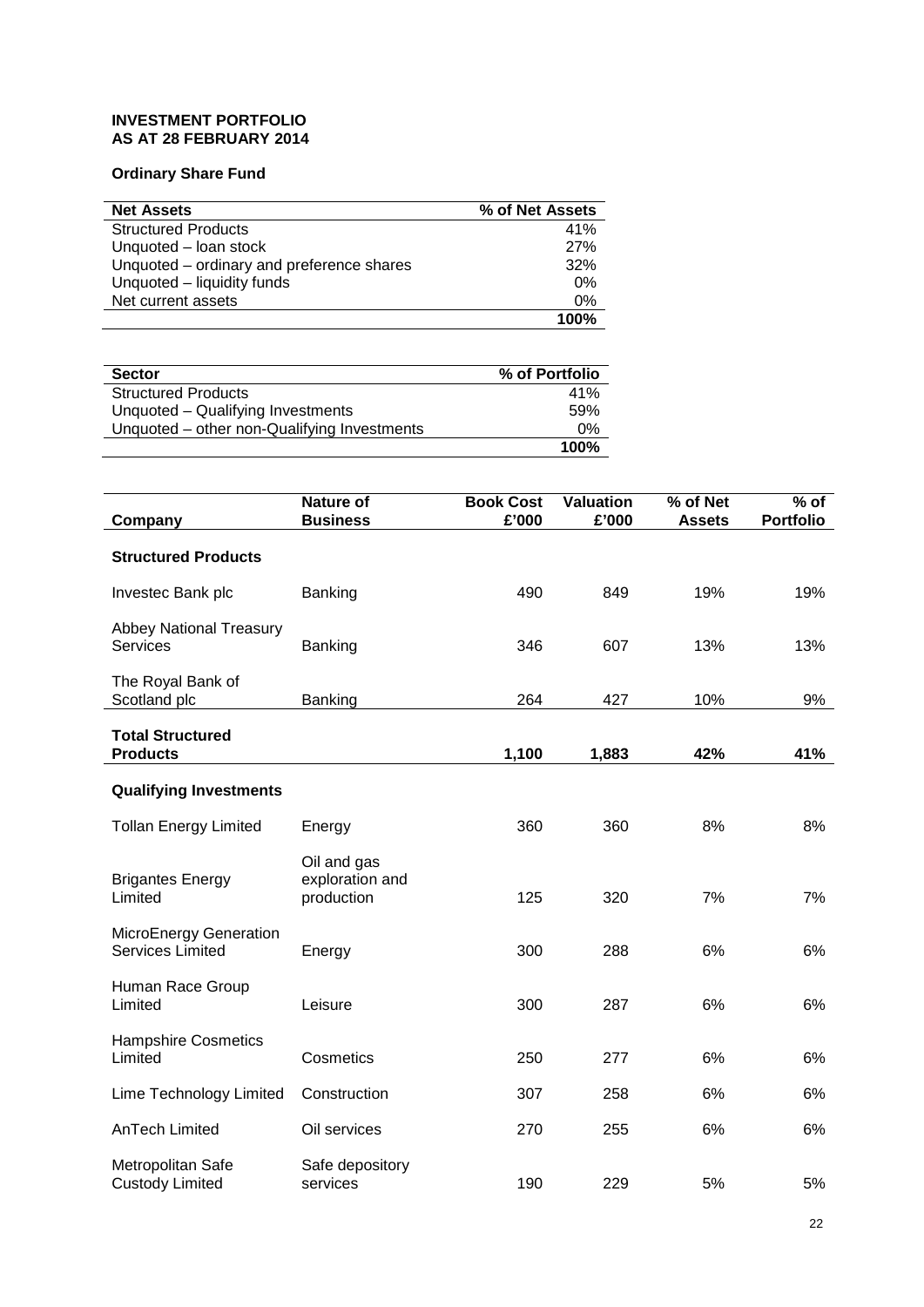| <b>Net Assets</b>                                                      |                                              |       | 4,512 | 100% |      |
|------------------------------------------------------------------------|----------------------------------------------|-------|-------|------|------|
| <b>Net Current Liabilities</b><br>less Creditors due<br>after one year |                                              |       | (61)  | (1)% |      |
| <b>Total Investments</b>                                               |                                              | 3,837 | 4,573 | 101% | 100% |
| Total Other non-<br><b>Qualifying Investments</b>                      |                                              | 1     | 1     |      |      |
| <b>Scottish Widows</b><br><b>Liquidity Fund</b>                        | Liquidity fund                               | 1     | 1     |      |      |
| <b>Other non-Qualifying</b><br><b>Investments</b>                      |                                              |       |       |      |      |
| <b>Total Qualifying</b><br><b>Investments</b>                          |                                              | 2,736 | 2,689 | 59%  | 59%  |
| Heritage House Limited                                                 | Publishing and<br>media services             | 127   |       |      |      |
| <b>Secure Electrans Limited</b>                                        | E-commerce<br>security                       | 112   | 12    |      |      |
| Dryden Human Capital<br><b>Group Limited</b>                           | Human resources                              | 100   | 14    | ٠    |      |
| Venn Life Sciences<br>Holdings plc                                     | Clinical research                            | 120   | 88    | 2%   | 2%   |
| <b>Corfe Energy Limited</b>                                            | Oil and gas<br>exploration and<br>production | 75    | 137   | 3%   | 3%   |
| <b>Terrain Energy Limited</b>                                          | Onshore oil and<br>gas production            | 100   | 164   | 4%   | 4%   |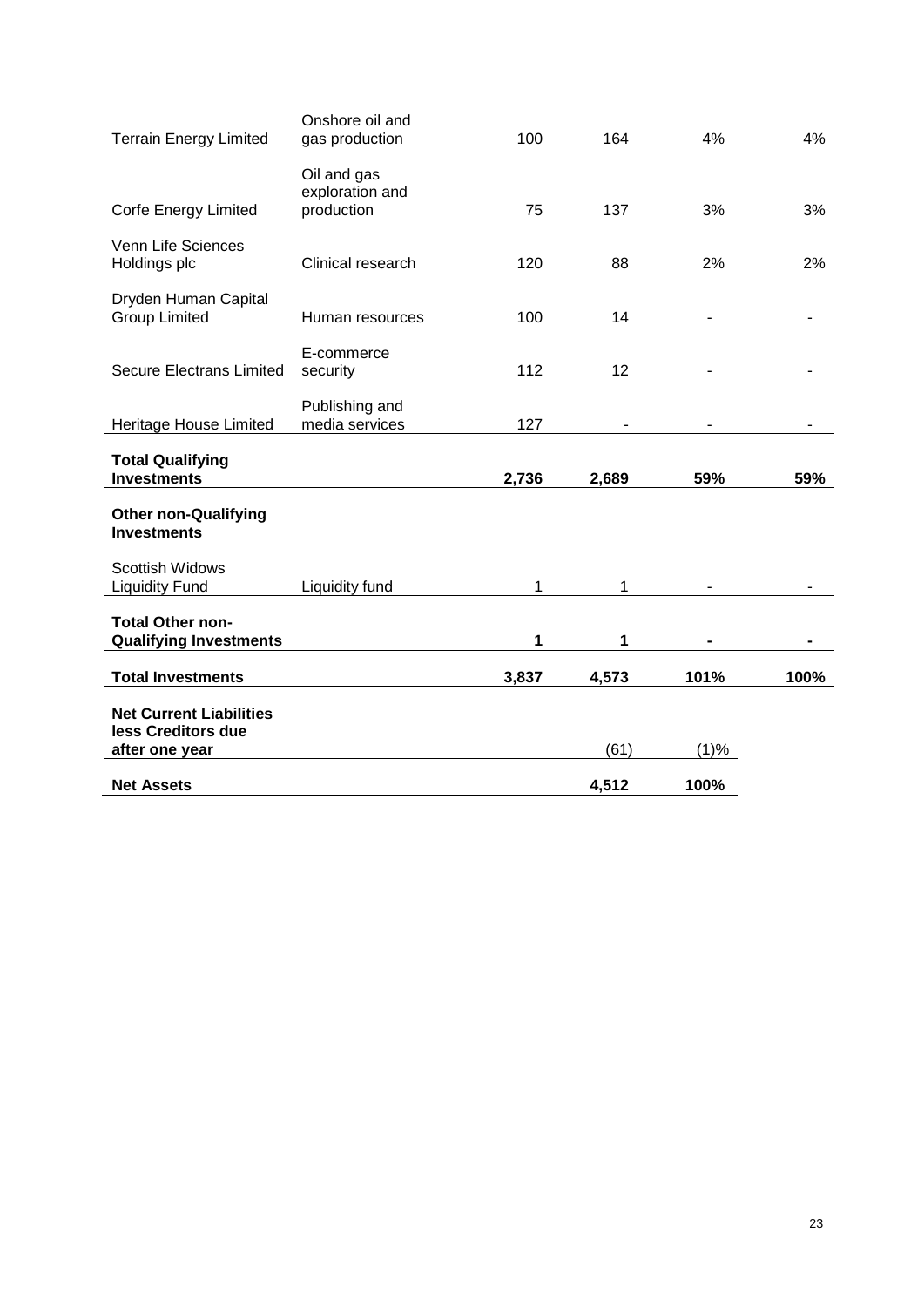# **C Share Fund**

| <b>Net Assets</b>                         | % of Net Assets |
|-------------------------------------------|-----------------|
| <b>Structured Products</b>                | 28%             |
| Unquoted - Ioan stock                     | 18%             |
| Unquoted – ordinary and preference shares | 47%             |
| Unquoted - liquidity funds                | 0%              |
| Net current assets                        | 7%              |
|                                           | 100%            |

| <b>Sector</b>                               | % of Portfolio |
|---------------------------------------------|----------------|
| <b>Structured Products</b>                  | 31%            |
| Unquoted - Qualifying Investments           | 69%            |
| Unquoted – other non-Qualifying Investments | $0\%$          |
|                                             | 100%           |

| Company                                        | <b>Nature of</b><br><b>Business</b> | <b>Book Cost</b><br>£'000 | <b>Valuation</b><br>£'000 | % of Net<br><b>Assets</b> | $\frac{1}{2}$ of<br><b>Portfolio</b> |
|------------------------------------------------|-------------------------------------|---------------------------|---------------------------|---------------------------|--------------------------------------|
| <b>Structured Products</b>                     |                                     |                           |                           |                           |                                      |
| Investec Bank plc                              | Banking                             | 328                       | 503                       | 28%                       | 31%                                  |
| <b>Total Structured</b><br><b>Products</b>     |                                     | 328                       | 503                       | 28%                       | 31%                                  |
| <b>Qualifying Investments</b>                  |                                     |                           |                           |                           |                                      |
| <b>Hampshire Cosmetics</b><br>Limited          | Cosmetics                           | 150                       | 152                       | 9%                        | 9%                                   |
| Quai Administration<br><b>Services Limited</b> | Technology                          | 150                       | 150                       | 9%                        | 9%                                   |
| <b>Scancell Holdings Plc</b>                   | <b>Biotech</b>                      | 100                       | 144                       | 8%                        | 9%                                   |
| Human Race Group<br>Limited                    | Leisure                             | 150                       | 143                       | 8%                        | 9%                                   |
| The One Place Capital<br>Limited               | Personal<br>finance                 | 127                       | 127                       | 7%                        | 8%                                   |
| <b>Terrain Energy Limited</b>                  | Onshore oil and<br>gas production   | 95                        | 121                       | 7%                        | 7%                                   |
| Metropolitan Safe<br><b>Custody Limited</b>    | Safe depository<br>services         | 90                        | 108                       | 6%                        | 6%                                   |
| Pico's Limited                                 | Leisure                             | 50                        | 64                        | 4%                        | 4%                                   |
| Venn Life Sciences<br>Holdings plc             | Clinical research                   | 80                        | 59                        | 3%                        | 4%                                   |
| Horizon Discovery<br>Limited                   | Biotechnology                       | 50                        | 50                        | 3%                        | 3%                                   |
| <b>Secure Electrans Limited</b>                | E-commerce<br>security              | 75                        | 25                        | 1%                        | 1%                                   |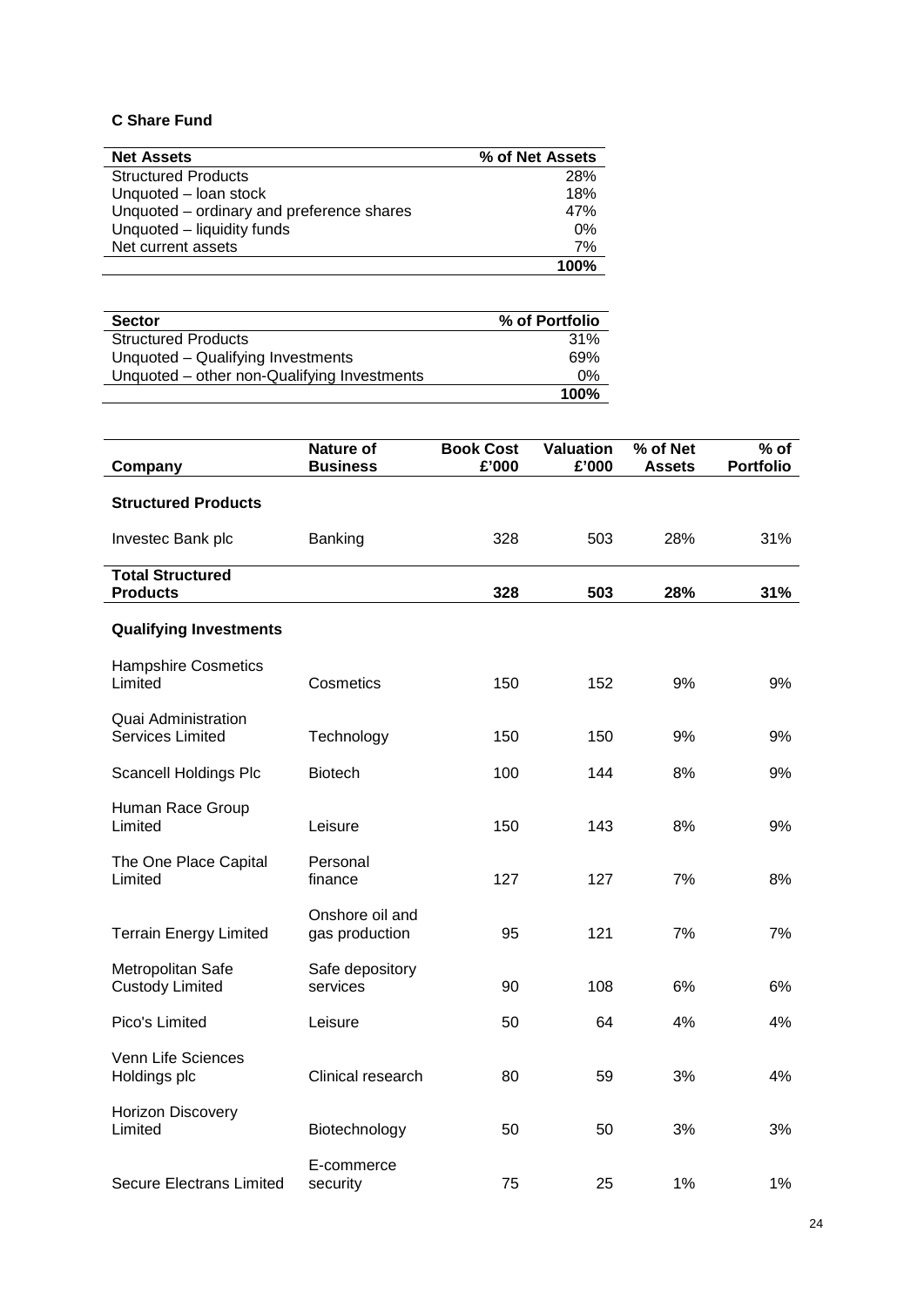| Heritage House Limited                                   | Publishing and<br>media services | 64    |       |      |      |
|----------------------------------------------------------|----------------------------------|-------|-------|------|------|
| <b>Total Qualifying</b><br>Investments                   |                                  | 1,181 | 1,143 | 65%  | 69%  |
| <b>Other non-Qualifying</b><br><b>Investments</b>        |                                  |       |       |      |      |
| <b>Fidelity Liquidity Fund</b>                           | Liquidity fund                   |       |       |      |      |
| <b>Scottish Widows Liquidity</b><br>Fund                 | Liquidity fund                   | 1     | 1     |      |      |
| <b>Total Other non-</b><br><b>Qualifying Investments</b> |                                  | 1     | 1     |      |      |
| <b>Total Investments</b>                                 |                                  | 1,510 | 1,647 | 93%  | 100% |
| <b>Net Current Assets less</b>                           |                                  |       |       |      |      |
| <b>Creditors due after one</b><br>year                   |                                  |       | 118   | 7%   |      |
| <b>Net Assets</b>                                        |                                  |       | 1,765 | 100% |      |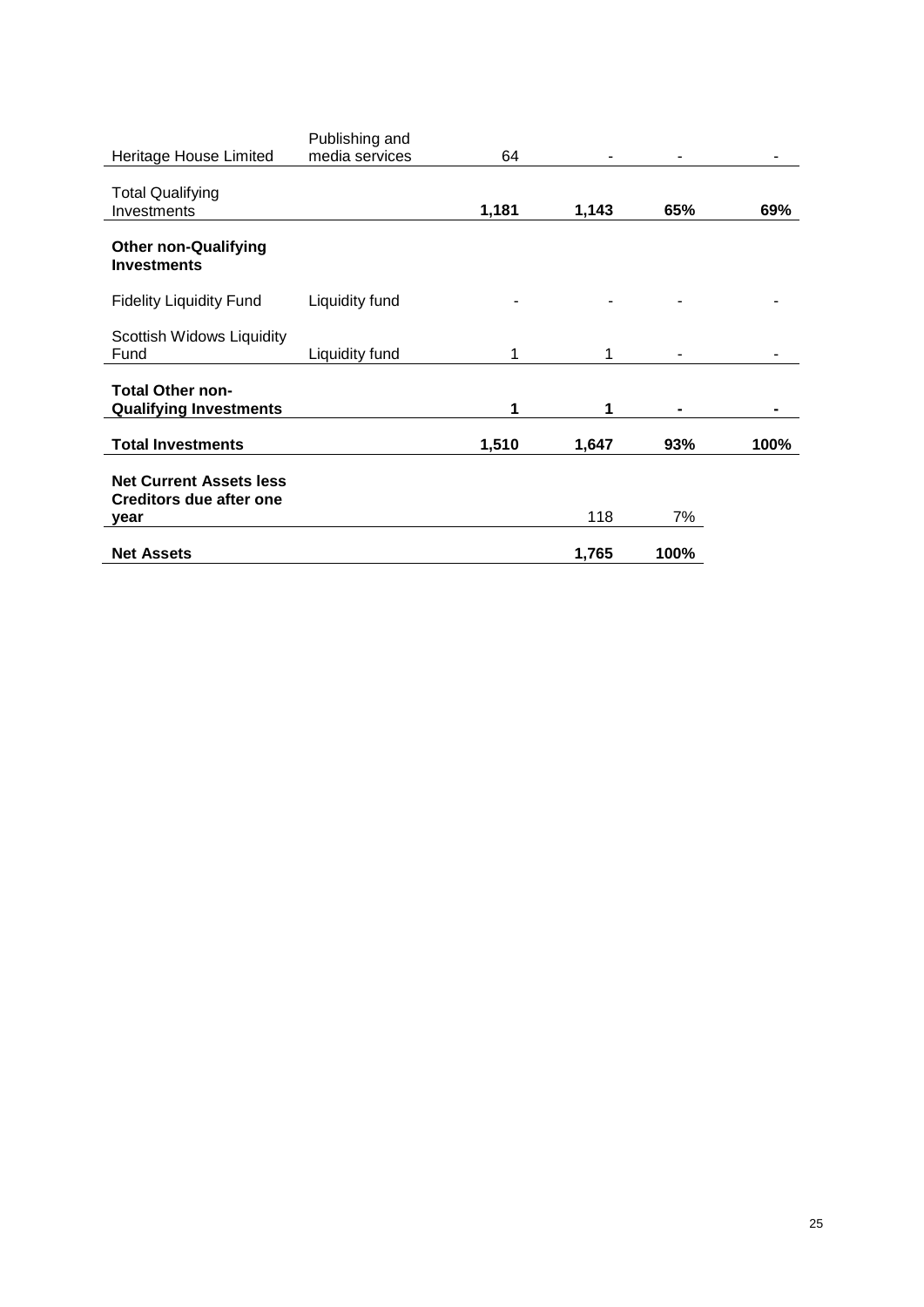# **OTHER STATUTORY INFORMATION**

### **Company Activities and Status**

The Company is registered as a public limited company and incorporated in England and Wales with registration number 07142153. Its shares have a premium listing and are traded on the London Stock Exchange.

The Company's business model is to conduct business as a venture capital trust ("VCT"). Company affairs are conducted in a manner to satisfy the conditions to enable it to obtain approval as a VCT under sections 258-332 of the Income Tax Act 2007 ("ITA 2007").

On incorporation, the Company was an investment company under section 833 of the Companies Act 2006. On 18 May 2011, investment company status was revoked by the Company. This was done in order to allow the Company to pay dividends to shareholders using the special reserve (a distributable capital reserve), which had been created on the cancellation of the share premium account on 20 October 2010.

### **Company Strategy, Objectives and Business model**

The Company's principal objectives for investors are to:

- invest in a portfolio of Venture Capital Investments and Structured Products that will provide investment returns that are sufficient to allow the Company to maximise annual dividends and pay an interim return either by way of a special dividend or cash offer for shares on or before an interim return date;
- generate sufficient returns from a portfolio of Venture Capital Investments that will provide attractive long-term returns within a tax efficient vehicle beyond an interim return date;
- review the appropriate level of dividends annually to take account of investment returns achieved and future prospects; and
- maintain VCT status to enable qualifying investors to retain their income tax relief of up to 30 per cent. on the initial investment and receive tax-free dividends and capital growth.

#### **Investment policy**

It is intended that approximately 75 per cent. of the monies raised by the Company will be invested within 60 days in a portfolio of Structured Products. The balance will be used to meet initial costs and invested in cash or near cash assets (as directed by the Board) and will be available to invest in Venture Capital Investments and to fund ongoing expenses.

In order to qualify as a VCT, at least 70 per cent, of the Company's assets must be invested in Venture Capital Investments within approximately three years. Thus there will be a phased reduction in the Structured Products portfolio and corresponding build up in the portfolio of Venture Capital Investments to achieve and maintain this 70 per cent. threshold along the lines set out in the table below:

| Average Exposure per Year   | Year 1 | Year 2 | Year 3 | Year 4 | Year 5 | Year 6+ |
|-----------------------------|--------|--------|--------|--------|--------|---------|
| Structured Products and     |        |        |        |        |        |         |
| cash/near cash              |        |        |        |        |        |         |
|                             | 85%    | 75%    | 35%    | 25%    | 25%    | 0%      |
| Venture Capital Investments | 15%    | 25%    | 65%    | 75%    | 75%    | 100%    |

Note: the investment allocation set out above is only an estimate and the actual allocation will depend on market conditions, the level of opportunities and the comparative rates of returns available from Venture Capital Investments and Structured Products.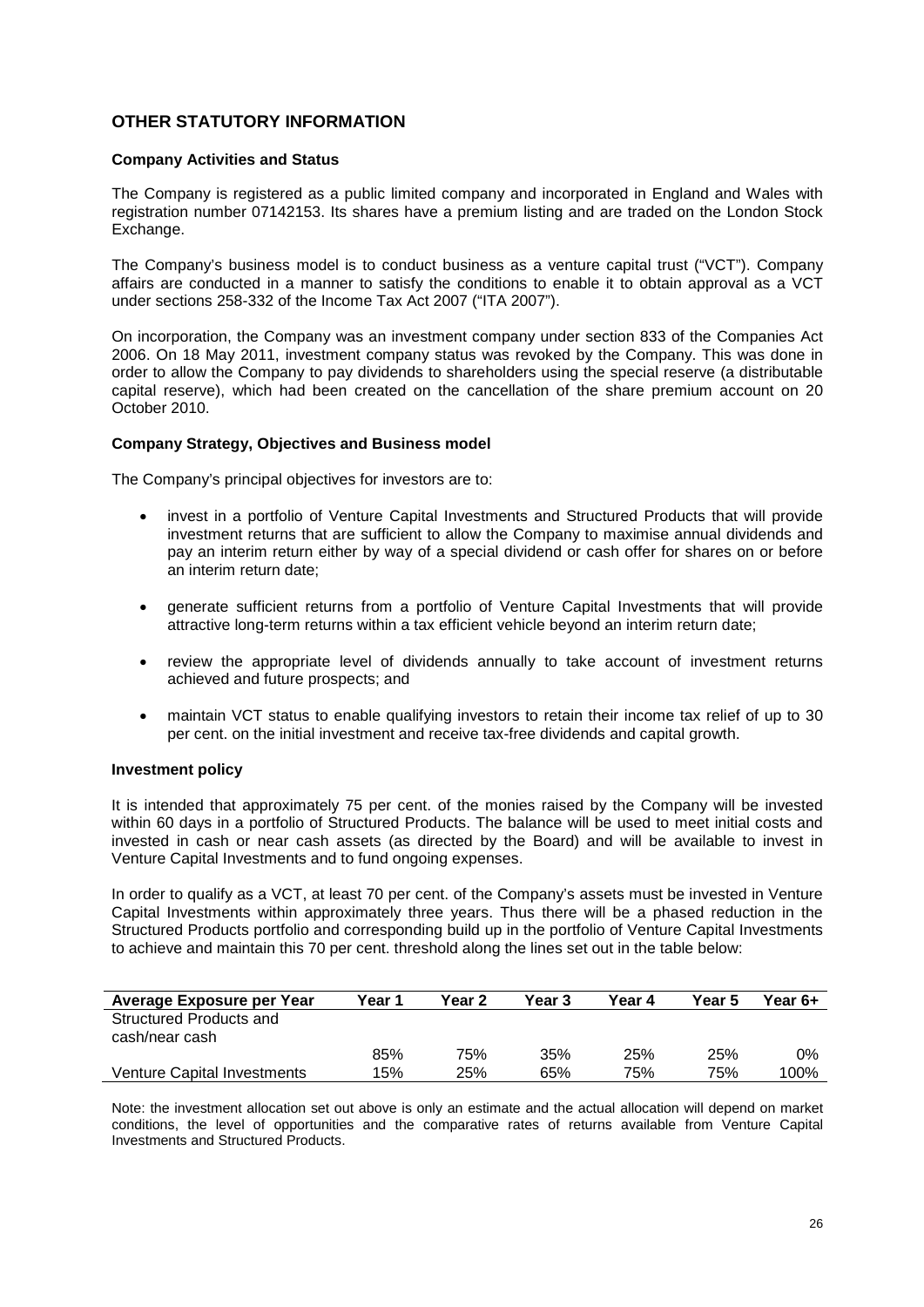The combination of Venture Capital Investments and the Structured Products will be designed to produce ongoing capital gains and income that will be sufficient to maximise both annual dividends for the first five years from funds being raised and an interim return by an interim return date by way of a special dividend or cash tender offer for shares. After the interim return date, unless Investec Structured Products are requested to make further investments in Structured Products, the relevant fund will be left with a portfolio of Venture Capital Investments managed by Calculus Capital with a view to maximising long-term returns. Such returns will then be dependent, both in terms of amount and timing, on the performance of the Venture Capital Investments, but with the intention to source exits as soon as possible.

The portfolio of Structured Products will be constructed with different issuers and differing maturity periods to minimise risk and create a diversified portfolio. The Structured Products may also be collateralised whereby notes are issued by one issuer (such as Investec Bank plc) but with the underlying investment risk being linked to more than one issuer (as approved by the Board) reducing insolvency risks, creating diversity and potentially increasing returns for shareholders. If the Company invests in a collateralised Structured Product, the amount of the exposure to an underlying issuer will be taken into account when reviewing investments for diversification. The maximum exposure to any one issuer (or underlying issuer) will be limited, in aggregate, to 15 per cent. of the assets of the Company at the time of investment. Structured Products can and may be sold before their maturity date if required for the purposes of making Venture Capital Investments and Investec Structured Products have agreed to make a market in the Structured Products, should this be required by the Company.

The intention for the portfolio of Venture Capital Investments is to build a diverse portfolio of primarily established unquoted companies across different industries. In order to generate income and where it is felt it would enhance shareholder return, investments may be structured to include loan stock and/or redeemable preference shares as well as ordinary equity. It is intended that the amount invested in any one sector and any one company will be no more than approximately 20 per cent. and 10 per cent. respectively of the Venture Capital Investments portfolio (in both cases at the date of the investment).

The Board and its Managers review the portfolio of investments on a regular basis to assess asset allocation and the need to realise investments to meet the Company's objectives or maintain VCT status. Where investment opportunities arise in one asset class which conflicts with assets held or opportunities in another asset class, the Board will make the investment/divestment decision.

Under its Articles, the Company has the ability to borrow a maximum amount equal to 25 per cent. of the gross assets of the Company. The Board will consider borrowing if it is in the shareholders' interests to do so. In particular, because the Board intends to minimise cash balances, the Company may borrow on a short-term to medium-term basis (in particular, against Structured Products) for cashflow purposes and to facilitate the payment of dividends and expenses in the early years.

The Company will not vary the investment objective or the investment policy, to any material extent, without the approval of shareholders. The Company intends to be a generalist VCT investing in a wide range of sectors.

#### **Risk diversification**

The Board controls the overall risk of the Company. Calculus Capital will ensure the Company has exposure to a diversified range of Venture Capital Investments from different sectors. Investec Structured Products will ensure the Company has exposure to a diversified range of Structured Products. The Board believes that investment in these two asset classes provides further diversification.

#### **Co-investment policy**

Calculus Capital has a co-investment policy between its various funds whereby investment allocations are generally offered to each party in proportion to their respective funds available for investment, subject to: (i) a priority being given to any of the funds in order to maintain their tax status; (ii) the time horizon of the investment opportunity being compatible with the exit strategy of each fund; and (iii) the risk/reward profile of the investment opportunity being compatible with the target return for each fund. The terms of the investments may differ between the parties. In the event of any conflicts between the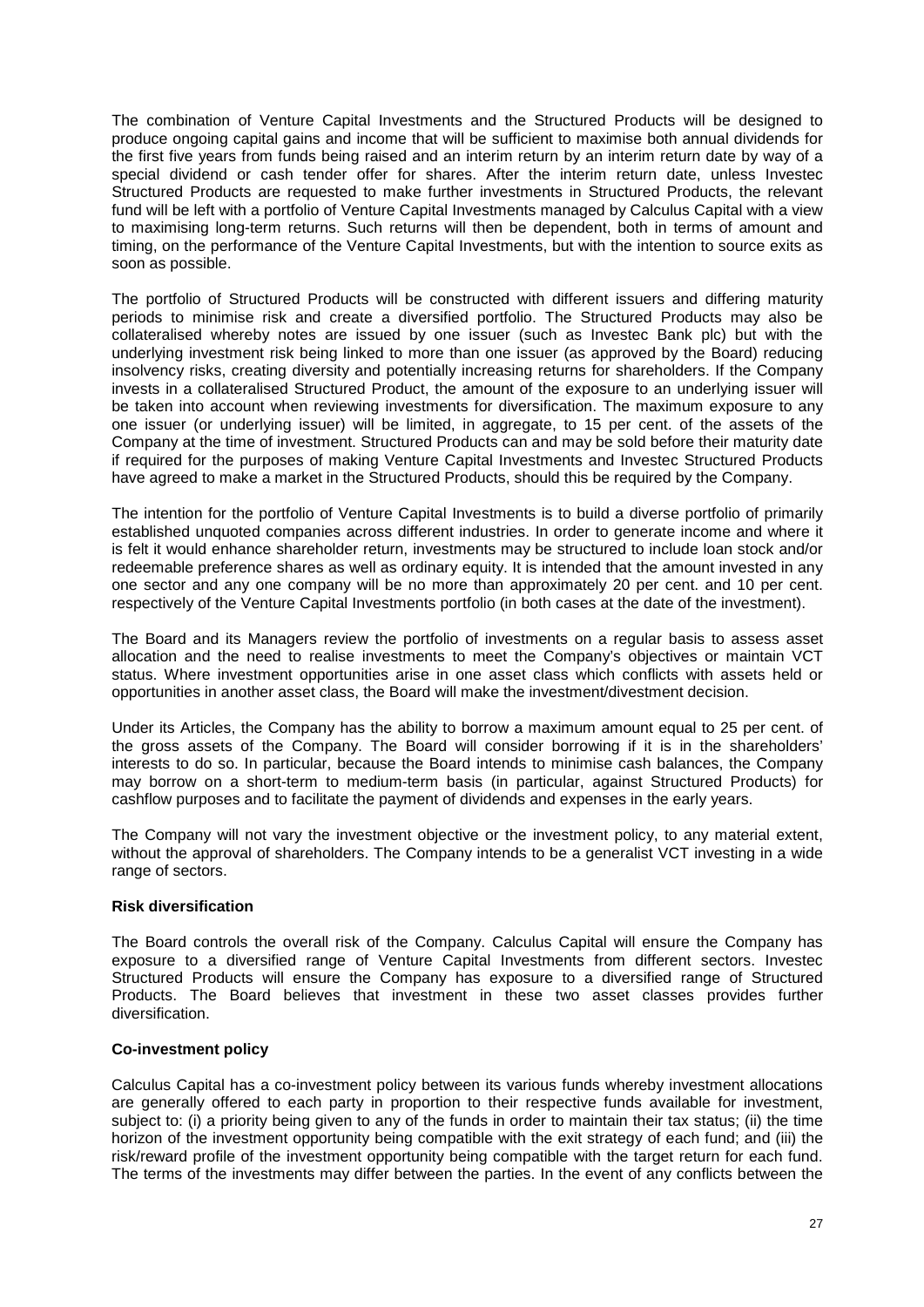parties, the issues will be resolved at the discretion of the independent Directors, designated members and committees. It is not intended that the Company will co-invest with directors or members of the Calculus Capital management team (including family members).

In respect of the Venture Capital Investments, funds attributable to separate share classes will coinvest (i.e. pro rata allocation per fund, unless one of the funds has a pre-existing investment where the incumbent fund will have priority, or as otherwise approved by the Board). Any potential conflict of interest arising will be resolved on a basis which the Board believes to be equitable and in the best interests of all shareholders. A co-investment policy is not considered necessary for the Structured Products.

### **Policy on Qualifying Investments**

Calculus Capital follows a disciplined investment approach which focuses on investing in more mature unquoted companies where the risk of capital loss is reduced and prospects for exit enhanced, typically by the cash generative characteristics and/or strong asset bases of the investee companies. Calculus Capital, therefore, intends to:

- invest in a diversified portfolio from a range of different sectors;
- focus on companies which are cash generative and/or with a strong asset base;

• structure investments to include loans and preference shares where it is felt this would enhance shareholder return;

• invest in companies which operate in sectors with a high degree of predictability and a defensible market position; and

• invest in companies which can benefit both from the capital provided by Calculus Capital but also from the many years of operating and financial experience of the Calculus Capital team.

It is intended that the Venture Capital Investments portfolio will be spread across a number of investments and the amount invested in any one sector and any one company will be no more than approximately 20 per cent. and 10 per cent. respectively (in both cases at the date of investment).

#### **VCT regulation**

The Company's investment policy is designed to ensure that it will meet, and continue to meet, the requirements for approved VCT status from HM Revenue & Customs. Amongst other conditions, the Company may not invest more than 15 per cent. (by value at the time of investment) of its investments in a single company and must have at least 70 per cent. by value of its investments throughout the period in shares or securities in qualifying holdings, of which 30 per cent. by value must be ordinary shares which carry no preferential rights ("eligible shares"). For funds raised from 6 April 2011, the requirement for 30 per cent. to be invested in eligible shares was increased to 70 per cent.

#### **Performance**

The Board reviews performance by reference to a number of key performance indicators ("KPIs") and considers that the most relevant KPIs are those that communicate the financial performance and strength of the Company as a whole, being:

- total return per share
- net asset value per share
- share price and discount/premium to net asset value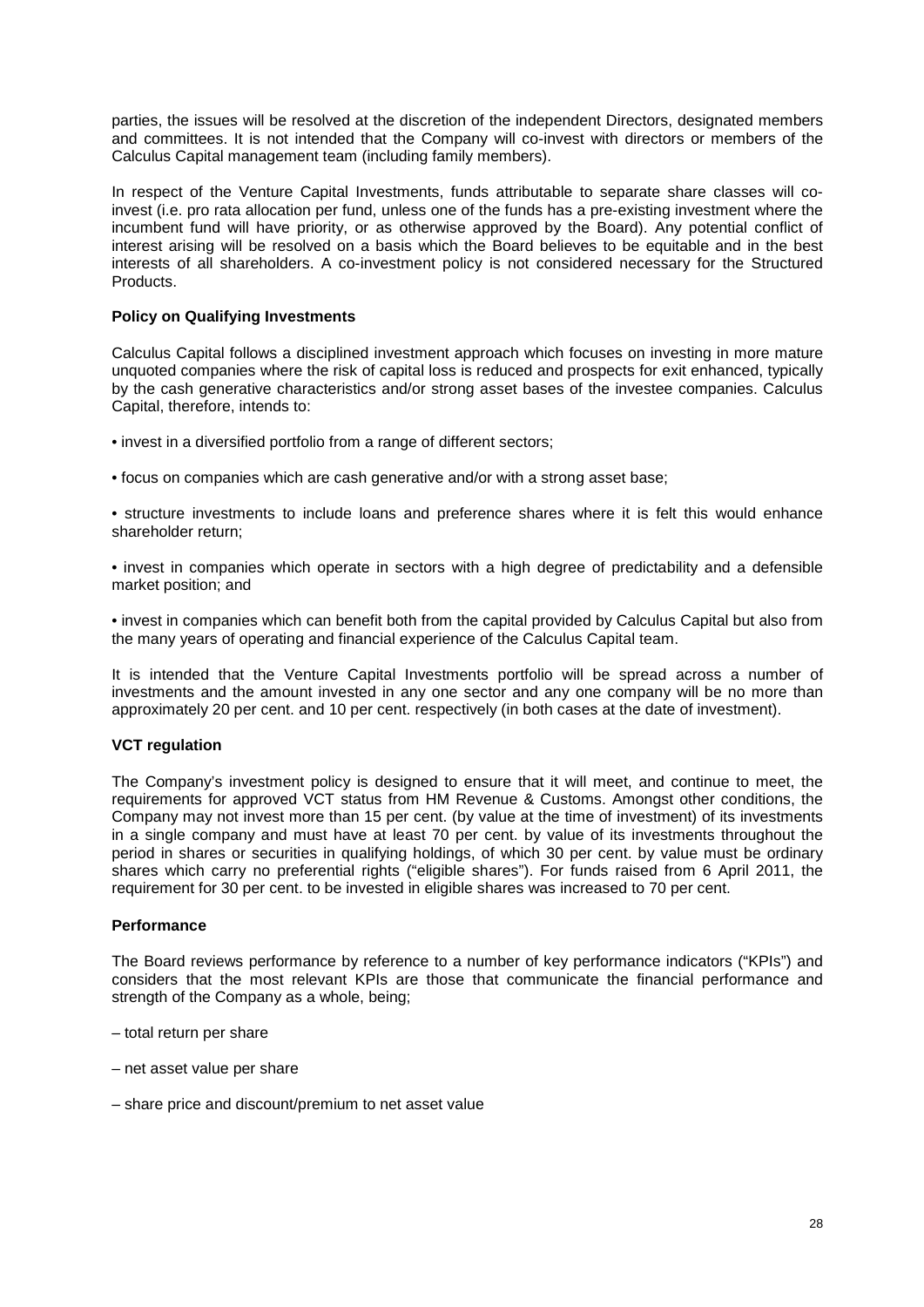The financial performance of the Company is set out below:

|                                      | <b>Year Ended</b> | <b>Year Ended</b> |
|--------------------------------------|-------------------|-------------------|
|                                      | 28 February 2014  | 28 February 2013  |
| <b>Ordinary Share Fund</b>           |                   |                   |
| Fair value portfolio valuation       | £4.6 $m$          | £4.5m             |
| Total return after tax               | £199,000          | £309,000          |
| Total return per ordinary share      | 4.2p              | 6.5p              |
| NAV per ordinary share               | 95.2p             | 96.3p             |
| Ordinary share price                 | 85.5p             | 92.5p             |
| Ordinary share price discount to NAV | $(10.2)\%$        | (3.9)%            |
| <b>C</b> Share Fund                  |                   |                   |
| Fair value portfolio valuation       | £1.6m             | £1.3m             |
| Total return after tax               | £47,000           | £104,000          |
| Total return per C share             | 2.4p              | 5.4p              |
| NAV per C share                      | 91.4p             | 93.5p             |
| C share price                        | 90.p              | 90.0p             |
| C share price discount to NAV        | (1.5)%            | (3.7)%            |

Further KPIs are those which show the Company's position in relation to the VCT tests which it is required to meet in order to meet and maintain its VCT status. A summary of these tests is set out in the full Annual Report. The Company has received provisional approval as a VCT from HM Revenue & Customs.

To maintain its qualifying status as a Venture Capital Trust, the Company as a whole needs to be at least 70 per cent. invested in Qualifying Investments by the end of the relevant third accounting period. At 28 February 2014, the qualifying percentage for the Company was 71.8 per cent.

#### **Principal Risks and Uncertainties Facing the Company**

The Company is exposed to a variety of risks. The principal financial risks and the Company's policies for managing these risks and the policy and practice with regard to financial instruments are summarised in note 15 to the Accounts.

The Board has also identified the following additional risks and uncertainties:

#### **Loss of approval as a venture capital trust and other regulatory breaches**

The Company has received provisional approval as a VCT under ITA 2007. Failure to meet and maintain the qualifying requirements for VCT status could result in the loss of tax reliefs previously obtained, resulting in adverse tax consequences for investors, including a requirement to repay the income tax relief obtained, and could also cause the Company to lose its exemption from corporation tax on chargeable gains.

The Board receives regular updates from the Managers and financial information is produced on a monthly basis. The Board has appointed an independent adviser to monitor and advise on the Company's compliance with the VCT rules.

The Company is subject to compliance with the Companies Act 2006, the rules of the UK Listing Authority and ITA 2007. A breach of any of these could lead to suspension of the listing of the Company's shares on the London Stock Exchange and/or financial penalties, with the resulting reputational implications.

#### **Venture Capital Investments**

There are restrictions regarding the type of companies in which the Company may invest and there is no guarantee that suitable investment opportunities will be identified.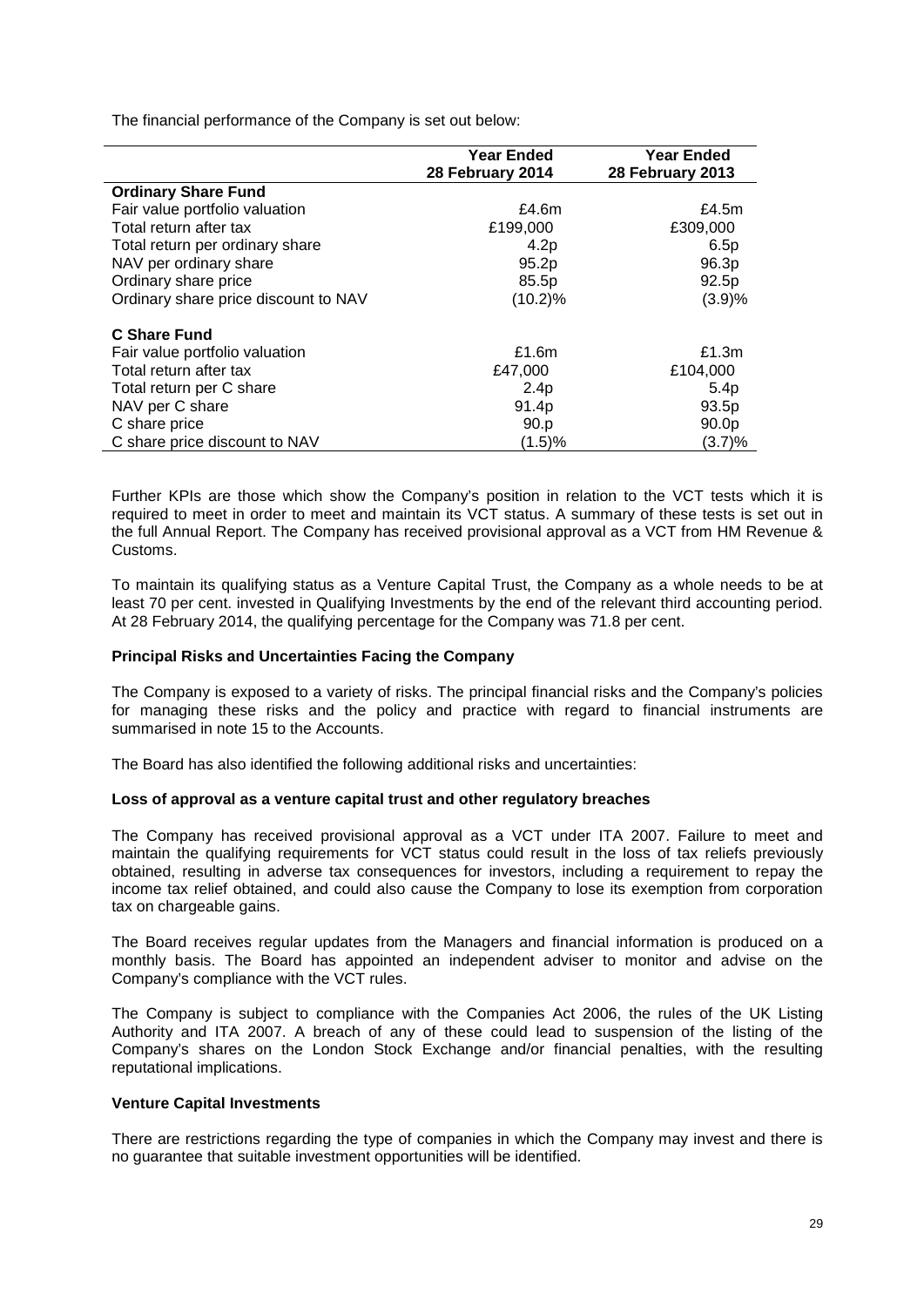Investment in unquoted companies and AIM-traded companies involves a higher degree of risk than investment in companies traded on the main market of the London Stock Exchange. These companies may not be freely marketable and realisations of such investments can be difficult and can take a considerable amount of time. There may also be constraints imposed upon the Company with respect to realisations in order to maintain its VCT status which may restrict the Company's ability to obtain the maximum value from its investments.

Calculus Capital has been appointed to manage the Qualifying Investments portfolio, and has extensive experience of investing in this type of investment. Regular reports are provided to the Board.

#### **Risks attaching to investment in Structured Products**

Structured Products are subject to market fluctuations and the Company may lose some or all of its investment. In the event of a long-term decline in the FTSE 100 Index, or, in the case of the C Share Fund, in such other index as this fund may be invested, there will be no gains from the Structured Products. In the event of a fall in the relevant index of more than 50 per cent. at any time during the Structured Product term, and where the Final Index Level is below the Initial Index Level, there will be losses on the Structured Products.

There may not be a liquid market in the Structured Products and there may never be two competitive market makers, making it difficult for the Company to realise its investment. Risk is increased further where there is a single market maker who is also the issuer of the Structured Product. Investec Structured Products has agreed to make a market in the Structured Products, should this be required by the Company.

Factors which may influence the market value of Structured Products include interest rates, changes in the method of calculating the relevant underlying index from time to time and market expectations regarding the future performance of the relevant underlying index, its composition and such Structured Products.

Investec Structured Products has been appointed to manage the Structured Products portfolio for its expertise in these types of financial products. Restrictions have been agreed with Investec Structured Products relating to approved counterparties and maximum exposure to any one counterparty.

#### **Liquidity/marketability risk**

Due to the holding period required to maintain up-front tax reliefs, there is a limited secondary market for VCT shares and investors may therefore find it difficult to realise their investments. As a result, the market price of the shares may not fully reflect, and will tend to be at a discount to, the underlying net asset value. The level of discount may also be exacerbated by the availability of income tax relief on the issue of new VCT shares. The Board recognises this difficulty, and has taken powers to buy back shares, which could be used to enable investors to realise investments.

#### **Changes to legislation/taxation**

Changes in legislation or tax rates concerning VCTs in general, and Venture Capital Investments and qualifying trades in particular, may limit the number of new Venture Capital Investment opportunities, and thereby adversely affect the ability of the Company to achieve or maintain VCT status, and/or reduce the level of returns which would otherwise have been achievable.

#### **Engagement of third party advisers**

The Company has no employees and relies on services provided by third parties. The Board has appointed Calculus Capital as Investment Manager of the Qualifying Investments portfolio and Investec Structured Products as Investment Manager of the Structured Products portfolio. Capita Sinclair Henderson Limited provides administration, accounting and company secretarial services, and Investec Wealth & Investments acts as custodian.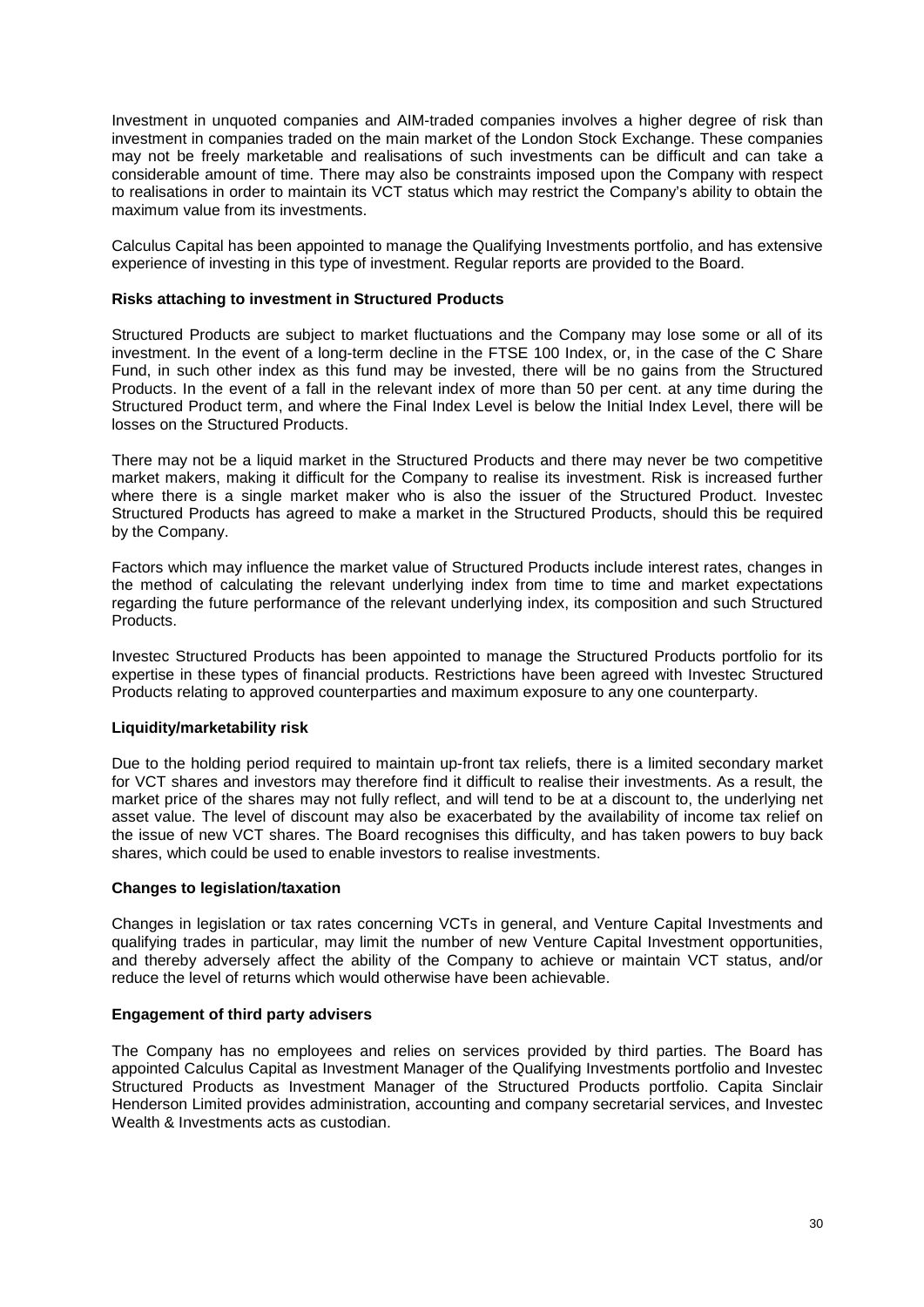### **C shares versus ordinary shares**

The assets relating to the C shares are managed and accounted for separately from the assets attributable to the ordinary shares. However, a number of company regulations and VCT requirements are assessed at company level and, therefore, the performance of one fund may impact adversely on the other. The Board monitors both the performance of each separate fund as well as requirements at a company level to reduce the risk of this occurring.

### **Employees, Environmental, Human rights and Community Issues**

The Company has no employees and the Board is comprised entirely of non-executive Directors. Dayto-day management of the Company's business is delegated to the Investment Managers (details of the respective management agreements are set out in the Directors' Report in the full Annual Report) and the Company itself has no environmental, human rights, or community policies. In carrying out its activities and in relationships with suppliers, the Company aims to conduct itself responsibly, ethically and fairly.

### **Gender Diversity**

The Board of Directors comprised of three male Directors and one female Director during, and at the end of, the year to 28 February 2014.

On behalf of the Board Michael O'Higgins Chairman 19 May 2014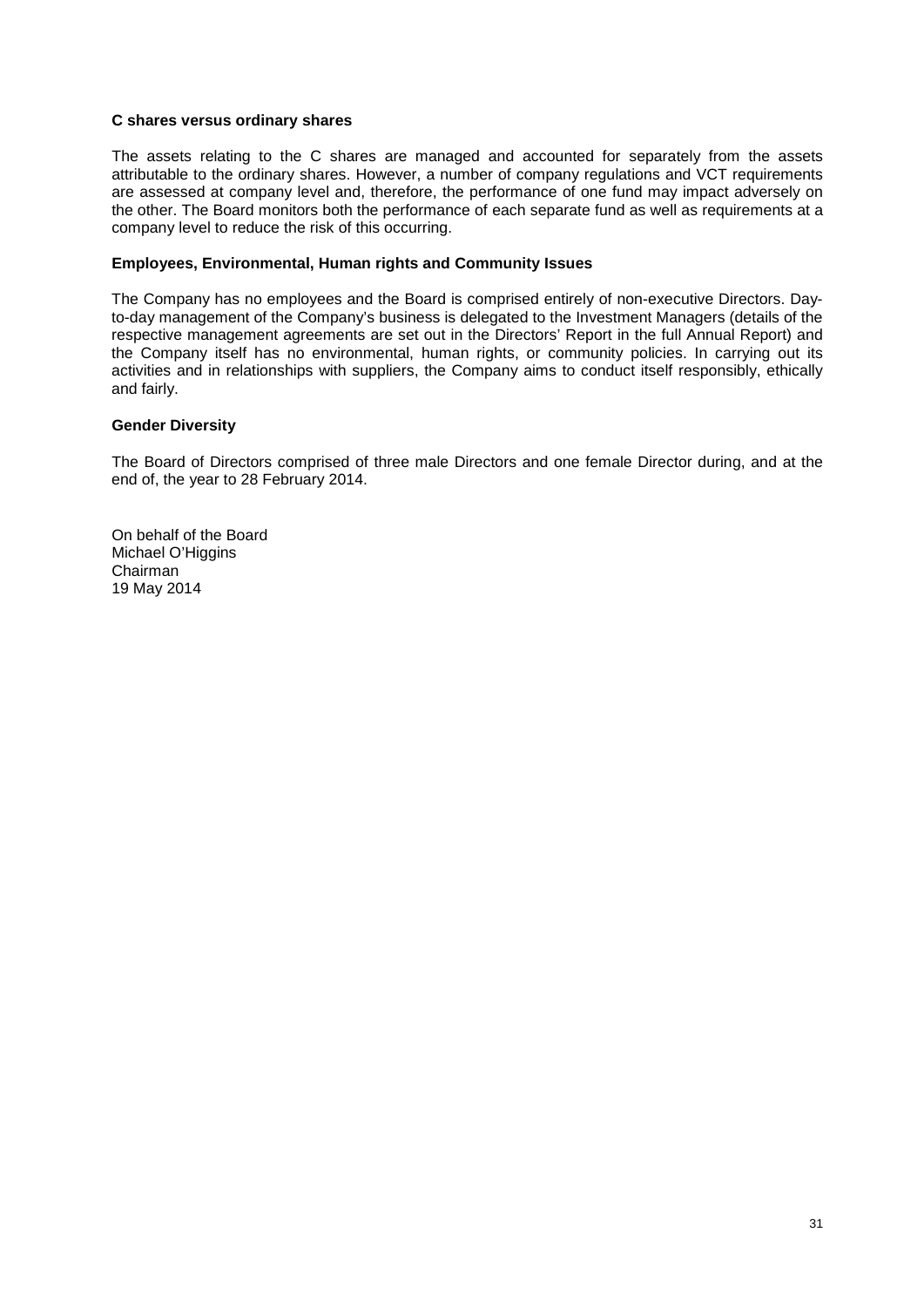# **BOARD OF DIRECTORS**

# **Directors**

The Directors who held office during the course of the period were as follows:

Michael O'Higgins (Chairman)\* Kate Cornish-Bowden\* John Glencross Steve Meeks\*

**\*** Independent of the Investment Managers.

# **INVESTMENT MANAGERS**

#### **Calculus Capital**

Calculus Capital Limited is the Venture Capital Investments portfolio manager (VCT Qualifying Investments).

#### **Investec Structured Products**

Investec Structured Products (a trading name of Investec Bank plc) is the Structured Products portfolio manager (non VCT Qualifying Investments).

# **EXTRACTS FROM THE DIRECTORS' REPORT**

#### **Share Capital**

At the year end and at the date of this report, the issued share capital comprised 4,738,463 ordinary shares (representing 71.05 per cent. of total voting rights and of the total share capital) and 1,931,095 C shares (representing 28.95 per cent. of total voting rights and of the total share capital). No shares were held in Treasury.

At the Annual General Meeting held on 17 July 2012, the Directors were granted authority to allot shares up to an aggregate nominal amount of £206,700, and this authority will expire at the Annual General Meeting to be held in 2017.

The Directors were also authorised to issue shares for cash (without rights of pre-emption applying) (i) up to £100,000 of each class of share by way of offer for subscription and (ii) up to 10 per cent. of each class of share for general purposes and to buy back up to 14.99 per cent. of each of the ordinary and C shares in issue. No shares have been issued or bought back during the period. The Board's proposals for the renewal of these authorities are detailed in the full Annual Report.

#### **Going Concern**

After making enquiries, and having reviewed the portfolio, balance sheet and projected income and expenditure for the next twelve months, the Directors have a reasonable expectation that the Company has adequate resources to continue in operation for the foreseeable future. The Directors have therefore adopted the going concern basis in preparing the Accounts.

The full Annual Report and Accounts contains the following statements regarding responsibility for the Accounts.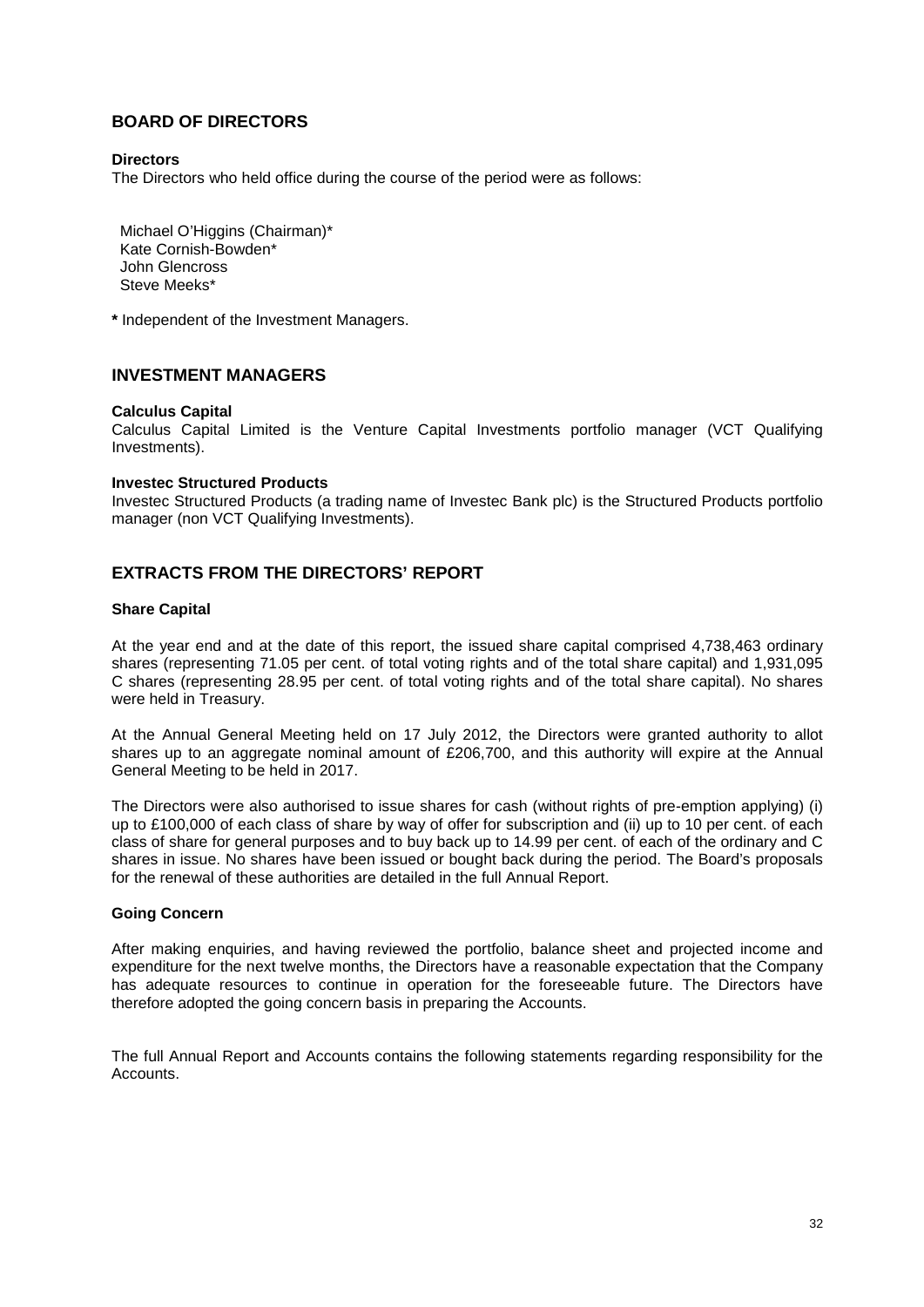#### **DIRECTORS' RESPONSIBILITIES STATEMENT**

#### **Statement of Directors' Responsibilities in respect of the Annual Report and the Accounts**

The Directors are responsible for preparing the Annual Report and the Accounts in accordance with applicable law and regulations.

Company law requires the Directors to prepare Accounts for each financial year. Under that law they have elected to prepare the Accounts in accordance with United Kingdom Generally Accepted Accounting Practice (United Kingdom Accounting Standards and applicable laws). Under company law the Directors must not approve the Accounts unless they are satisfied that they give a true and fair view of the state of affairs and profit or loss of the Company for that period.

In preparing these Accounts, the Directors are required to:

- select suitable accounting policies and then apply them consistently;
- make judgments and accounting estimates that are reasonable and prudent;

• state whether applicable UK Accounting Standards have been followed, subject to any material departures disclosed and explained in the Accounts; and

• prepare the Accounts on the going concern basis unless it is inappropriate to presume that the Company will continue in business.

The Directors are responsible for keeping adequate accounting records that are sufficient to show and explain the Company's transactions and disclose with reasonable accuracy at any time the financial position of the Company and enable them to ensure that the Accounts comply with the Companies Act 2006. They are also responsible for safeguarding the assets of the Company and hence for taking reasonable steps for the prevention and detection of fraud and other irregularities.

Under applicable law and regulations, the Directors are also responsible for preparing a Strategic Report, Directors' Report, Directors' Remuneration Report and Corporate Governance Statement that comply with that law and those regulations, and for ensuring that the Annual Report includes information required by the Listing Rules of the Financial Conduct Authority.

The Accounts are published on the www.calculuscapital.com website, which is a website maintained by one of the Company's Investment Managers, Calculus Capital. The maintenance and integrity of the website maintained by Calculus Capital is, so far as it relates to the Company, the responsibility of Calculus Capital. The work carried out by the Auditor does not involve consideration of the maintenance and integrity of this website and accordingly, the Auditor accepts no responsibility for any changes that have occurred to the Accounts since they were initially presented on the website. Visitors to the website need to be aware that legislation in the United Kingdom covering the preparation and dissemination of the Accounts may differ from legislation in their jurisdiction.

We confirm that to the best of our knowledge:

- the Accounts, prepared in accordance with the applicable set of accounting standards, give a true and fair view of the assets, liabilities, financial position and profit or loss of the Company; and
- the Annual Report includes a fair review of the development and performance of the business and the position of the Company together with a description of the principal risks and uncertainties that it faces.

On behalf of the Board

Michael O'Higgins Chairman 19 May 2014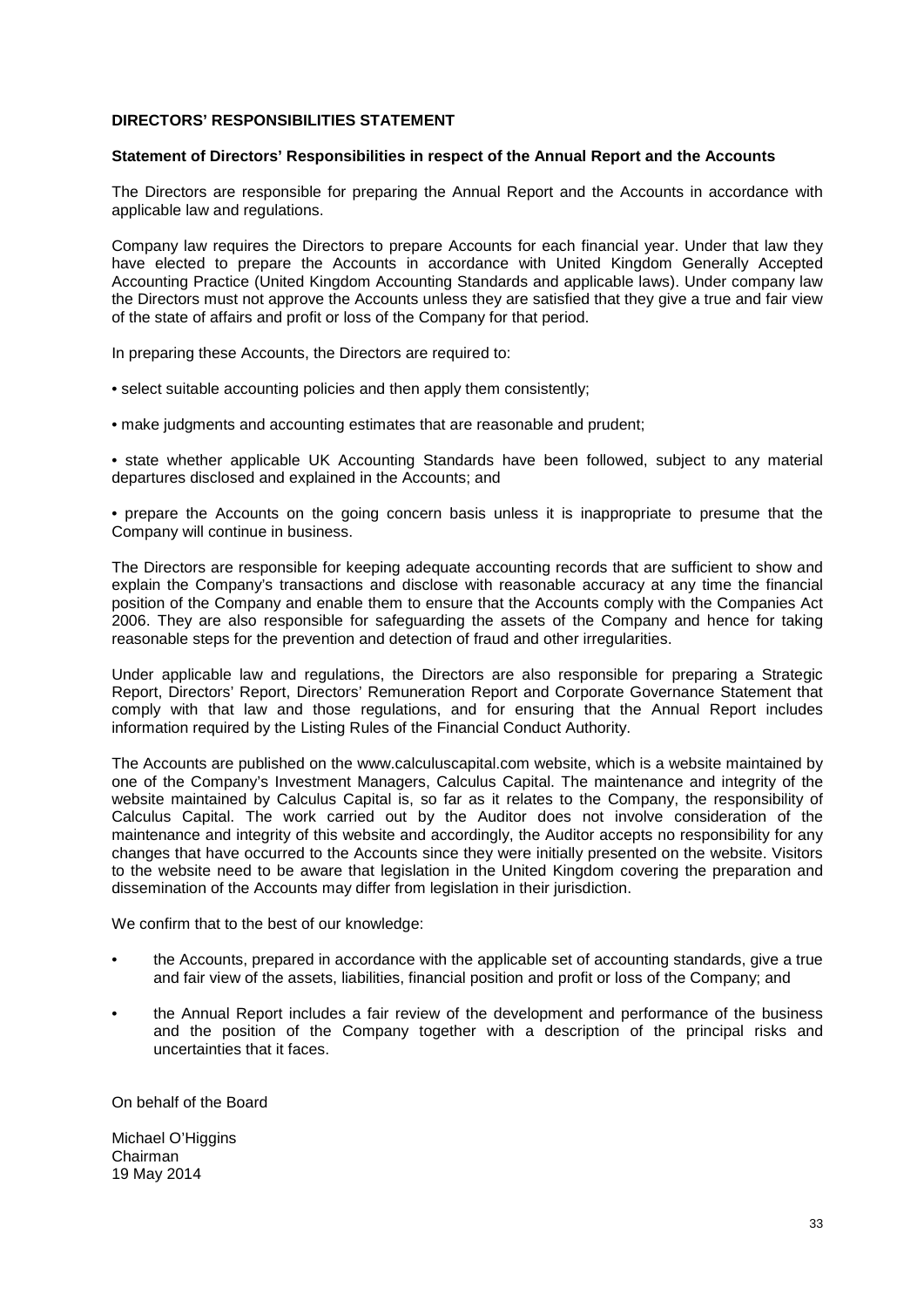# **NON-STATUTORY ACCOUNTS**

The financial information set out below does not constitute the Company's statutory accounts for the year ended 28 February 2014 and the year ended 29 February 2013 but is derived from those accounts. Statutory accounts for 2013 have been delivered to the Registrar of Companies, and those for 2014 will be delivered in due course. The Auditor has reported on those accounts; their report was (i) unqualified, (ii) did not include a reference to any matters to which the Auditor drew attention by way of emphasis without qualifying their report and (ii) did not contain a statement under Section 498 (2) or (3) of the Companies Act 2006. The text of the Auditor's report can be found in the Company's full Annual Report and Accounts at www.calculuscapital.com.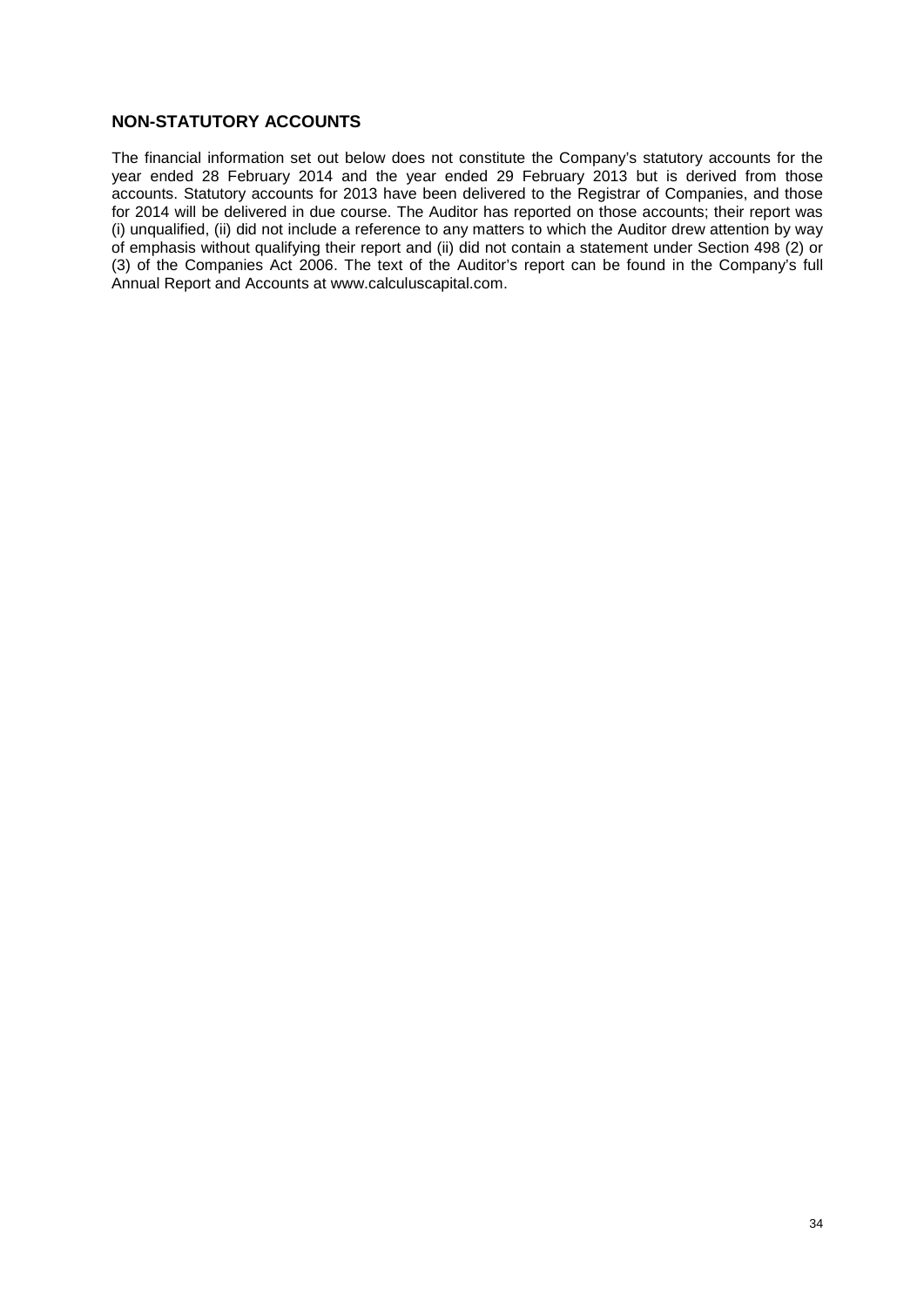# **INCOME STATEMENT for the year ended 28 February 2014**

|                                                      |             | Year Ended 28 February 2014 |                                 |                | Year Ended 28 February 2013 |                          |              |
|------------------------------------------------------|-------------|-----------------------------|---------------------------------|----------------|-----------------------------|--------------------------|--------------|
|                                                      |             | Revenue<br>Return           | <b>Capital</b><br><b>Return</b> | <b>Total</b>   | <b>Revenue</b><br>Return    | <b>Capital</b><br>Return | <b>Total</b> |
| <b>Ordinary Share Fund</b>                           | <b>Note</b> | £'000                       | £'000                           | £'000          | £'000                       | £'000                    | £'000        |
|                                                      |             |                             |                                 |                |                             |                          |              |
| Investment holding gains/(losses)                    | 8           |                             | 267                             | 267            |                             | (3)                      | (3)          |
| Gain on disposal of investments                      | 8           |                             | 10                              | 10             |                             | 391                      | 391          |
| Income                                               | 2           | 74                          |                                 | 74             | 71                          |                          | 71           |
| Investment management fee                            | 3           | (11)                        | (34)                            | (45)           | (11)                        | (33)                     | (44)         |
| Other operating expenses                             | 4           | (107)                       |                                 | (107)          | (106)                       |                          | (106)        |
| (Loss)/profit on ordinary activities before taxation |             | (44)                        | 243                             | 199            | (46)                        | 355                      | 309          |
| Taxation on ordinary activities                      | 5           | $\blacksquare$              | $\blacksquare$                  | $\blacksquare$ |                             | $\overline{\phantom{a}}$ |              |
|                                                      |             |                             |                                 |                |                             |                          |              |
| (Loss)/profit for the year                           |             | (44)                        | 243                             | 199            | (46)                        | 355                      | 309          |
| Basic and diluted earnings per ordinary share        | 7           | (0.9)p                      | 5.1 <sub>p</sub>                | 4.2p           | (1.0)p                      | 7.5p                     | 6.5p         |
| <b>C Share Fund</b>                                  |             |                             |                                 |                |                             |                          |              |
| Investment holding gains                             | 8           |                             | 33                              | 33             |                             | 80                       | 80           |
| Gain on disposal of investments                      | 8           |                             | 52                              | 52             |                             | 72                       | 72           |
| Income                                               | 2           | 22                          |                                 | 22             | 13                          |                          | 13           |
| Investment management fee                            | 3           | (4)                         | (13)                            | (17)           | (4)                         | (13)                     | (17)         |
| Other operating expenses                             | 4           | (43)                        | $\blacksquare$                  | (43)           | (44)                        |                          | (44)         |
| (Loss)/profit on ordinary activities before taxation |             | (25)                        | 72                              | 47             | (35)                        | 139                      | 104          |
| Taxation on ordinary activities                      | 5           |                             |                                 |                |                             |                          |              |
| (Loss)/profit for the year                           |             | (25)                        | 72                              | 47             | (35)                        | 139                      | 104          |
| Basic and diluted earnings per C share               |             | (1.3)p                      | 3.7 <sub>p</sub>                | 2.4p           | (1.8)p                      | 7.2p                     | 5.4p         |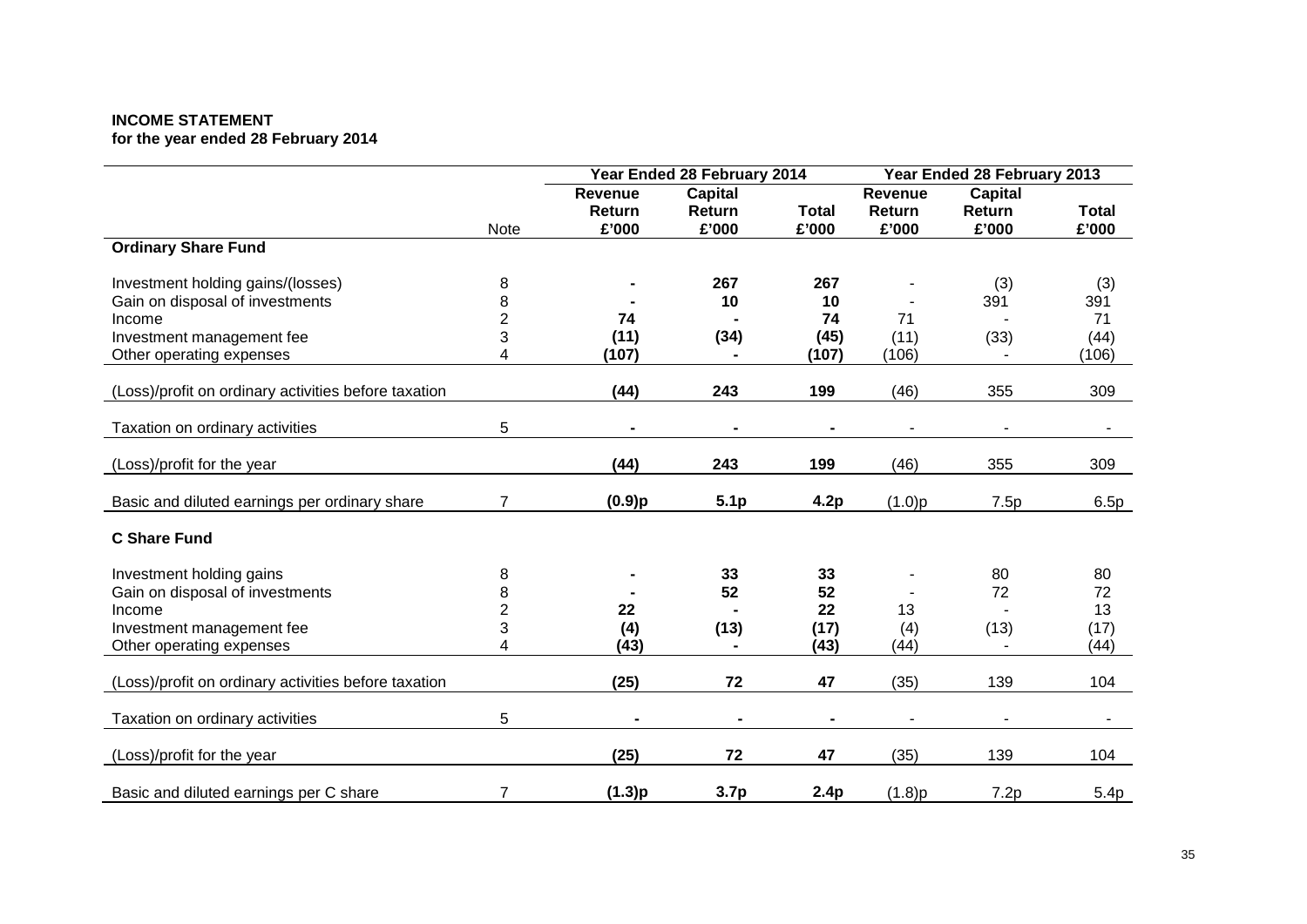The total column of these statements represents the Income Statement of the Ordinary Share Fund and C Share Fund.

The supplementary revenue return and capital return columns are both prepared in accordance with the Association of Investment Companies' ("AIC") Statement of Recommended Practice ("SORP").

No operations were acquired or discontinued during the year.

All items in the above statement derive from continuing operations.

There were no recognised gains or losses other than those passing through the Income Statement.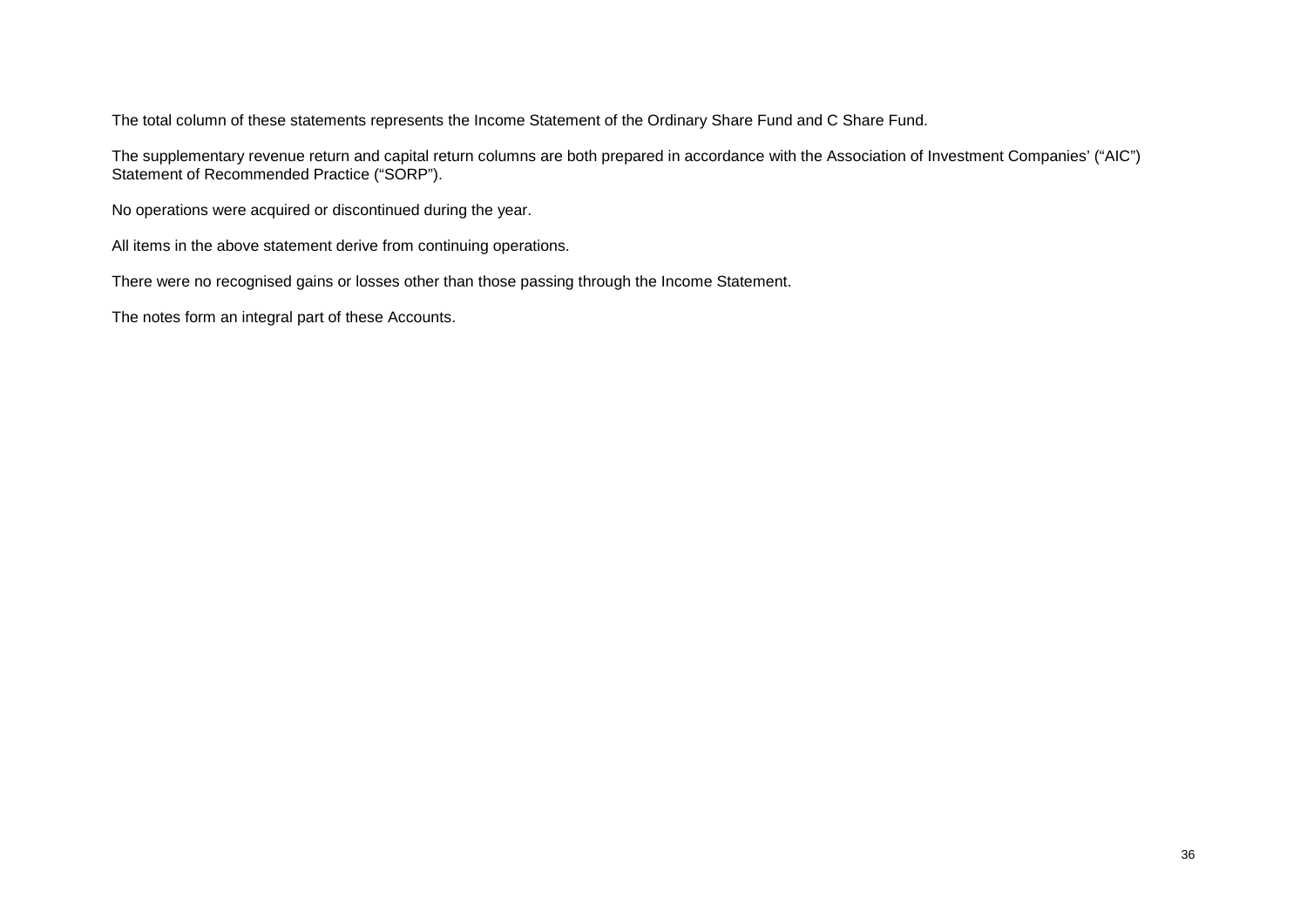### **INCOME STATEMENT (continued) for the year ended 28 February 2014**

|                                                             |                | Year Ended 28 February 2014       |                                   |                | Year Ended 28 February 2013       |                                   |                |  |
|-------------------------------------------------------------|----------------|-----------------------------------|-----------------------------------|----------------|-----------------------------------|-----------------------------------|----------------|--|
|                                                             | <b>Note</b>    | <b>Revenue</b><br>Return<br>£'000 | Capital<br><b>Return</b><br>£'000 | Total<br>£'000 | <b>Revenue</b><br>Return<br>£'000 | Capital<br><b>Return</b><br>£'000 | Total<br>£'000 |  |
| <b>Total</b>                                                |                |                                   |                                   |                |                                   |                                   |                |  |
| Investment holding gains<br>Gain on disposal of investments | 8<br>8         |                                   | 300<br>62                         | 300<br>62      |                                   | 77<br>463                         | 77<br>463      |  |
| Income                                                      | $\overline{2}$ | 96                                |                                   | 96             | 84                                |                                   | 84             |  |
| Investment management fee<br>Other operating expenses       | 3<br>4         | (15)<br>(150)                     | (47)                              | (62)<br>(150)  | (15)<br>(150)                     | (46)                              | (61)<br>(150)  |  |
| (Loss)/profit on ordinary activities before taxation        |                | (69)                              | 315                               | 246            | (81)                              | 494                               | 413            |  |
| Taxation on ordinary activities                             | 5              | ۰                                 |                                   | $\blacksquare$ |                                   | ۰                                 |                |  |
| (Loss)/profit for the year                                  |                | (69)                              | 315                               | 246            | (81)                              | 494                               | 413            |  |
| Basic and diluted earnings per ordinary share               |                | $(0.9)$ p                         | 5.1 <sub>p</sub>                  | 4.2p           | (1.0)p                            | 7.5p                              | 6.5p           |  |
| Basic and diluted earnings per C share                      |                | (1.3)p                            | 3.7 <sub>p</sub>                  | 2.4p           | (1.8)p                            | 7.2p                              | 5.4p           |  |

The total column of this statement represents the Company's Income Statement.

The supplementary revenue return and capital return columns are both prepared in accordance with the AIC's SORP.

No operations were acquired or discontinued during the year.

All items in the above statement derive from continuing operations.

There were no recognised gains or losses other than those passing through the Income Statement.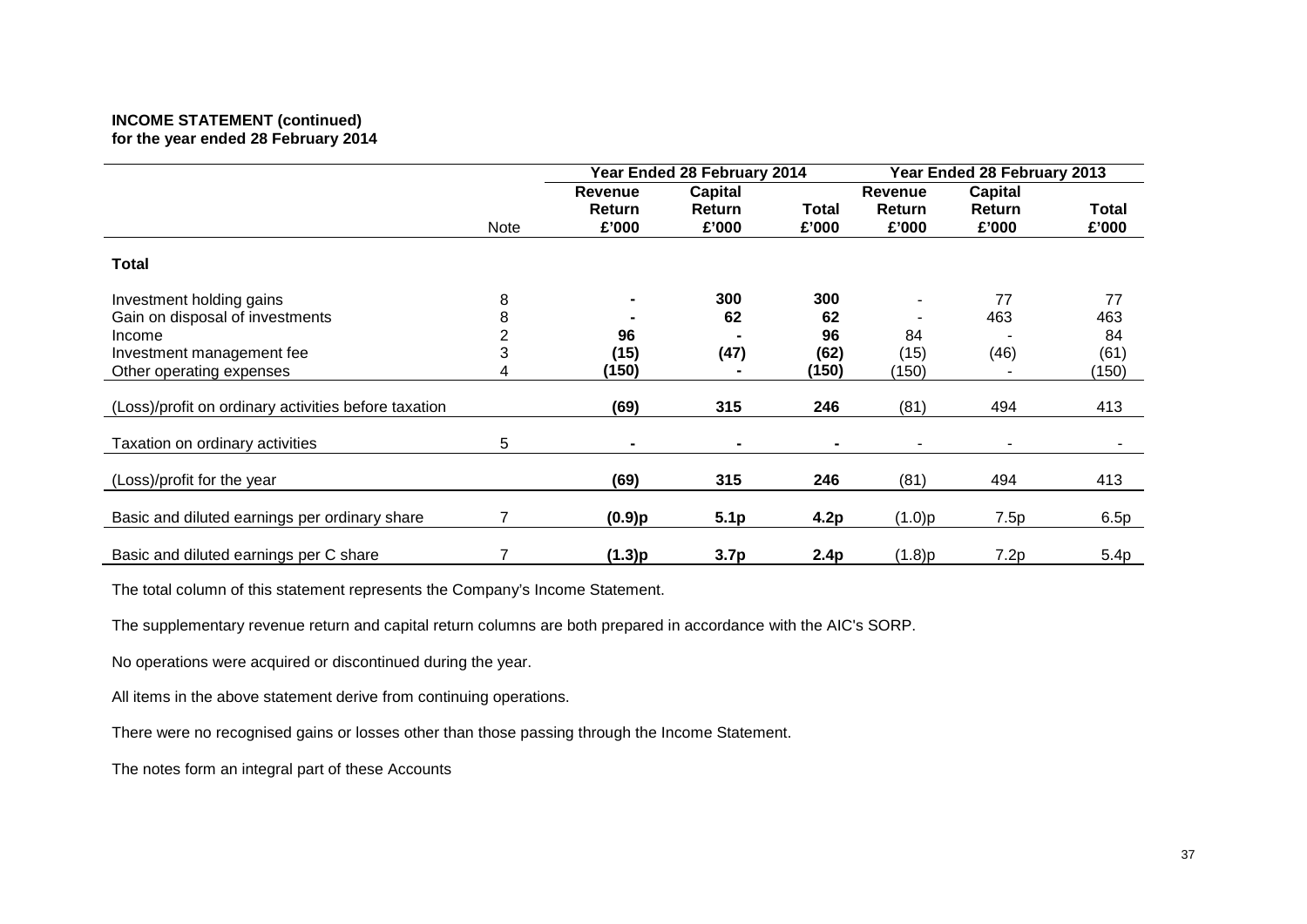# **RECONCILIATION OF MOVEMENTS IN SHAREHOLDERS' FUNDS for the year ended 28 February 2014**

|                                                                   | <b>Share</b><br>Capital<br>£'000 | <b>Special</b><br><b>Reserve</b><br>£'000 | <b>Capital</b><br><b>Reserve</b><br><b>Realised</b><br>£'000 | <b>Capital</b><br><b>Reserve</b><br>Unrealised<br>£'000 | <b>Revenue</b><br><b>Reserve</b><br>£'000 | <b>Total</b><br>£'000 |
|-------------------------------------------------------------------|----------------------------------|-------------------------------------------|--------------------------------------------------------------|---------------------------------------------------------|-------------------------------------------|-----------------------|
| <b>Ordinary Share Fund</b><br>For the year ended 28 February 2014 |                                  |                                           |                                                              |                                                         |                                           |                       |
| 1 March 2013                                                      | 47                               | 3,978                                     | 297                                                          | 469                                                     | (229)                                     | 4,562                 |
| Investment holding gains                                          |                                  |                                           |                                                              | 267                                                     |                                           | 267                   |
| Gain on disposal of investments                                   |                                  |                                           | 10                                                           |                                                         |                                           | 10                    |
| Management fee allocated to capital                               |                                  |                                           | (34)                                                         |                                                         |                                           | (34)                  |
| Revenue return on ordinary activities after tax                   |                                  |                                           |                                                              |                                                         | (44)                                      | (44)                  |
| Dividend paid                                                     |                                  | (249)                                     |                                                              |                                                         |                                           | (249)                 |
| 28 February 2014                                                  | 47                               | 3,729                                     | 273                                                          | 736                                                     | (273)                                     | 4,512                 |
| For the year ended 28 February 2013                               |                                  |                                           |                                                              |                                                         |                                           |                       |
| 1 March 2012                                                      | 47                               | 4,226                                     | (61)                                                         | 472                                                     | (183)                                     | 4,501                 |
| Change in accrual of IFA trail commission                         |                                  |                                           |                                                              |                                                         |                                           |                       |
| Investment holding losses                                         |                                  |                                           |                                                              | (3)                                                     |                                           | (3)                   |
| Gain on disposal of investments                                   |                                  |                                           | 391                                                          |                                                         |                                           | 391                   |
| Management fee allocated to capital                               |                                  |                                           | (33)                                                         |                                                         |                                           | (33)                  |
| Revenue return on ordinary activities after tax                   |                                  |                                           |                                                              |                                                         | (46)                                      | (46)                  |
| Dividend paid                                                     |                                  | (249)                                     |                                                              |                                                         |                                           | (249)                 |
| 28 February 2013                                                  | 47                               | 3,978                                     | 297                                                          | 469                                                     | (229)                                     | 4,562                 |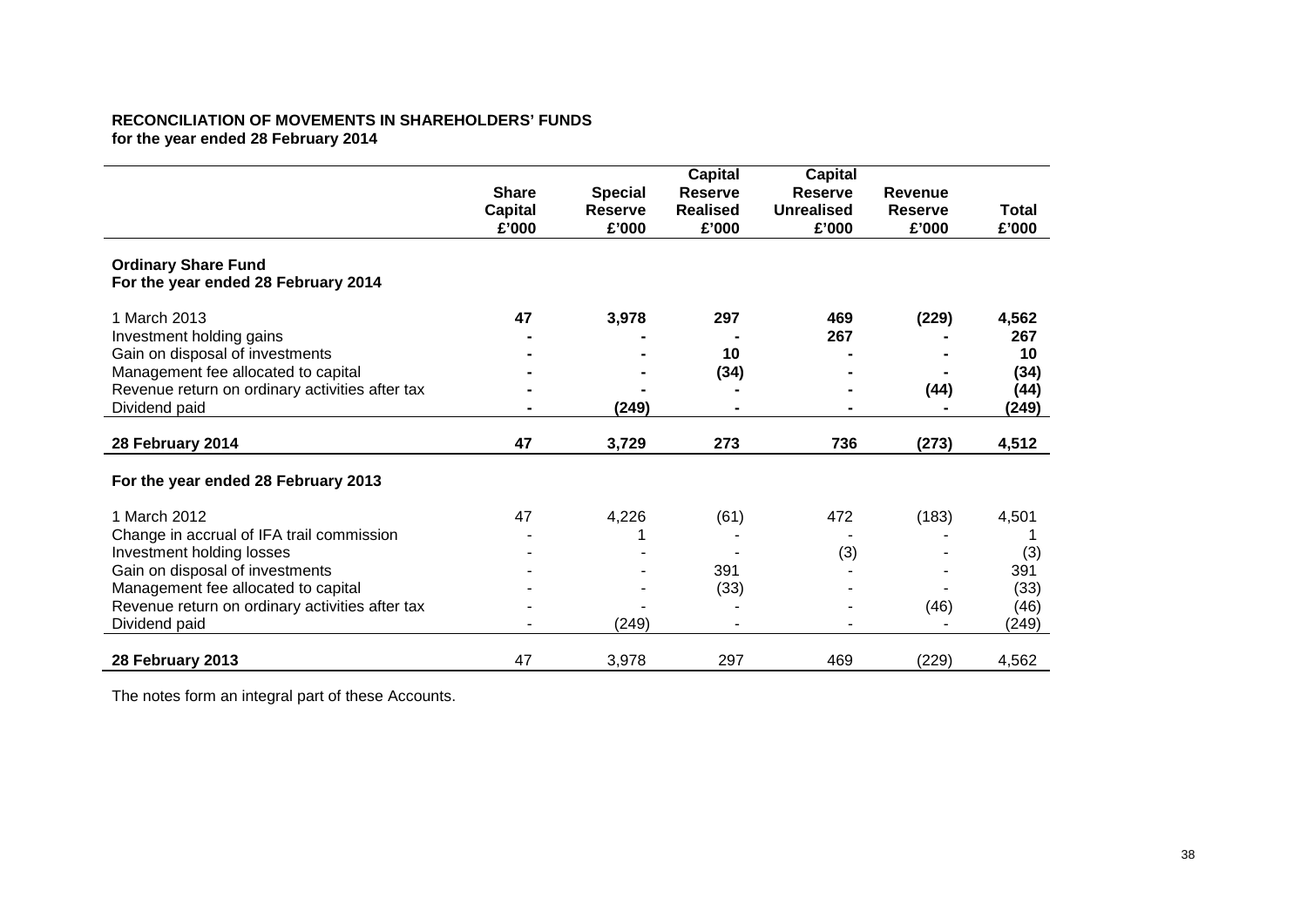# **RECONCILIATION OF MOVEMENTS IN SHAREHOLDERS' FUNDS (continued) for the year ended 28 February 2014**

|                                                 | <b>Share</b><br><b>Capital</b><br>£'000 | <b>Special</b><br><b>Reserve</b><br>£'000 | <b>Capital</b><br><b>Reserve</b><br><b>Realised</b><br>£'000 | <b>Capital</b><br><b>Reserve</b><br><b>Unrealised</b><br>£'000 | Revenue<br><b>Reserve</b><br>£'000 | <b>Total</b><br>£'000 |
|-------------------------------------------------|-----------------------------------------|-------------------------------------------|--------------------------------------------------------------|----------------------------------------------------------------|------------------------------------|-----------------------|
| <b>C</b> Share Fund                             |                                         |                                           |                                                              |                                                                |                                    |                       |
| For the year ended 28 February 2014             |                                         |                                           |                                                              |                                                                |                                    |                       |
| 1 March 2013                                    | 19                                      | 1,715                                     | 47                                                           | 104                                                            | (80)                               | 1,805                 |
| Investment holding gains                        |                                         |                                           |                                                              | 33                                                             |                                    | 33                    |
| Gain on disposal of investments                 |                                         |                                           | 52                                                           |                                                                |                                    | 52                    |
| Management fee allocated to capital             |                                         |                                           | (13)                                                         |                                                                |                                    | (13)                  |
| Revenue return on ordinary activities after tax |                                         |                                           |                                                              |                                                                | (25)                               | (25)                  |
| Dividend paid                                   |                                         | (87)                                      | $\blacksquare$                                               |                                                                |                                    | (87)                  |
| 28 February 2014                                | 19                                      | 1,628                                     | 86                                                           | 137                                                            | (105)                              | 1,765                 |
| For the year ended 28 February 2013             |                                         |                                           |                                                              |                                                                |                                    |                       |
|                                                 |                                         |                                           |                                                              |                                                                |                                    |                       |
| 1 March 2012                                    | 19                                      | 1,802                                     | (12)                                                         | 24                                                             | (45)                               | 1,788                 |
| Investment holding gains                        |                                         |                                           |                                                              | 80                                                             |                                    | 80                    |
| Gain on disposal of investments                 |                                         |                                           | 72                                                           |                                                                |                                    | 72                    |
| Management fee allocated to capital             |                                         |                                           | (13)                                                         |                                                                |                                    | (13)                  |
| Revenue return on ordinary activities after tax |                                         |                                           |                                                              |                                                                | (35)                               | (35)                  |
| Dividend paid                                   |                                         | (87)                                      | $\overline{\phantom{a}}$                                     |                                                                |                                    | (87)                  |
| 28 February 2013                                | 19                                      | 1,715                                     | 47                                                           | 104                                                            | (80)                               | 1,805                 |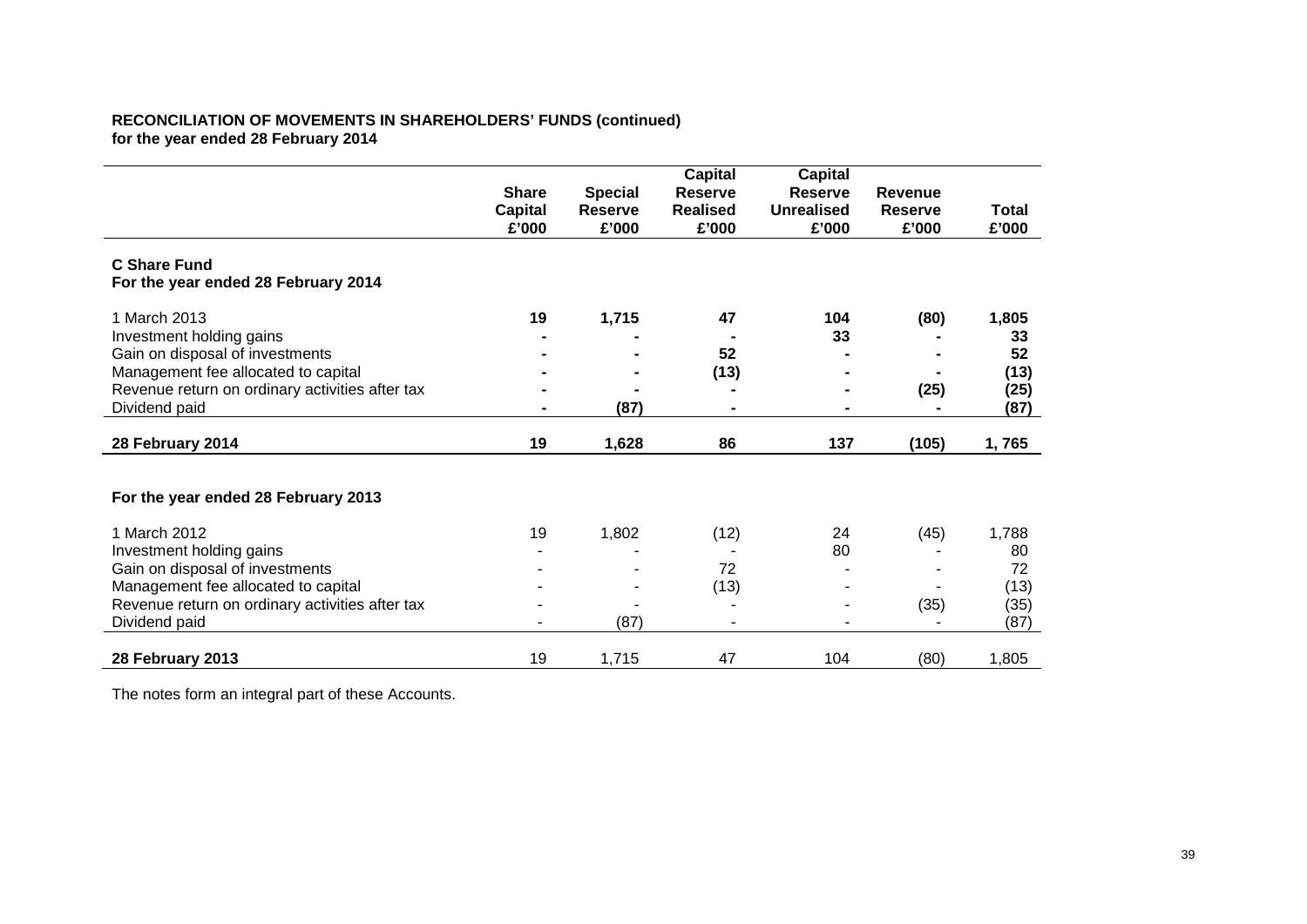# **RECONCILIATION OF MOVEMENTS IN SHAREHOLDERS' FUNDS (continued) for the year ended 28 February 2014**

|                                                     | <b>Share</b><br><b>Capital</b><br>£'000 | <b>Special</b><br><b>Reserve</b><br>£'000 | <b>Capital</b><br><b>Reserve</b><br><b>Realised</b><br>£'000 | <b>Capital</b><br><b>Reserve</b><br><b>Unrealised</b><br>£'000 | <b>Revenue</b><br>Reserve<br>£'000 | <b>Total</b><br>£'000 |
|-----------------------------------------------------|-----------------------------------------|-------------------------------------------|--------------------------------------------------------------|----------------------------------------------------------------|------------------------------------|-----------------------|
| <b>Total</b><br>For the year ended 28 February 2014 |                                         |                                           |                                                              |                                                                |                                    |                       |
| 1 March 2013                                        | 66                                      | 5,693                                     | 344                                                          | 573                                                            | (309)                              | 6,367                 |
| Investment holding gains                            |                                         |                                           |                                                              | 300                                                            |                                    | 300                   |
| Gain on disposal of investments                     |                                         |                                           | 62                                                           |                                                                |                                    | 62                    |
| Management fee allocated to capital                 |                                         |                                           | (47)                                                         |                                                                |                                    | (47)                  |
| Revenue return on ordinary activities after tax     |                                         |                                           |                                                              |                                                                | (69)                               | (69)                  |
| Dividend paid                                       |                                         | (336)                                     |                                                              |                                                                |                                    | (336)                 |
| 28 February 2014                                    | 66                                      | 5,357                                     | 359                                                          | 873                                                            | (378)                              | 6,277                 |
|                                                     |                                         |                                           |                                                              |                                                                |                                    |                       |
| For the year ended 28 February 2013                 |                                         |                                           |                                                              |                                                                |                                    |                       |
| 1 March 2012                                        | 66                                      | 6,028                                     | (73)                                                         | 496                                                            | (228)                              | 6,289                 |
| Change in accrual of IFA trail commission           |                                         |                                           |                                                              |                                                                |                                    |                       |
| Investment holding gains                            |                                         |                                           |                                                              | 77                                                             |                                    | 77                    |
| Gain on disposal of investments                     |                                         |                                           | 463                                                          |                                                                |                                    | 463                   |
| Management fee allocated to capital                 |                                         |                                           | (46)                                                         |                                                                |                                    | (46)                  |
| Revenue return on ordinary activities after tax     |                                         |                                           |                                                              |                                                                | (81)                               | (81)                  |
| Dividend paid                                       |                                         | (336)                                     |                                                              |                                                                |                                    | (336)                 |
| 28 February 2013                                    | 66                                      | 5,693                                     | 344                                                          | 573                                                            | (309)                              | 6,367                 |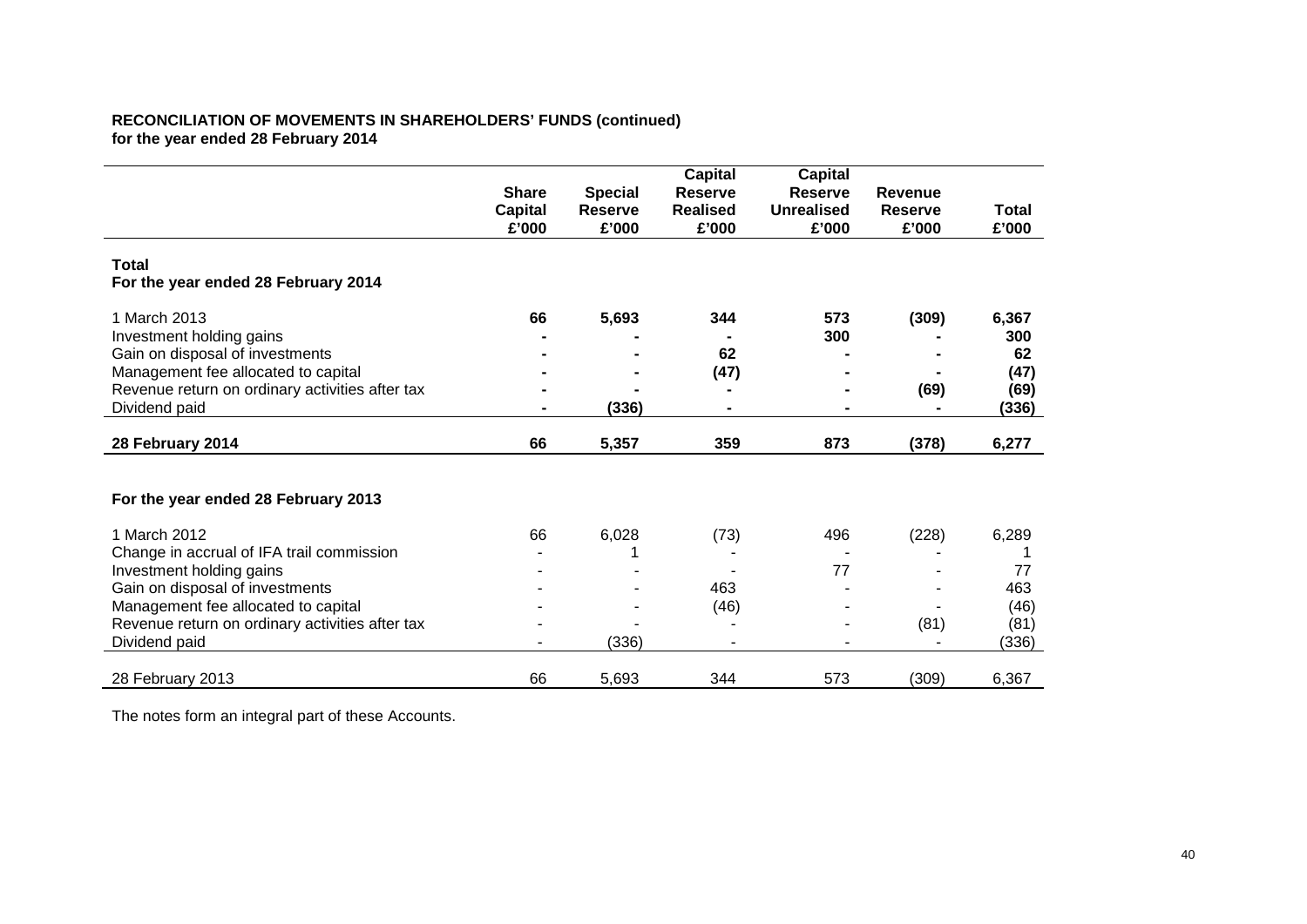# **BALANCE SHEET as at 28 February 2014**

|                                                        |             | 28 February 2014 | 28 February 2013 |
|--------------------------------------------------------|-------------|------------------|------------------|
|                                                        | <b>Note</b> | £'000            | £'000            |
| <b>Ordinary Share Fund</b>                             |             |                  |                  |
| <b>Fixed assets</b>                                    |             |                  |                  |
| Investments                                            | 8           | 4,573            | 4,545            |
|                                                        |             |                  |                  |
| <b>Current assets</b><br><b>Debtors</b>                | 9           | 73               | 110              |
| Cash at bank and on deposit                            |             |                  | 4                |
|                                                        |             |                  |                  |
|                                                        |             | 73               | 114              |
|                                                        |             |                  |                  |
| Creditors: amount falling due within<br>one year       |             |                  |                  |
| Creditors                                              | 10          | (107)            | (87)             |
| Bank overdraft                                         |             | (22)             |                  |
|                                                        |             |                  |                  |
|                                                        |             | (129)            | (87)             |
| Net current (liabilities)/assets                       |             | (56)             | 27               |
|                                                        |             |                  |                  |
| <b>Non-current liabilities</b><br>IFA trail commission |             | (5)              | (10)             |
|                                                        |             |                  |                  |
| <b>Net assets</b>                                      |             | 4,512            | 4,562            |
|                                                        |             |                  |                  |
|                                                        |             |                  |                  |
| <b>Capital and reserves</b><br>Called-up share capital | 11          | 47               | 47               |
| Special reserve                                        |             | 3,729            | 3,978            |
| Capital reserve - realised                             |             | 273              | 297              |
| Capital reserve - unrealised                           |             | 736              | 469              |
| Revenue reserve                                        |             | (273)            | (229)            |
|                                                        |             |                  |                  |
| <b>Equity shareholders' funds</b>                      |             | 4,512            | 4,562            |
| Net asset value per ordinary share -                   |             |                  |                  |
| basic                                                  | 12          | 95.2p            | 96.3p            |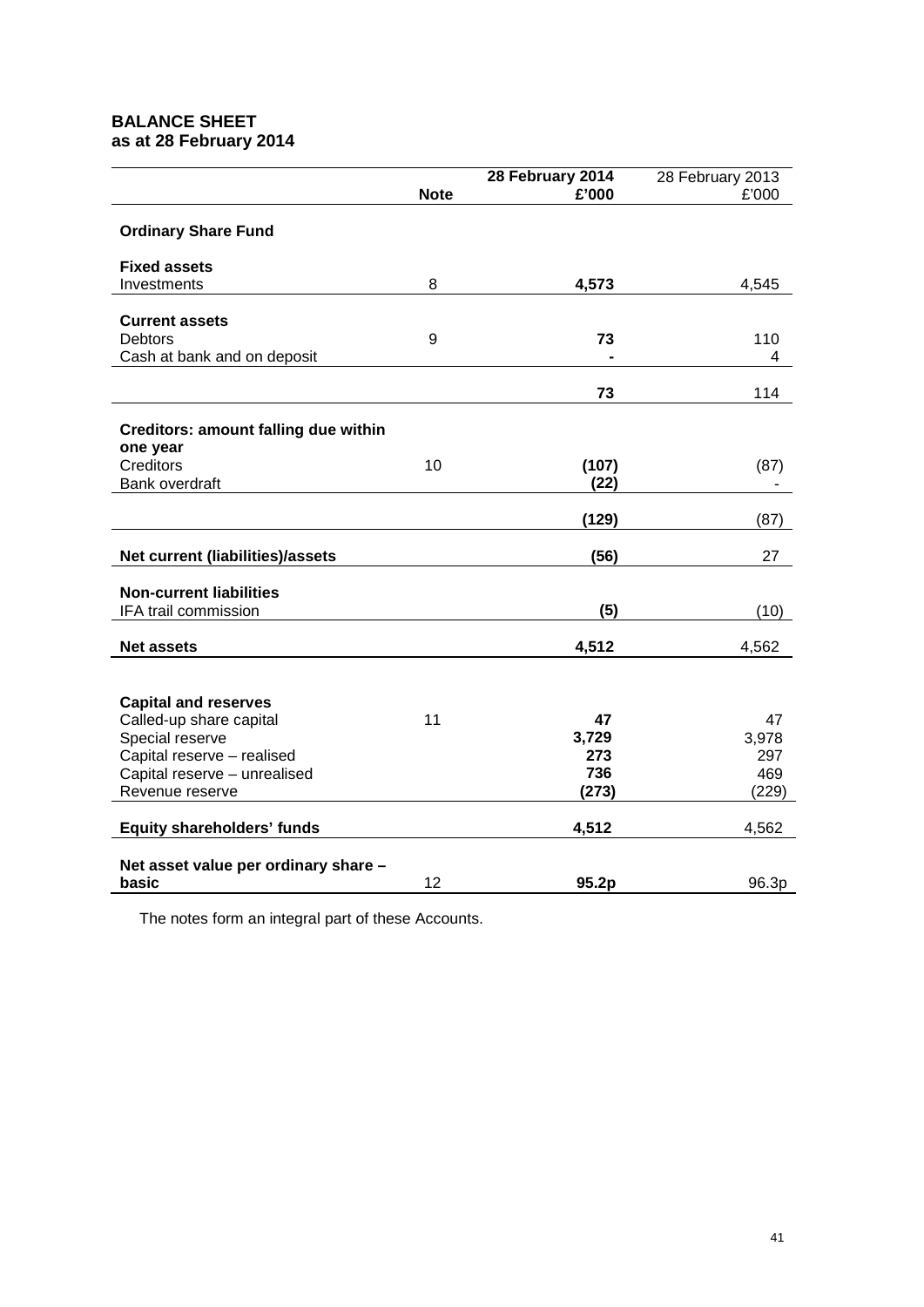# **BALANCE SHEET (continued) as at 28 February 2014**

|                                                        |      | 28 February 2014 | 28 February 2013 |
|--------------------------------------------------------|------|------------------|------------------|
|                                                        | Note | £'000            | £'000            |
| <b>C Share Fund</b>                                    |      |                  |                  |
| <b>Fixed assets</b>                                    |      |                  |                  |
| Investments                                            | 8    | 1,647            | 1,258            |
| <b>Current assets</b>                                  |      |                  |                  |
| <b>Debtors</b>                                         | 9    | 29               | 35               |
| Cash at bank and on deposit                            |      | 130              | 556              |
|                                                        |      |                  |                  |
|                                                        |      | 159              | 591              |
|                                                        |      |                  |                  |
| Creditors: amount falling due within                   |      |                  |                  |
| one year                                               |      | (36)             |                  |
| Creditors                                              | 10   |                  | (36)             |
| <b>Net current assets</b>                              |      | 123              | 555              |
|                                                        |      |                  |                  |
| <b>Non-current liabilities</b><br>IFA trail commission |      | (5)              | (8)              |
|                                                        |      |                  |                  |
| <b>Net assets</b>                                      |      | 1,765            | 1,805            |
| <b>Capital and reserves</b>                            |      |                  |                  |
| Called-up share capital                                | 11   | 19               | 19               |
| Special reserve                                        |      | 1,628            | 1,715            |
| Capital reserve - realised                             |      | 86               | 47               |
| Capital reserve - unrealised                           |      | 137              | 104              |
| Revenue reserve                                        |      | (105)            | (80)             |
| <b>Equity shareholders' funds</b>                      |      | 1,765            | 1,805            |
| Net asset value per C share - basic                    | 12   | 91.4p            | 93.5p            |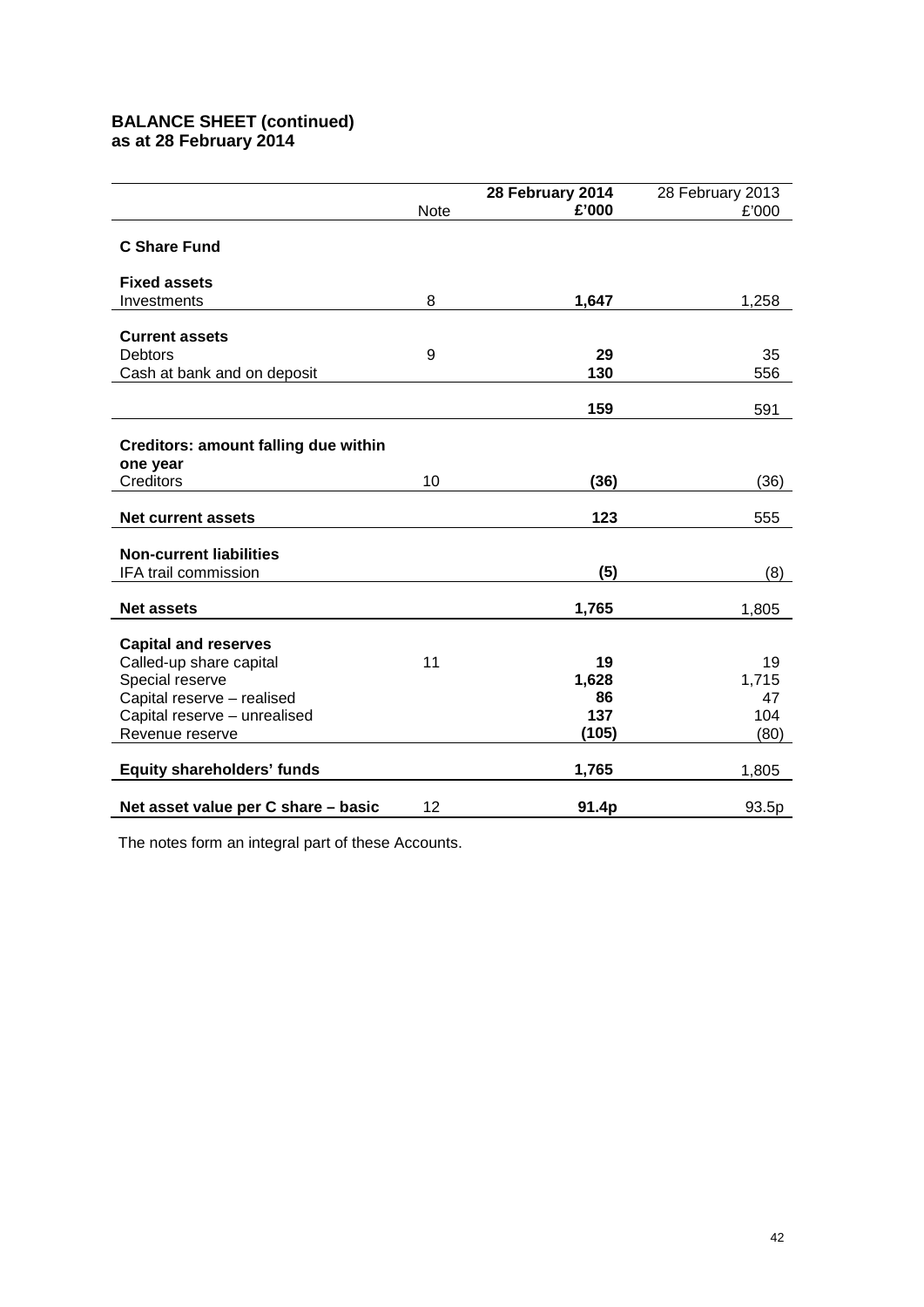# **BALANCE SHEET (continued) as at 28 February 2014**

|                                               |      | 28 February 2014 | 28 February 2013 |
|-----------------------------------------------|------|------------------|------------------|
|                                               | Note | £'000            | £'000            |
| <b>Total</b>                                  |      |                  |                  |
| <b>Fixed assets</b>                           |      |                  |                  |
| Investments                                   | 8    | 6,220            | 5,803            |
|                                               |      |                  |                  |
| <b>Current assets</b><br><b>Debtors</b>       | 9    | 102              | 145              |
| Cash at bank and on deposit                   |      | 130              | 560              |
|                                               |      |                  |                  |
|                                               |      | 232              | 705              |
| Creditors: amounts falling due within         |      |                  |                  |
| one year                                      |      |                  |                  |
| Creditors                                     | 10   | (143)            | (123)            |
| Bank overdraft                                |      | (22)             |                  |
|                                               |      |                  |                  |
|                                               |      | (165)            | (123)            |
| <b>Net current assets</b>                     |      | 67               | 582              |
| <b>Non-current liabilities</b>                |      |                  |                  |
| IFA trail commission                          |      | (10)             | (18)             |
|                                               |      |                  |                  |
| <b>Net assets</b>                             |      | 6,277            | 6,367            |
|                                               |      |                  |                  |
| <b>Capital and reserves</b>                   |      |                  |                  |
| Called-up share capital                       |      | 66               | 66               |
| Special reserve                               |      | 5,357            | 5,693            |
| Capital reserve - realised                    |      | 359              | 344              |
| Capital reserve - unrealised                  |      | 873              | 573              |
| Revenue reserve                               |      | (378)            | (309)            |
| <b>Equity shareholders' funds</b>             |      | 6,277            | 6,367            |
|                                               |      |                  |                  |
| Net asset value per ordinary share -<br>basic | 12   | 95.2p            | 96.3p            |
|                                               |      |                  |                  |
| Net asset value per C share - basic           | 12   | 91.4p            | 93.5p            |

These Accounts were approved by the Board of Directors of Investec Structured Products Calculus VCT plc and were authorised for issue on 19 May 2014 and were signed on its behalf by:

Michael O'Higgins Chairman

Registered No. 07142153 England & Wales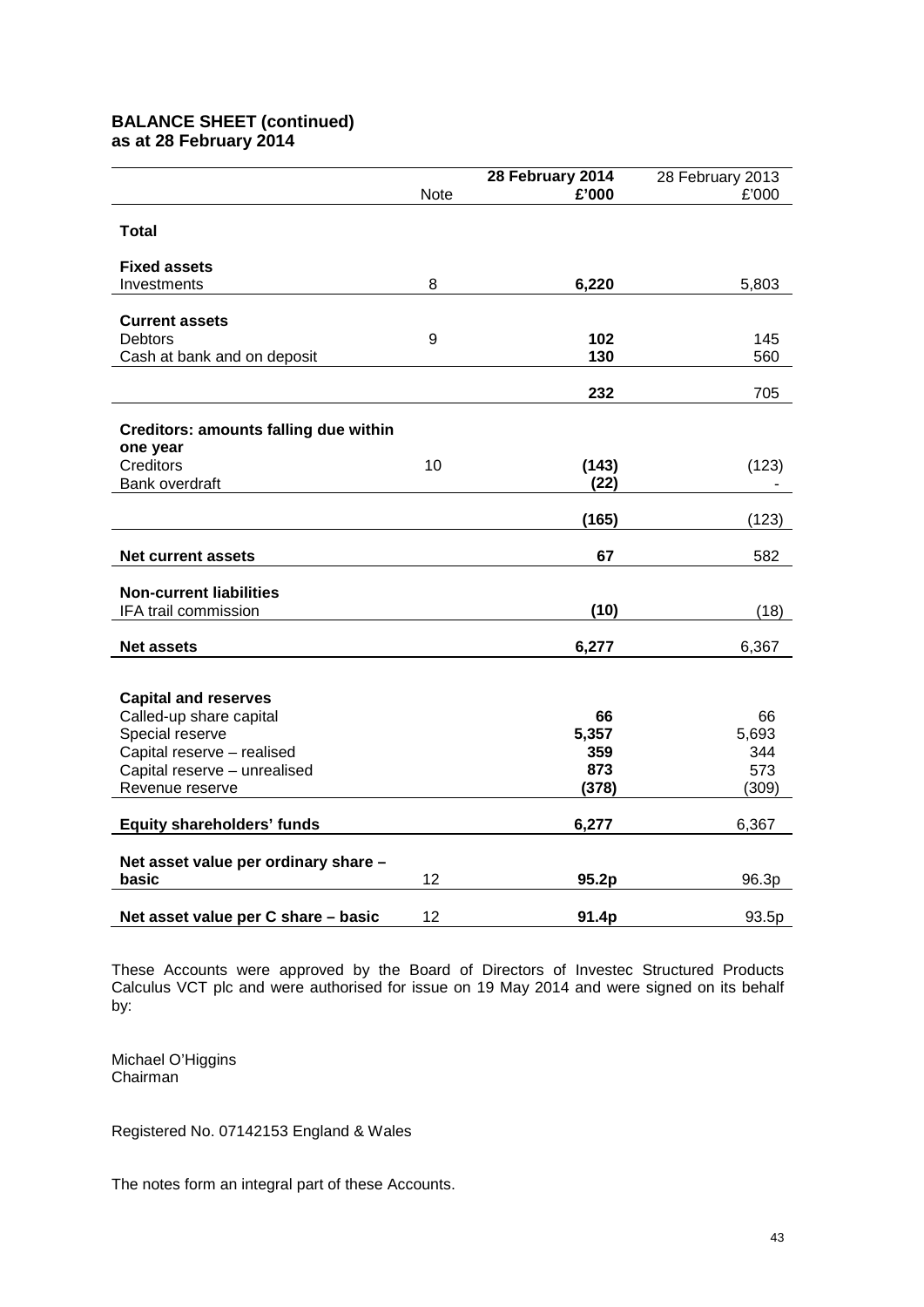# **CASH FLOW STATEMENT for the year ended 28 February 2014**

|                                                       |             | <b>Year Ended</b><br>28 February | Year Ended<br>28 February |
|-------------------------------------------------------|-------------|----------------------------------|---------------------------|
|                                                       |             | 2014                             | 2013                      |
|                                                       | <b>Note</b> | £'000                            | £'000                     |
| <b>Ordinary Share Fund</b>                            |             |                                  |                           |
| <b>Operating activities</b>                           |             |                                  |                           |
| Investment income received                            |             | 104                              | 56                        |
| Deposit interest received                             |             |                                  | 2                         |
| Investment management fees                            |             | (22)                             | (22)                      |
| Other cash payments                                   |             | (103)                            | (85)                      |
| <b>Cash expended from operating activities</b>        | 13          | (21)                             | (49)                      |
| Cash flow from investing activities                   |             |                                  |                           |
| Purchase of investments                               |             | (12)                             | (1,700)                   |
| Sale of investments                                   |             | 261                              | 1,978                     |
|                                                       |             |                                  |                           |
| Net cash flow from investing activities               |             | 249                              | 278                       |
| Equity dividend paid                                  |             | (249)                            | (249)                     |
| Net cash flow before financing                        |             | (21)                             | (20)                      |
|                                                       |             |                                  |                           |
| Cash flow from financing activities                   |             |                                  |                           |
| Expenses of share issues                              |             | (5)                              | (4)                       |
| Net cash flow from financing activities               |             | (5)                              | (4)                       |
|                                                       |             |                                  |                           |
| Decrease in cash at bank and on deposit               |             | (26)                             | (24)                      |
| Analysis of changes in cash at bank and on<br>deposit |             |                                  |                           |
| Beginning of year                                     |             | 4                                | 28                        |
| Net cash decrease                                     |             | (26)                             | (24)                      |
|                                                       |             |                                  |                           |
| As at 28 February                                     |             | (22)                             | 4                         |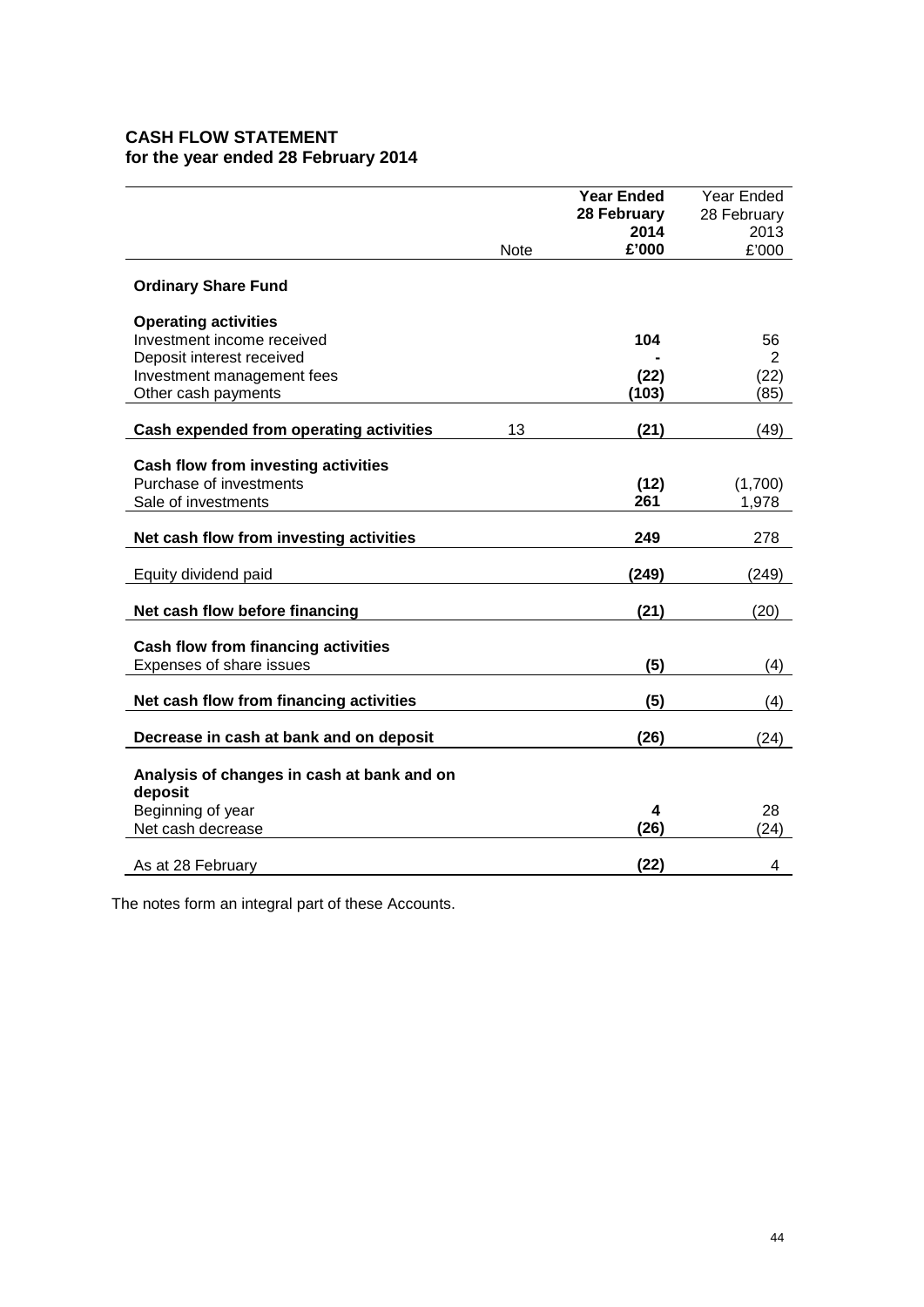# **CASH FLOW STATEMENT (continued) for the year ended 28 February 2014**

|                                            |      | <b>Year Ended</b> | Year Ended  |
|--------------------------------------------|------|-------------------|-------------|
|                                            |      |                   |             |
|                                            |      | 28 February       | 28 February |
|                                            |      | 2014              | 2013        |
|                                            | Note | £'000             | £'000       |
| <b>C Share Fund</b>                        |      |                   |             |
| <b>Operating activities</b>                |      |                   |             |
| Investment income received                 |      | 22                | 8           |
|                                            |      | 1                 |             |
| Deposit interest received                  |      |                   |             |
| Investment management fees                 |      | (17)              | (9)         |
| Other cash payments                        |      | (38)              | (20)        |
| Cash expended from operating activities    | 13   | (32)              | (21)        |
|                                            |      |                   |             |
| Cash flow from investing activities        |      |                   |             |
| Purchase of investments                    |      | (657)             | (722)       |
| Sale of investments                        |      | 353               | 1,307       |
|                                            |      |                   |             |
| Net cash flow from investing activities    |      | (304)             | 585         |
| Equity dividend paid                       |      | (87)              | (87)        |
|                                            |      |                   |             |
| Net cash flow before financing             |      | (423)             | 477         |
|                                            |      |                   |             |
| <b>Cash flow from financing activities</b> |      |                   |             |
| Expenses of share issues                   |      | (3)               | (25)        |
| Net cash flow from financing activities    |      | (3)               | (25)        |
|                                            |      |                   |             |
| (Decrease)/increase in cash at bank and on |      |                   |             |
| deposit                                    |      | (426)             | 452         |
|                                            |      |                   |             |
| Analysis of changes in cash at bank and on |      |                   |             |
| deposit                                    |      |                   |             |
| Beginning of year                          |      | 556               | 104         |
| Net cash (decrease)/increase               |      | (426)             | 452         |
|                                            |      |                   |             |
| As at 28 February                          |      | 130               | 556         |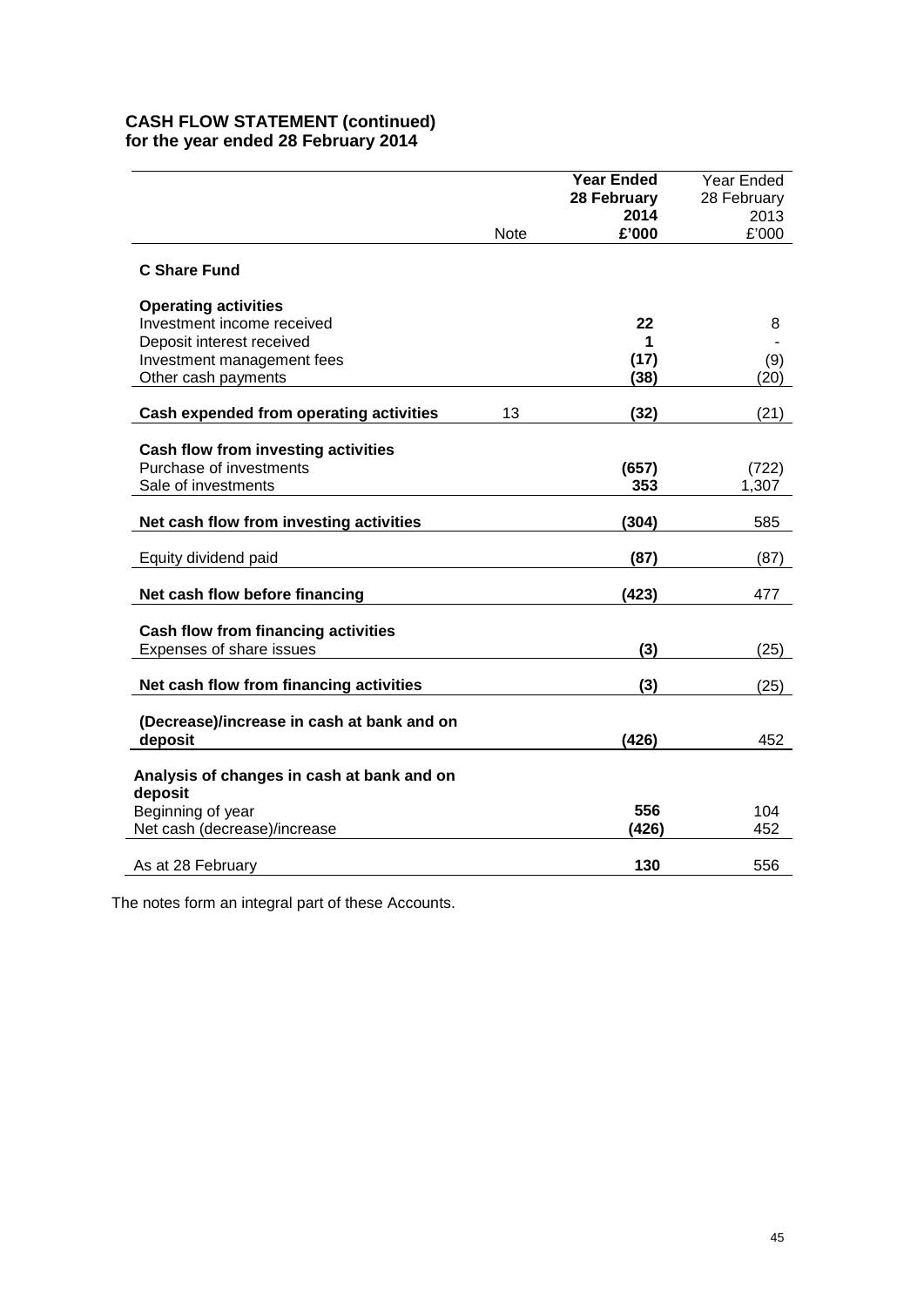# **CASH FLOW STATEMENT (continued) for the year ended 28 February 2014**

|                                                                 |             | <b>Year Ended</b><br>28 February | Year Ended<br>28 February |
|-----------------------------------------------------------------|-------------|----------------------------------|---------------------------|
|                                                                 | <b>Note</b> | 2014<br>£'000                    | 2013<br>£'000             |
| Total                                                           |             |                                  |                           |
| <b>Operating activities</b>                                     |             |                                  |                           |
| Investment income received                                      |             | 126                              | 64                        |
| Deposit interest received                                       |             | 1                                | 2                         |
| Investment management fees                                      |             | (39)                             | (31)                      |
| Other cash payments                                             |             | (141)                            | (105)                     |
| Cash expended from operating activities                         | 13          | (53)                             | (70)                      |
|                                                                 |             |                                  |                           |
| Cash flow from investing activities<br>Purchase of investments  |             | (669)                            |                           |
| Sale of investments                                             |             | 614                              | (2, 422)<br>3,285         |
|                                                                 |             |                                  |                           |
| Net cash flow from investing activities                         |             | (55)                             | 863                       |
| Equity dividend paid                                            |             | (336)                            | (336)                     |
| Net cash flow before financing                                  |             | (444)                            | 457                       |
|                                                                 |             |                                  |                           |
| Cash flow from financing activities<br>Expenses of share issues |             | (8)                              | (29)                      |
|                                                                 |             |                                  |                           |
| Net cash flow from financing activities                         |             | (8)                              | (29)                      |
|                                                                 |             |                                  |                           |
| (Decrease)/increase in cash at bank and on<br>deposit           |             | (452)                            |                           |
|                                                                 |             |                                  | 428                       |
| Analysis of changes in cash at bank and on                      |             |                                  |                           |
| deposit<br>Beginning of year                                    |             | 560                              | 132                       |
| Net cash (decrease)/increase                                    |             | (452)                            | 428                       |
|                                                                 |             |                                  |                           |
| As at 28 February                                               |             | 108                              | 560                       |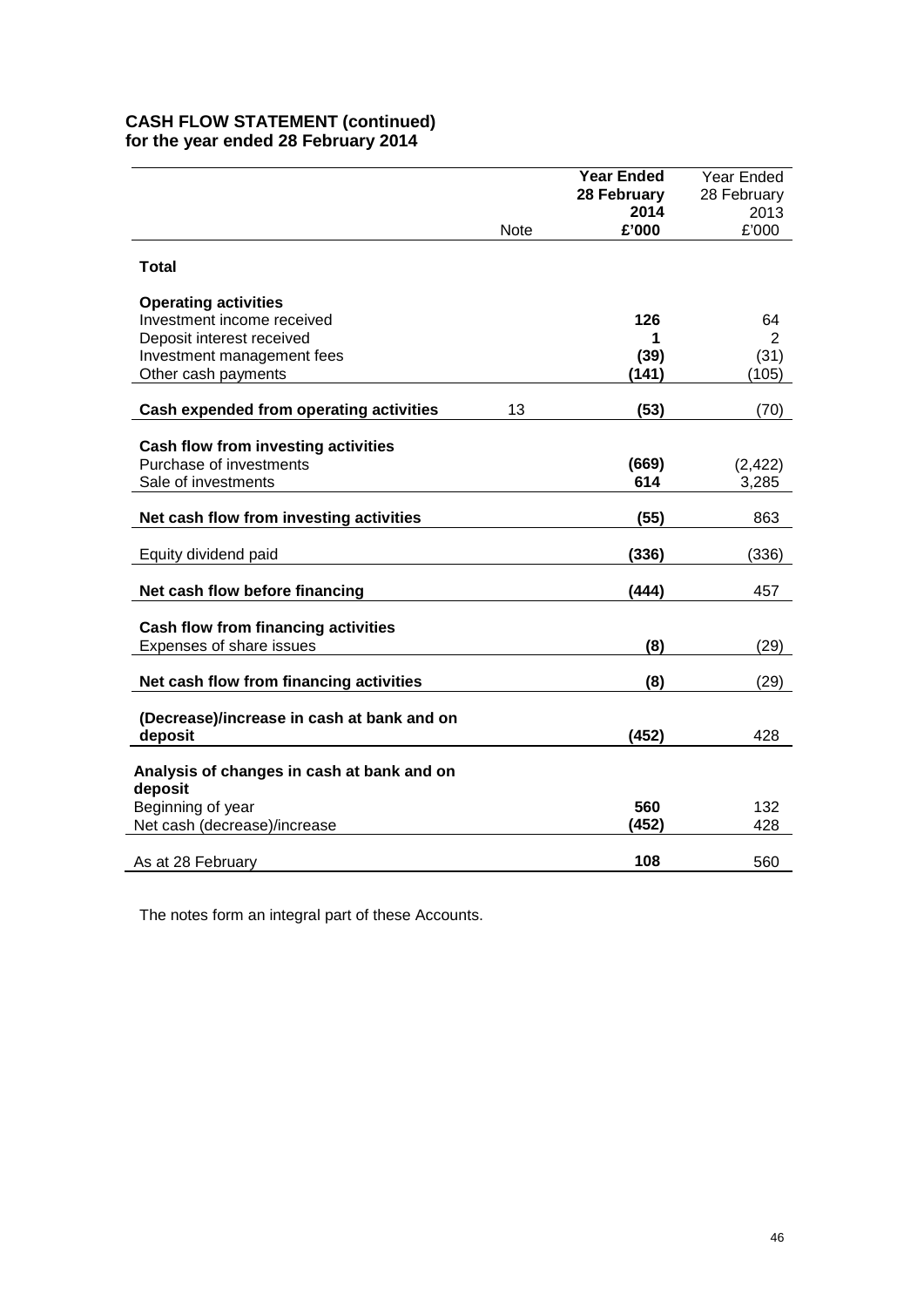# **NOTES TO THE ACCOUNTS**

#### **1. Accounting Policies**

#### **Basis of accounting**

These Accounts cover the 12 month period 1 March 2013 to 28 February 2014, and have been prepared under the historical cost convention, except for the valuation of financial assets at fair value through profit or loss, in accordance with UK Generally Accepted Accounting Practice ("UK GAAP") and the AIC SORP issued in January 2009. These Accounts are prepared on the going concern basis.

In determining the analysis of total income and expenses as between capital return and revenue return, the Directors have followed the guidance contained in the AIC SORP, and on the assumption that the Company maintains VCT status.

Expenses are allocated between the Ordinary Share Fund and the C Share Fund on the basis of the ratio of the number of shares held by the respective fund to the total number of ordinary and C shares where the expense is a shared expense. Where expenses are not shared in this proportion, they are applied on the basis of the most accurate method.

The Ordinary Share Fund and C Share Fund share bank accounts. Each funds' share of the bank accounts is based on actual receipts and payments. These cash flows are allocated according to the accounting policy for income and expenses respectively.

The Company has not prepared consolidated accounts and has accounted for its subsidiary, Investec SPV Limited, as an investment on the grounds that its results are immaterial to the Company. Investec SPV Limited was dissolved in March 2014 as it was no longer required.

The Company's Accounts are presented in Sterling.

#### **Investments at fair value through profit or loss**

The Company aims to invest in portfolios of Structured Products and Venture Capital Investments that will provide sufficient total returns to allow the Company to pay annual dividends and provide long-term capital returns for investors. As a result, all investments held by the Company are designated, upon initial recognition, as held at fair value through profit or loss, in accordance with Financial Reporting Standard 26 'Financial Instruments: Recognition and Measurement' and the AIC SORP. The Company manages and evaluates the performance of these investments on a fair value basis in accordance with its investment strategy, and information about the portfolio is provided internally on this basis to the Board. Fair value is the amount for which an asset can be exchanged between knowledgeable, willing parties in an arm's length transaction. Investments held at fair value through profit or loss are initially recognised at cost, being the consideration given and excluding transaction or other dealing costs associated with the investment, which are expensed and included in the capital column of the Income Statement. Subsequently, investments are measured at fair value, with gains and losses on investments recognised in the Income Statement and allocated to capital. All purchases and sales of investments are accounted for on trade date basis.

For investments actively traded in organised financial markets, fair value is generally determined by reference to quoted market bid, or last, prices, depending on the convention of the exchange on which the investment is quoted, at the close of business on the Balance Sheet date.

Structured Products are valued by reference to the FTSE 100 Index, with mid prices for the Structured Products provided by the product issuers. An adjustment is made to these prices to take into account any bid/offer spreads prevalent in the market at each valuation date. These spreads are either determined by the issuer or recommended by the Structured Products Manager, Investec Structured Products (a trading name of Investec Bank plc).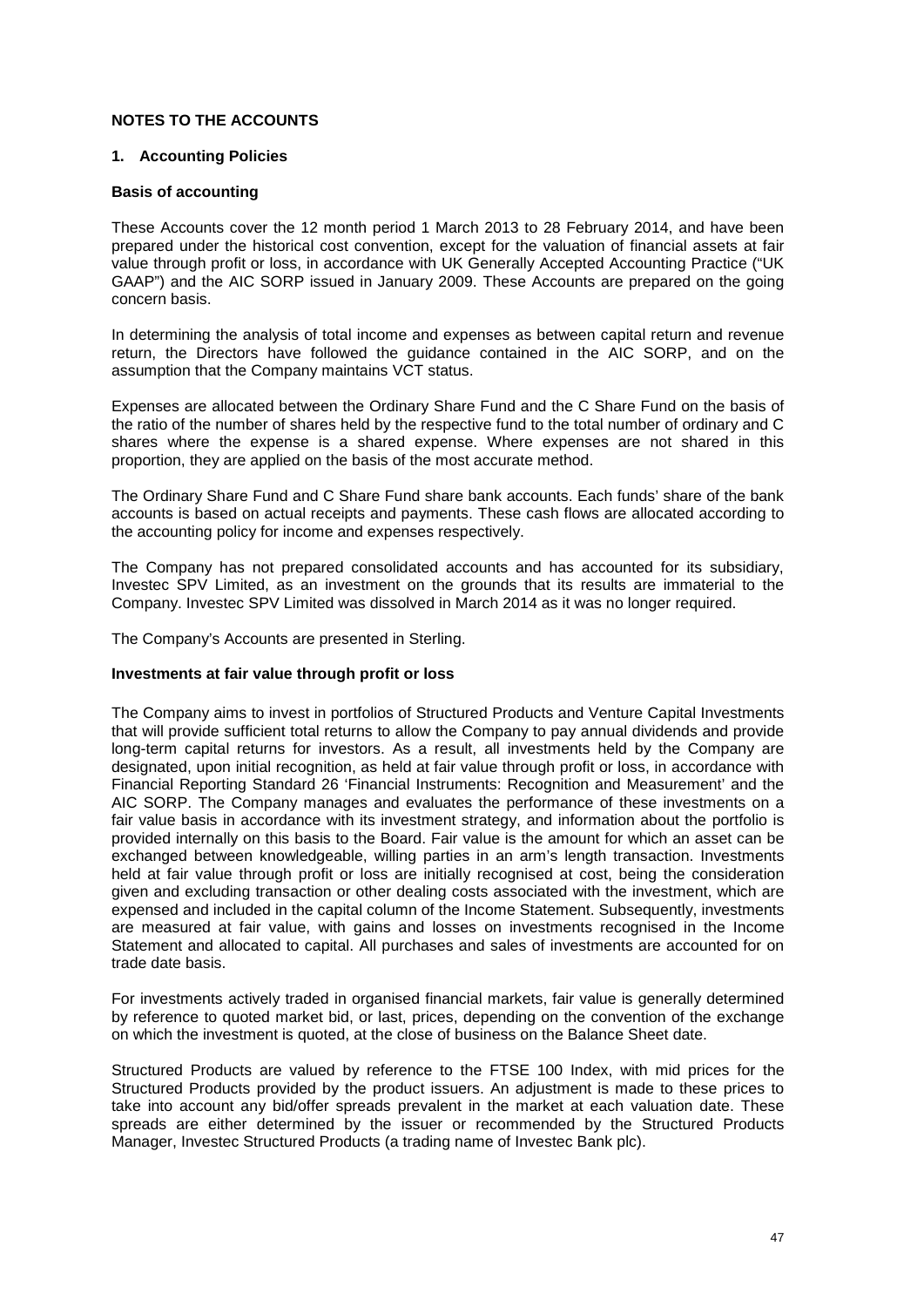Unquoted investments are valued using an appropriate valuation technique so as to establish what the transaction price would have been at the Balance Sheet date. Such investments are valued in accordance with the International Private Equity and Venture Capital Association (''IPEV") guidelines. Primary indicators of fair value are derived from earnings multiples, recent arm's length market transactions, net assets or, where appropriate, at cost for recent investments or the discounted cash flow valuation as at the previous reporting date.

#### **Income**

Dividends receivable on equity shares are recognised as revenue on the date on which the shares or units are marked as ex-dividend. Where no ex-dividend date is available, the revenue is recognised when the Company's right to receive it has been established.

Interest receivable from fixed income securities is recognised using the effective interest rate method. Interest receivable on bank deposits is included in the Accounts on an accruals basis.

The gains and losses arising on investments in Structured Products are allocated between revenue and capital according to the nature of each Structured Product. This is dependent on the extent to which the return on the Structured Product is capital or revenue based.

Other revenue is credited to the revenue column of the Income Statement when the Company's right to receive the revenue has been established.

#### **Expenses**

All expenses are accounted for on an accruals basis. Expenses are charged to the Income Statement as follows:

• expenses, except as stated below, are charged to the revenue column of the Income Statement;

• expenses incurred on the acquisition or disposal of an investment are taken to the capital column of the Income Statement;

• expenses are charged to the capital column of the Income Statement where a connection with the maintenance or enhancement of the value of the investments can be demonstrated. In this respect management fees have been allocated 75 per cent. to the capital column and 25 per cent. to the revenue column of the Income Statement, being in line with the Board's expected long-term split of returns, in the form of capital gains and revenue respectively, from the investment portfolio of the Company; and

• expenses associated with the issue of shares are deducted from the share premium account. Annual IFA trail commission covering a five year period since share allotment has been provided for in the Accounts as, due to the nature of the Company, it is probable that this will be payable. The commission is apportioned between current and non-current liabilities.

Expenses incurred by the Company in excess of the agreed cap, currently 3 per cent. of the gross amount raised from the offer for subscription of ordinary shares and C shares respectively for the 2009/2010, 2010/2011 and 2011/2012 tax years (excluding irrecoverable VAT, annual trail commission and performance incentive fees), can be clawed back from Investec Structured Products until the Ordinary Share Interim Return Date. Any clawback is treated as a credit against the expenses of the Company.

#### **Investment management and performance fees**

Calculus Capital, as Investment Manager of the VCT qualifying portfolio, receives an annual investment management fee of an amount equivalent to 1.0 per cent. of the net assets of the respective share fund.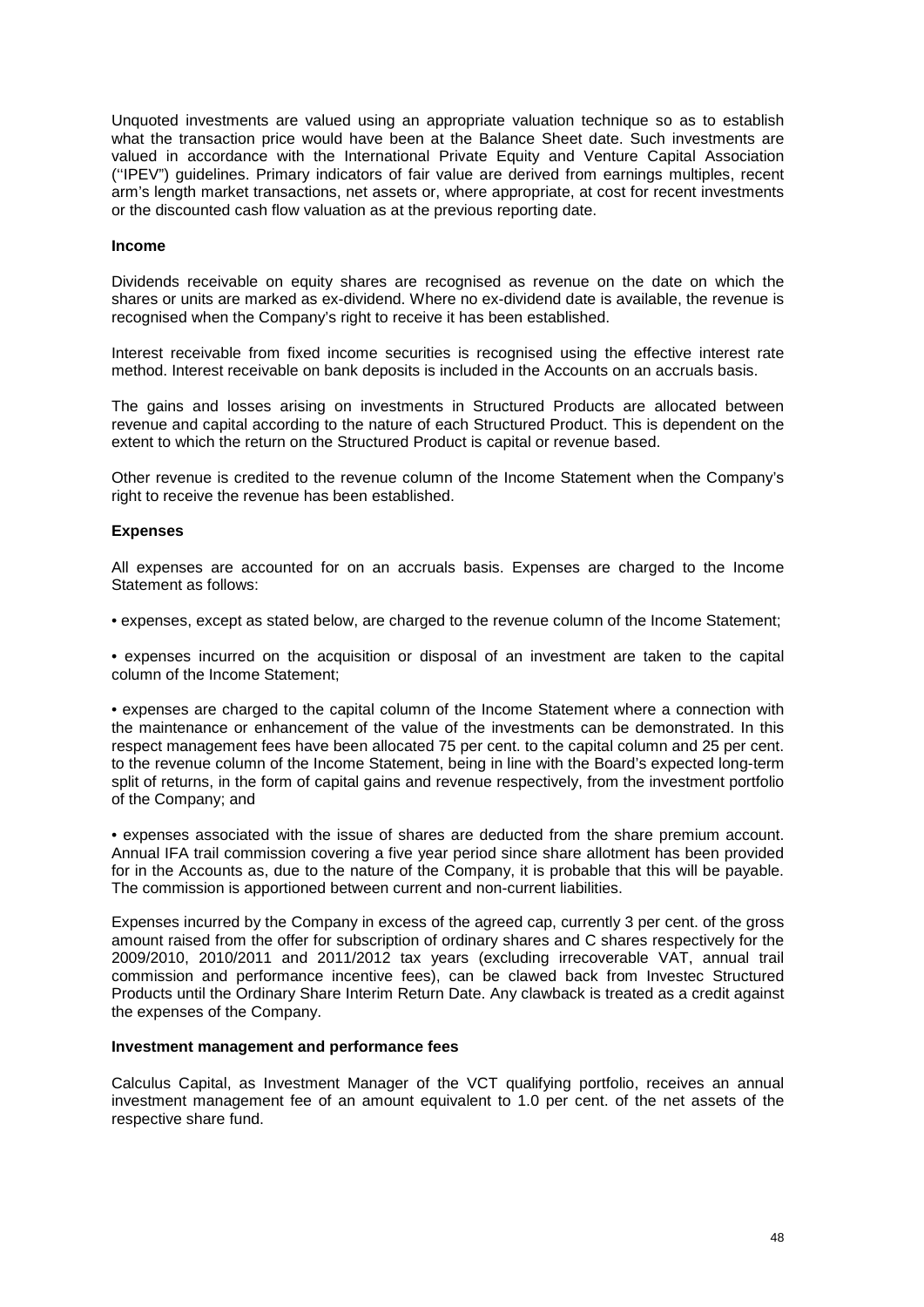Investec Structured Products, as Investment Manager of the Structured Products portfolio, does not receive any annual management fees from the Company. Investec Structured Products is entitled to an arrangement fee from the providers of Structured Products as detailed in note 17.

The Investment Managers will each receive a performance incentive fee payable in cash of an amount equal to 10 per cent. of dividends and distributions paid (including the relevant distribution being offered) to holders of ordinary shares over and above 105p per ordinary share (this being a 50 per cent. return on an initial net investment of 70p per ordinary share taking into account upfront income tax relief) provided holders of ordinary shares have received or been offered an interim return of at least 70p per share for payment on or before 14 December 2015. Such performance incentive fees will be paid within 10 business days of the date of payment of the relevant dividend or distribution.

For the C Share Fund, Investec Structured Products and Calculus Capital will be entitled to performance incentive fees as set out below:

- 10 per cent. of C Shareholder Proceeds in excess of 105p up to and including Proceeds of 115p per C share, such amount to be paid within ten business days of the date of payment of the relevant dividend or distribution pursuant to which a return of 115p per C share is satisfied; and
- 10 per cent. of C Shareholder Proceeds in excess of 115p per C share, such amounts to be paid within ten business days of the date of payment of the relevant dividend or distribution;

provided in each case that C shareholders have received or been offered the C Share Interim Return of at least 70p per C share on or before 14 March 2017 and at least a further 45p per C share having being received or offered for payment on or before the 14 March 2019.

#### **Capital reserve**

The capital return component of the return for the year is taken to the non-distributable capital reserves and the unrealised capital component of the return for the year is taken to the nondistributable capital reserves within the Reconciliation of Movements in Shareholders' Funds.

#### **Special reserve**

The special reserve was created by the cancellation of the Ordinary Share Fund's share premium account on 20 October 2010. A further cancellation of the share premium account occurred on 23 November 2011 for both the Ordinary Share Fund and C Share Fund. The special reserve is a distributable reserve created to be used by the Company inter alia to write off losses, fund market purchases of its own ordinary and C shares, make distributions and/or for other corporate purposes.

The Company was formerly an investment company under section 833 of the Companies Act 2006. On 18 May 2011, investment company status was revoked by the Company. This was done in order to allow the Company to pay dividends to shareholders using the special reserve.

# **Taxation**

Deferred tax is recognised in respect of all timing differences that have originated but not reversed at the Balance Sheet date where transactions or events that result in an obligation to pay more tax in the future have occurred at the Balance Sheet date. This is subject to deferred tax assets only being recognised if it is considered more likely than not that there will be suitable profits from which the future reversals of the underlying timing differences can be deducted. Timing differences are differences between the Company's taxable profits and its results as stated in the Accounts.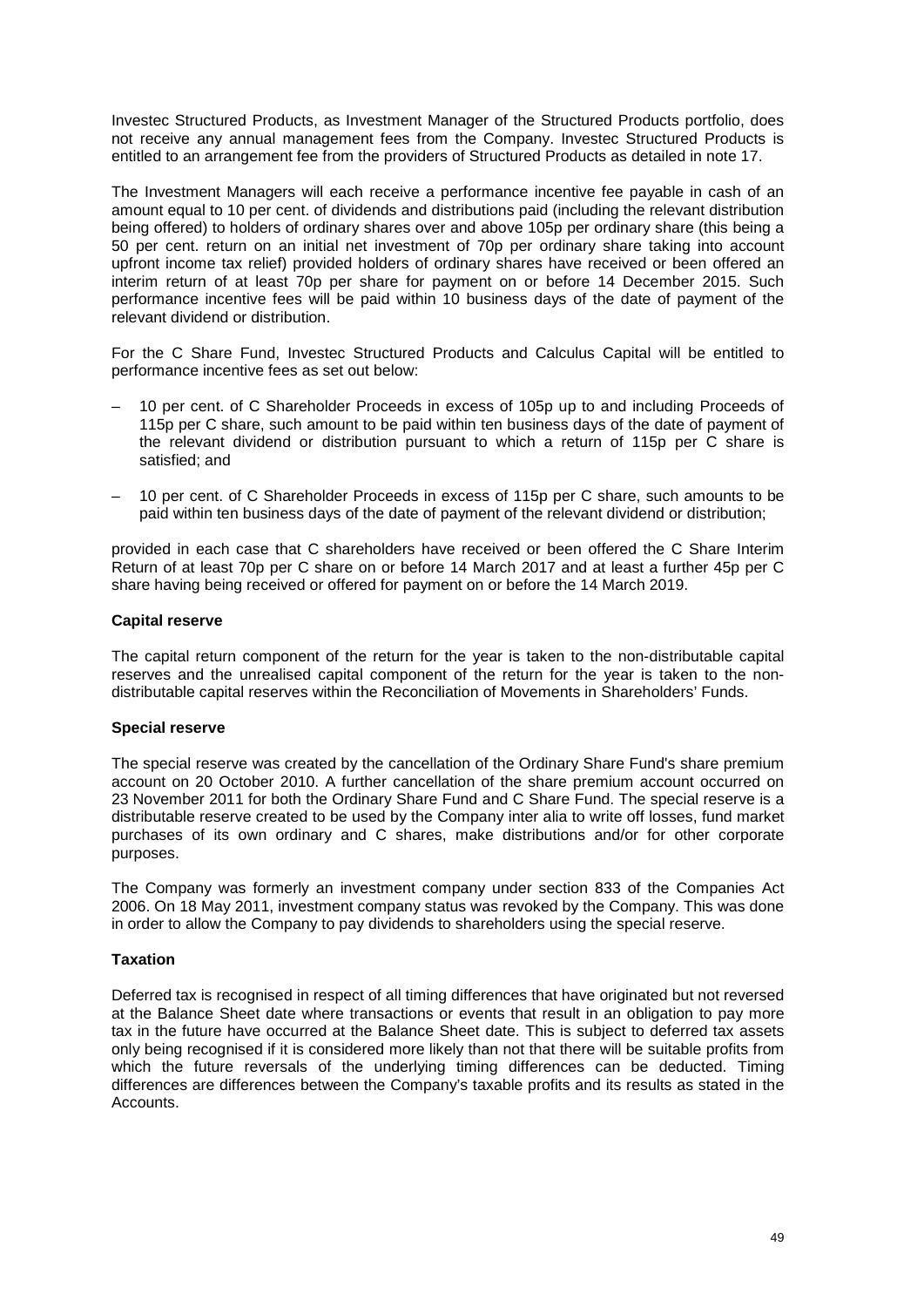Deferred tax is measured at the average tax rates that are expected to apply in the periods in which the timing differences are expected to reverse, based on tax rates and laws that have been enacted or substantially enacted by the Balance Sheet date. Deferred tax is measured on a nondiscounted basis.

No taxation liability arises on gains from sales of fixed asset investments by the Company by virtue of its VCT status. However, the net revenue (excluding UK dividend income) accruing to the Company is liable to corporation tax at the prevailing rates.

# **Dividends**

Dividends to shareholders are accounted for in the period in which they are paid or approved in general meetings. Dividends payable to equity shareholders are recognised in the Reconciliation of Movements in Shareholders' Funds when they are paid, or have been approved by shareholders in the case of a final dividend and become a liability of the Company.

#### **2. Income**

|                                  | <b>Year Ended</b> | Year Ended     |
|----------------------------------|-------------------|----------------|
|                                  | 28 February       | 28 February    |
|                                  | 2014              | 2013           |
|                                  | £'000             | £'000          |
|                                  |                   |                |
| <b>Ordinary Share Fund</b>       |                   |                |
| <b>UK dividends</b>              | $\mathbf{2}$      |                |
| UK unfranked loan stock interest | 58                | 68             |
|                                  |                   | 1              |
| Liquidity fund interest          |                   |                |
| Redemption premium               | 12                |                |
| <b>Bank interest</b>             |                   | $\overline{2}$ |
| Commission fees received         | $\mathbf{2}$      |                |
|                                  | 74                | 71             |
|                                  |                   |                |
| <b>Total income comprises:</b>   |                   |                |
| Interest                         | 70                | 71             |
| <b>Dividends</b>                 | $\mathbf{2}$      |                |
| Other income                     | $\mathbf{2}$      |                |
|                                  | 74                | 71             |
|                                  |                   |                |
| <b>C Share Fund</b>              |                   |                |
| <b>UK</b> dividends              | 1                 |                |
| UK unfranked loan stock interest | 19                | 12             |
| Liquidity fund interest          |                   | 1              |
| <b>Bank interest</b>             | 1                 |                |
| Commission fees received         | 1                 |                |
|                                  | 22                | 13             |
|                                  |                   |                |
| <b>Total income comprises:</b>   |                   |                |
| Interest                         | 20                | 13             |
| <b>Dividends</b>                 | 1                 |                |
|                                  |                   |                |
| Other income                     |                   |                |
|                                  | 22                | 13             |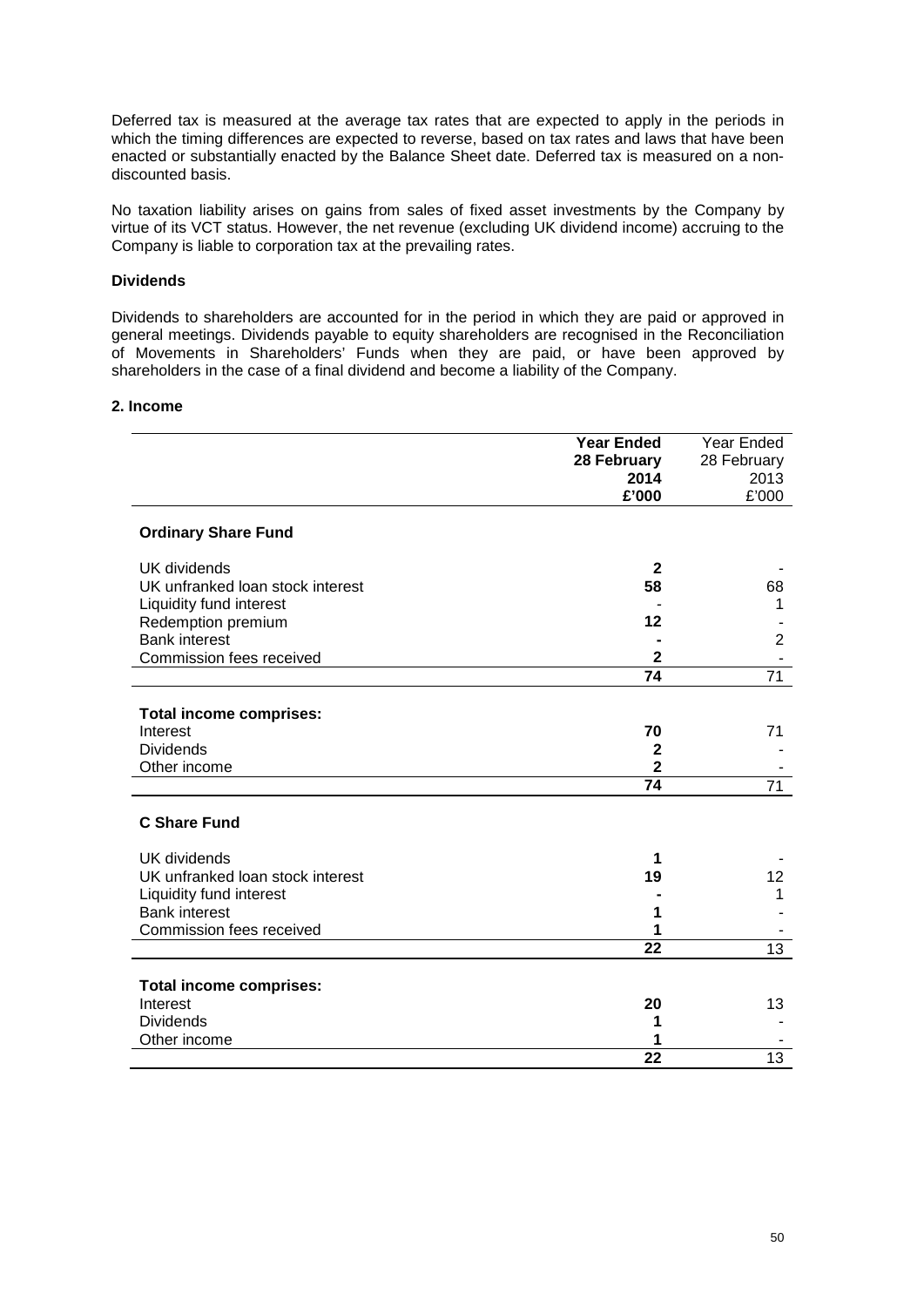|                                  | <b>Year Ended</b><br>28 February<br>2014<br>£'000 | Year Ended<br>28 February<br>2013<br>£'000 |
|----------------------------------|---------------------------------------------------|--------------------------------------------|
| Total                            |                                                   |                                            |
| UK dividends                     | 3                                                 |                                            |
| UK unfranked loan stock interest | 77                                                | 80                                         |
| Liquidity fund interest          |                                                   | 2                                          |
| Redemption premium               | 12                                                |                                            |
| <b>Bank interest</b>             |                                                   | $\overline{2}$                             |
| Commission fees received         | 3                                                 |                                            |
|                                  | 96                                                | 84                                         |
|                                  |                                                   |                                            |
| <b>Total income comprises:</b>   |                                                   |                                            |
| Interest                         | 90                                                | 84                                         |
| <b>Dividends</b>                 | 3                                                 |                                            |
| Other income                     | 3                                                 |                                            |
|                                  | 96                                                | 84                                         |

# **3. Management Fee**

|                            | <b>Year Ended</b><br>Year Ended |                  |       |         |                  |       |
|----------------------------|---------------------------------|------------------|-------|---------|------------------|-------|
|                            |                                 | 28 February 2014 |       |         | 28 February 2013 |       |
|                            | Revenue                         | <b>Capital</b>   | Total | Revenue | Capital          | Total |
|                            | £'000                           | £'000            | £'000 | £'000   | £'000            | £'000 |
| <b>Ordinary Share Fund</b> |                                 |                  |       |         |                  |       |
| Investment                 |                                 |                  |       |         |                  |       |
| management fee             | 11                              | 34               | 45    | 11      | 33               | 44    |
| <b>C Share Fund</b>        |                                 |                  |       |         |                  |       |
| Investment                 |                                 |                  |       |         |                  |       |
| management fee             | 4                               | 13               | 17    | 4       | 13               | 17    |
| Total                      |                                 |                  |       |         |                  |       |
| Investment                 |                                 |                  |       |         |                  |       |
| management fee             | 15                              | 47               | 62    | 15      | 46               | 61    |

No performance fee was paid during the year.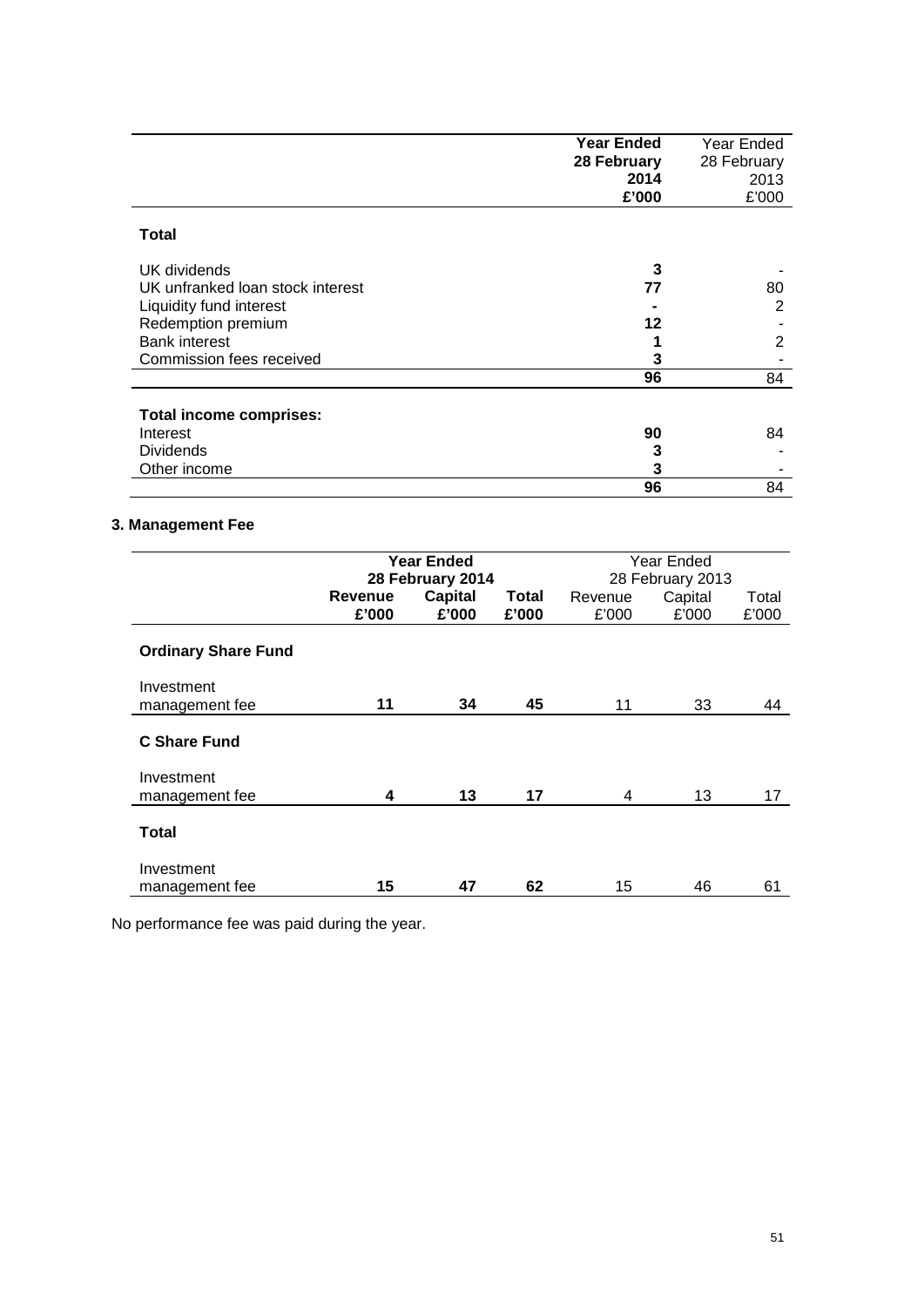# **4. Other Expenses**

|                                                    | <b>Year Ended</b> | Year Ended     |
|----------------------------------------------------|-------------------|----------------|
|                                                    | 28 February       | 28 February    |
|                                                    | 2014              | 2013           |
|                                                    | £'000             | £'000          |
| <b>Ordinary Share Fund</b>                         |                   |                |
| Directors' fees                                    | 35                | 47             |
| Secretarial and accounting fees                    | 59                | 59             |
| Auditor's remuneration                             |                   |                |
| - audit services                                   | 14                | 15             |
| - tax compliance services                          | 4                 | 4              |
| Other                                              | 52                | 43             |
| Clawback of expenses in excess of 3% cap repayable |                   | (62)           |
| from the Manager                                   | (57)              |                |
|                                                    | 107               | 106            |
| <b>C Share Fund</b>                                |                   |                |
| Directors' fees                                    | 15                | 19             |
| Secretarial and accounting fees                    | 24                | 24             |
| Auditor's remuneration                             |                   |                |
| - audit services                                   | 6                 | 6              |
| - tax compliance services                          | $\mathbf 2$       | $\overline{2}$ |
| Other                                              | 19                | 21             |
| Clawback of expenses in excess of 3% cap repayable |                   |                |
| from the Manager                                   | (23)              | (28)           |
|                                                    | $\overline{43}$   | 44             |
| <b>Total</b>                                       |                   |                |
| Directors' fees                                    | 50                | 66             |
| Secretarial and accounting fees                    | 83                | 83             |
| Auditor's remuneration                             |                   |                |
| - audit services                                   | 20                | 21             |
| - tax compliance services                          | 6                 | 6              |
| Other                                              | 71                | 64             |
| Clawback of expenses in excess of 3% cap repayable |                   |                |
| from the Manager                                   | (80)              | (90)           |
|                                                    | 150               | 150            |

Further details of Directors' fees can be found in the Directors' Remuneration Report in the full Annual Report.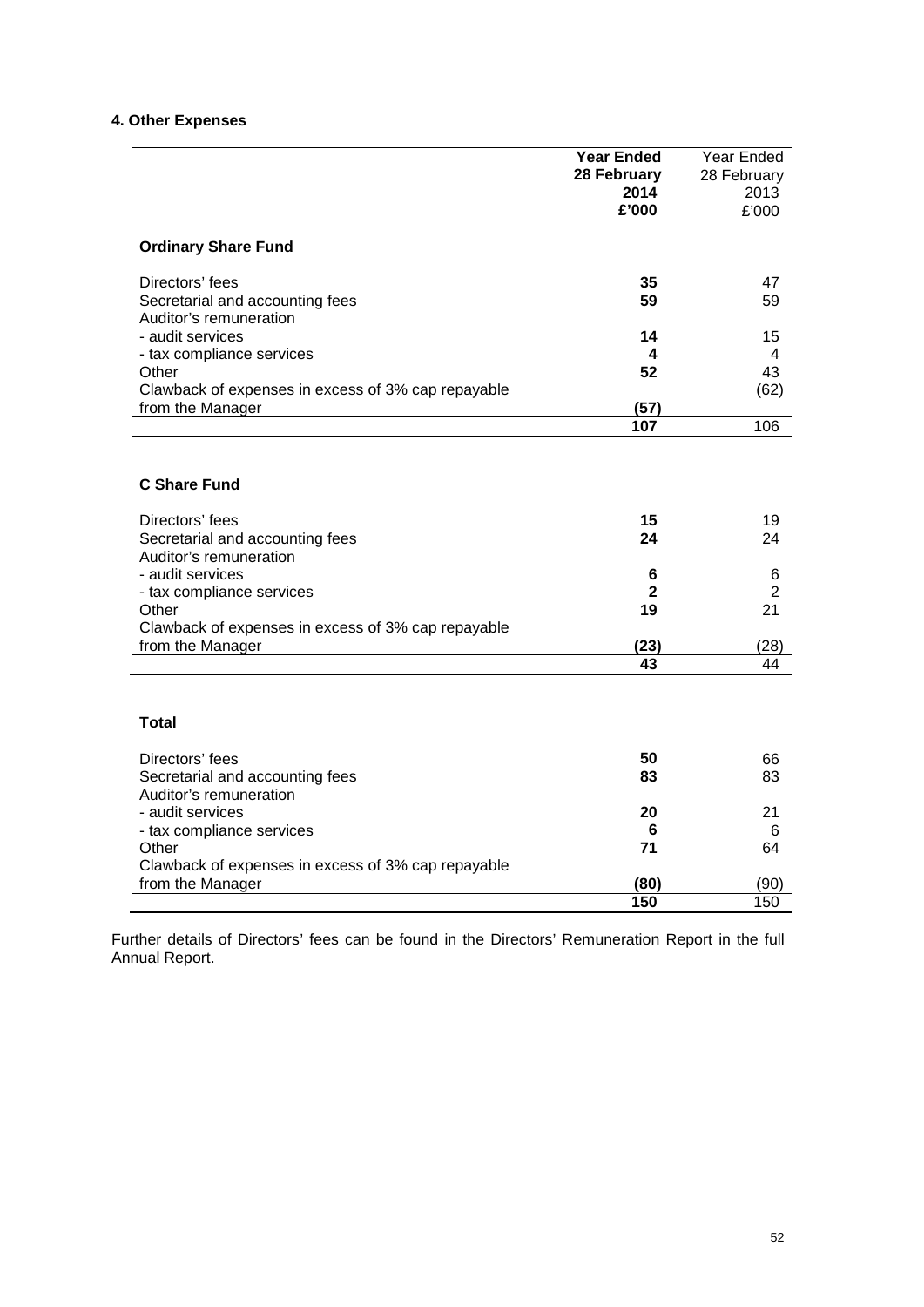# **5. Taxation**

|                                                  | Year Ended 28 February 2014 |                        |                        | Year Ended 28 February 2013 |                |                 |
|--------------------------------------------------|-----------------------------|------------------------|------------------------|-----------------------------|----------------|-----------------|
|                                                  | <b>Revenue</b>              | <b>Capital</b>         | <b>Total</b>           | Revenue                     | Capital        | Total           |
|                                                  | £'000                       | £'000                  | £'000                  | £'000                       | £'000          | £'000           |
| <b>Ordinary Share Fund</b>                       |                             |                        |                        |                             |                |                 |
| (Loss)/profit on ordinary activities before tax  | (44)                        | 243                    | 199                    | (46)                        | 355            | 309             |
| Theoretical tax at UK Corporation Tax rate of    |                             |                        |                        |                             |                |                 |
| 23.1% (2013: 24.2%)                              | (10)                        | 56                     | 46                     | (11)                        | 86             | 75              |
| Timing differences: loss not recognised, carried |                             |                        |                        |                             |                |                 |
| forward                                          | 10                          | 8                      | 18                     | 11                          | 8              | 19              |
| Effects of non-taxable gains                     | $\blacksquare$              | (64)                   | (64)                   |                             | (94)           | (94)            |
| Tax charge                                       | $\blacksquare$              | $\blacksquare$         | $\blacksquare$         | $\blacksquare$              | $\overline{a}$ |                 |
|                                                  |                             |                        |                        |                             |                |                 |
| <b>C Share Fund</b>                              |                             |                        |                        |                             |                |                 |
| (Loss)/profit on ordinary activities before tax  | (25)                        | 72                     | 47                     | (35)                        | 139            | 104             |
|                                                  |                             |                        |                        |                             |                |                 |
| Theoretical tax at UK Corporation Tax rate of    |                             |                        |                        |                             |                |                 |
| 23.1% (2013: 24.2%)                              | (6)                         | 17                     | 11                     | (9)                         | 34             | 25              |
| Timing differences: loss not recognised, carried |                             |                        |                        |                             |                |                 |
| forward                                          | 6<br>$\blacksquare$         | 3                      | 9                      | 9                           | 3<br>(37)      | 12 <sup>2</sup> |
| Effects of non-taxable gains<br>Tax charge       | $\blacksquare$              | (20)<br>$\blacksquare$ | (20)<br>$\blacksquare$ | $\blacksquare$              |                | (37)            |
|                                                  |                             |                        |                        |                             |                |                 |
| <b>Total</b>                                     |                             |                        |                        |                             |                |                 |
| (Loss)/profit on ordinary activities before tax  | (69)                        | 315                    | 246                    | (81)                        | 494            | 413             |
|                                                  |                             |                        |                        |                             |                |                 |
| Theoretical tax at UK Corporation Tax rate of    |                             |                        |                        |                             |                |                 |
| 23.1% (2013: 24.2%)                              | (16)                        | 73                     | 57                     | (20)                        | 120            | 100             |
| Timing differences: loss not recognised, carried |                             |                        |                        |                             |                |                 |
| forward                                          | 16                          | 11                     | 27                     | 20                          | 11             | 31              |
| Effects of non-taxable gains                     | $\blacksquare$              | (84)                   | (84)                   |                             | (131)          | (131)           |
| Tax charge                                       | $\blacksquare$              | $\blacksquare$         | $\blacksquare$         | $\blacksquare$              | $\blacksquare$ |                 |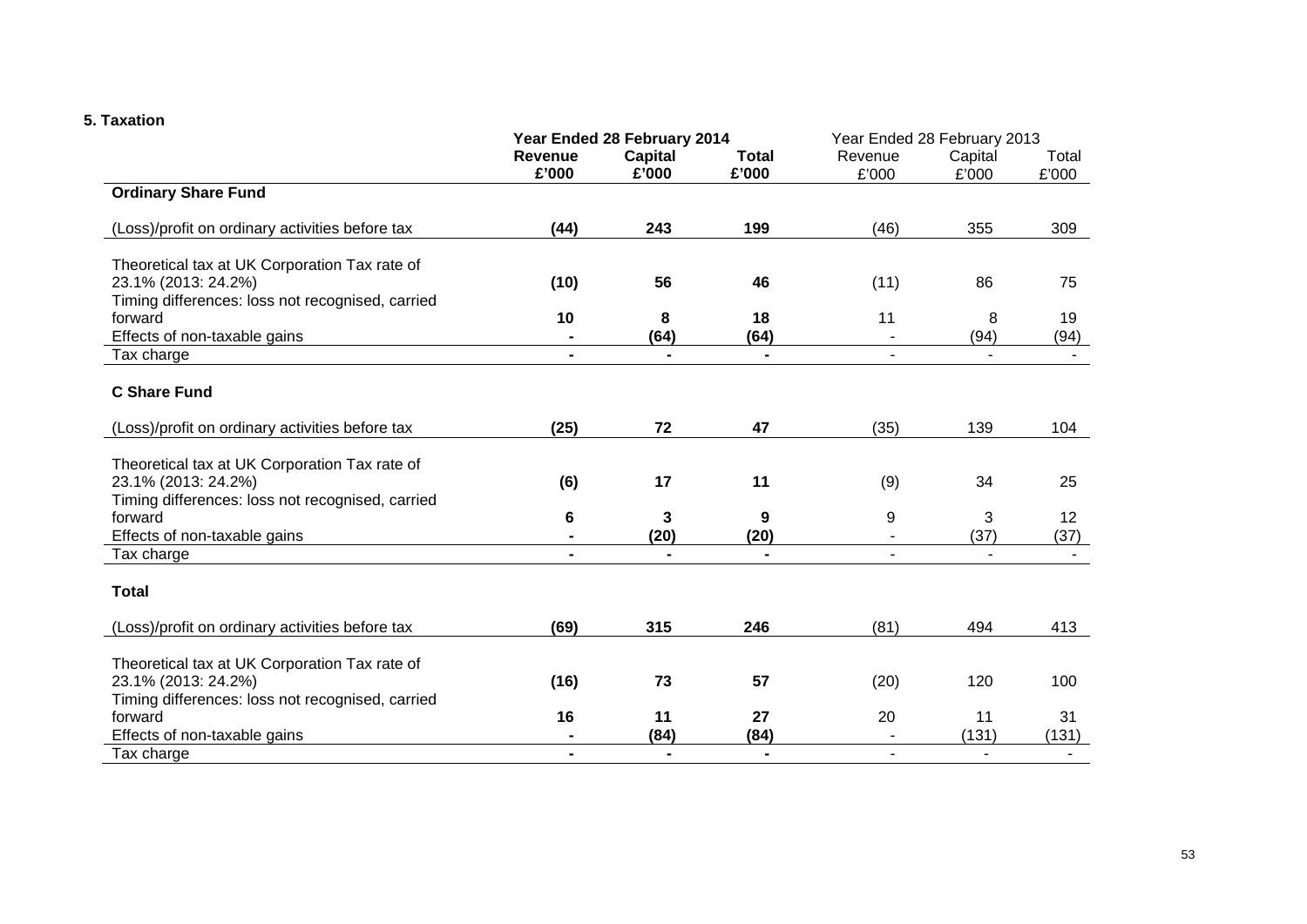At 28 February 2014, the Company had £443,343 (28 February 2013: £428,064) of excess management expenses to carry forward against future taxable profits.

The Company's deferred tax asset of £93,102 (28 February 2013: £103,591) has not been recognised due to the fact that it is unlikely the excess management expenses will be set off in the foreseeable future.

### **6. Dividends**

|                                                                                                                                                                                                                         | <b>Year Ended</b><br>28 February<br>2014<br>£'000 | Year Ended<br>28 February<br>2013<br>£'000 |
|-------------------------------------------------------------------------------------------------------------------------------------------------------------------------------------------------------------------------|---------------------------------------------------|--------------------------------------------|
| <b>Ordinary Share Fund</b>                                                                                                                                                                                              |                                                   |                                            |
| Declared and paid: 5.25p per ordinary share in respect of<br>the year ended 28 February 2013 (2012: 5.25p)<br>Proposed final dividend: 5.25p per ordinary share in<br>respect of the year ended 28 February 2014 (2013: | 249                                               | 249                                        |
| 5.25p)                                                                                                                                                                                                                  | 249                                               | 249                                        |
| <b>C</b> Share Fund                                                                                                                                                                                                     |                                                   |                                            |
| Declared and paid: 4.5p per C share in respect of the<br>year ended 28 February 2013 (2012: 4.5p)<br>Proposed final dividend: 4.5p per C share in respect of                                                            | 87                                                | 87                                         |
| the year ended 28 February 2014 (2013: 4.5p)                                                                                                                                                                            | 87                                                | 87                                         |

The proposed dividends are subject to approval by shareholders at the forthcoming Annual General Meeting and have not been included as a liability in these Accounts.

#### **7. Return per Share**

|                              | <b>Year Ended</b><br>28 February 2014 |                  |       |         | Year Ended<br>28 February 2013 |       |
|------------------------------|---------------------------------------|------------------|-------|---------|--------------------------------|-------|
|                              | Revenue                               | Capital<br>Total |       | Revenue | Capital                        | Total |
|                              | pence                                 | pence            | pence | pence   | pence                          | pence |
| Return per ordinary<br>share | (0.9)                                 | 5.1              | 4.2   | (1.0)   | 7.5                            | 6.5   |
| Return per C share           | (1.3)                                 | 3.7              | 2.4   | (1.8)   | 7.2                            | 5.4   |

### **Ordinary Share Fund**

Revenue return per ordinary share is based on the net revenue loss on ordinary activities after taxation of £44,000 (28 February 2013: £46,000) and on 4,738,463 ordinary shares (28 February 2013: 4,738,463), being the weighted average number of ordinary shares in issue during the year.

Capital return per ordinary share is based on the net capital gain for the year of £243,000 (28 February 2013: £355,000) and on 4,738,463 ordinary shares (28 February 2013: 4,738,463), being the weighted average number of ordinary shares in issue during the year.

Total return per ordinary share is based on the total gain on ordinary activities after taxation of £199,000 (28 February 2013: £309,000) and on 4,738,463 ordinary shares (28 February 2013: 4,738,463), being the weighted average number of ordinary shares in issue during the year.

#### **C Share Fund**

Revenue return per C share is based on the net revenue loss on ordinary activities after taxation of £25,000 (28 February 2013: £35,000) and on 1,931,095 C shares (28 February 2013: 1,931,095), being the weighted average number of C shares in issue during the year.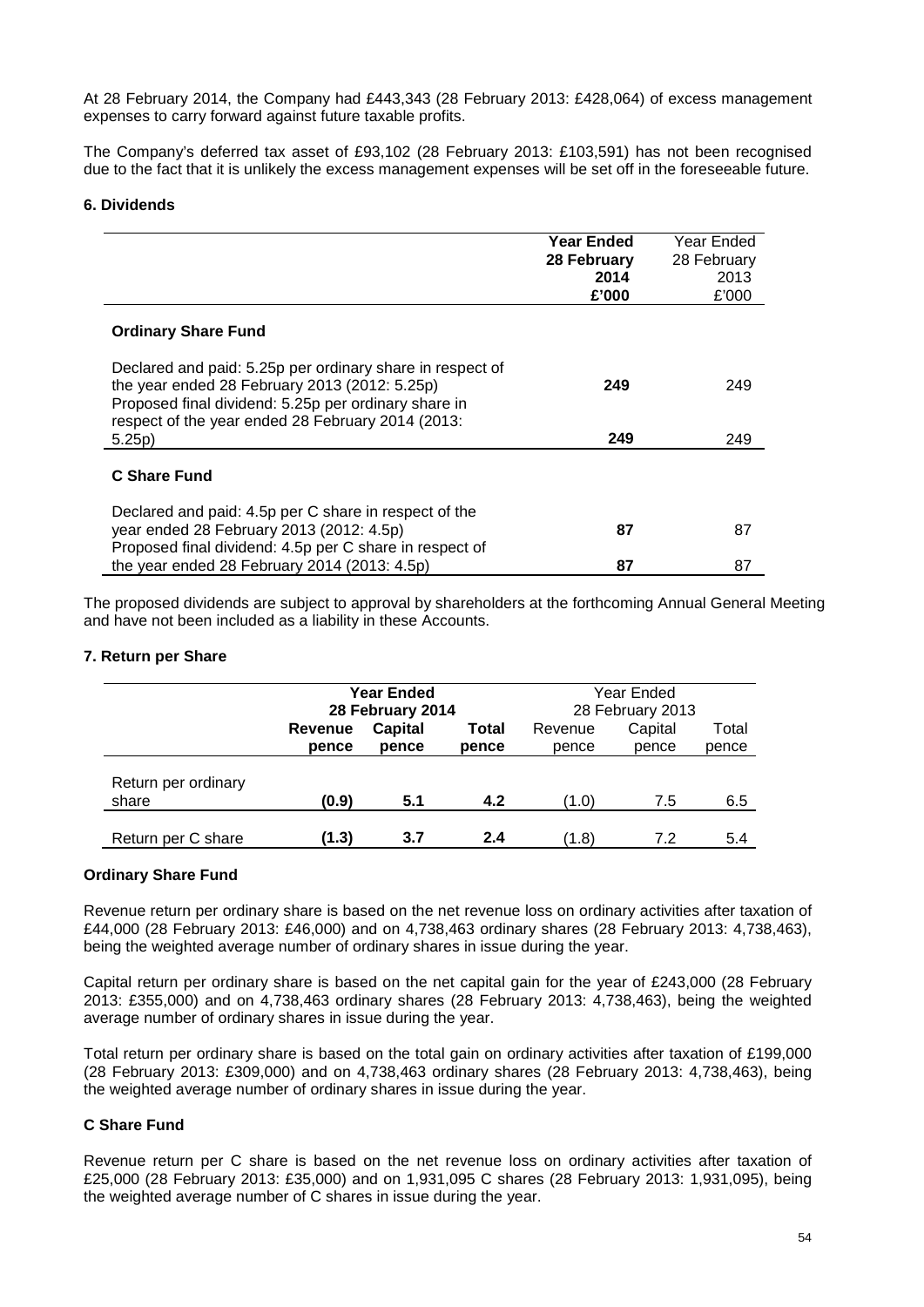Capital return per C share is based on the net capital gain for the year of £72,000 (28 February 2013: £139,000) and on 1,931,095 C shares (28 February 2013: 1,931,095), being the weighted average number of C shares in issue during the year.

Total return per C share is based on the total gain for the year of £47,000 (28 February 2013: £104,000) and on 1,931,095 C shares (28 February 2013: 1,931,095), being the weighted average number of C shares in issue during the year.

#### **8. Investments**

|                                 | Year Ended 28 February 2014 |                    |                    |       |  |
|---------------------------------|-----------------------------|--------------------|--------------------|-------|--|
|                                 | <b>Structured</b>           |                    |                    |       |  |
|                                 | <b>Product</b>              | <b>Unquoted</b>    | <b>Other</b>       |       |  |
|                                 | <b>Investments</b>          | <b>Investments</b> | <b>Investments</b> | Total |  |
|                                 | £'000                       | £'000              | £'000              | £'000 |  |
| <b>Ordinary Share Fund</b>      |                             |                    |                    |       |  |
| Opening bookcost                | 1,150                       | 2,924              | $\mathbf{2}$       | 4,076 |  |
| Opening investment holding      |                             |                    |                    |       |  |
| gains/(losses)                  | 584                         | (115)              |                    | 469   |  |
| Opening valuation               | 1,734                       | 2,809              | $\mathbf{2}$       | 4,545 |  |
| <b>Movements in year:</b>       |                             |                    |                    |       |  |
| Purchases at cost               |                             | 12                 |                    | 12    |  |
| Sales proceeds                  | (60)                        | (200)              | (1)                | (261) |  |
| Realised gains on sales         | 10                          |                    |                    | 10    |  |
| Increase/decrease in investment |                             |                    |                    |       |  |
| holding gains/(losses)          | 199                         | 68                 |                    | 267   |  |
| Movements in year               | 149                         | (120)              | (1)                | (28)  |  |
| Closing valuation               | 1,883                       | 2,689              | 1                  | 4,573 |  |
| Closing bookcost                | 1,100                       | 2,736              | 1                  | 3,837 |  |
| Closing investment holding      |                             |                    |                    |       |  |
| gains/(losses)                  | 783                         | (47)               |                    | 736   |  |
| Closing valuation               | 1,883                       | 2,689              | 1                  | 4,573 |  |

Unquoted investments include unquoted shares valued at £nil (2013: £nil) in the Company's subsidiary, Investec SPV. These shares cost £1,834, resulting in an unrealised loss of £1,834 (2013: £1,834).

| <b>C Share Fund</b>             |       |       |       |       |
|---------------------------------|-------|-------|-------|-------|
| Opening bookcost                | 528   | 524   | 102   | 1,154 |
| Opening investment holding      |       |       |       |       |
| gains/(losses)                  | 159   | (55)  |       | 104   |
| Opening valuation               | 687   | 469   | 102   | 1,258 |
| <b>Movements in year:</b>       |       |       |       |       |
| Purchases at cost               |       | 657   |       | 657   |
| Sales proceeds                  | (252) |       | (101) | (353) |
| Realised gains on sales         | 52    |       |       | 52    |
| Increase/decrease in investment |       |       |       |       |
| holding gains/(losses)          | 16    | 17    |       | 33    |
| Movements in year               | (184) | 674   | (101) | 389   |
| Closing valuation               | 503   | 1,143 |       | 1,647 |
| Closing bookcost                | 328   | 1,181 | 1     | 1,510 |
| Closing investment holding      |       |       |       |       |
| gains/(losses)                  | 175   | (38)  |       | 137   |
| Closing valuation               | 503   | 1.143 | 1     | 1.647 |

Unquoted investments include unquoted shares valued at £nil (2013: £nil) in the Company's subsidiary, Investec SPV. The shares cost £917, resulting in an unrealised loss of £917 (2013: £917).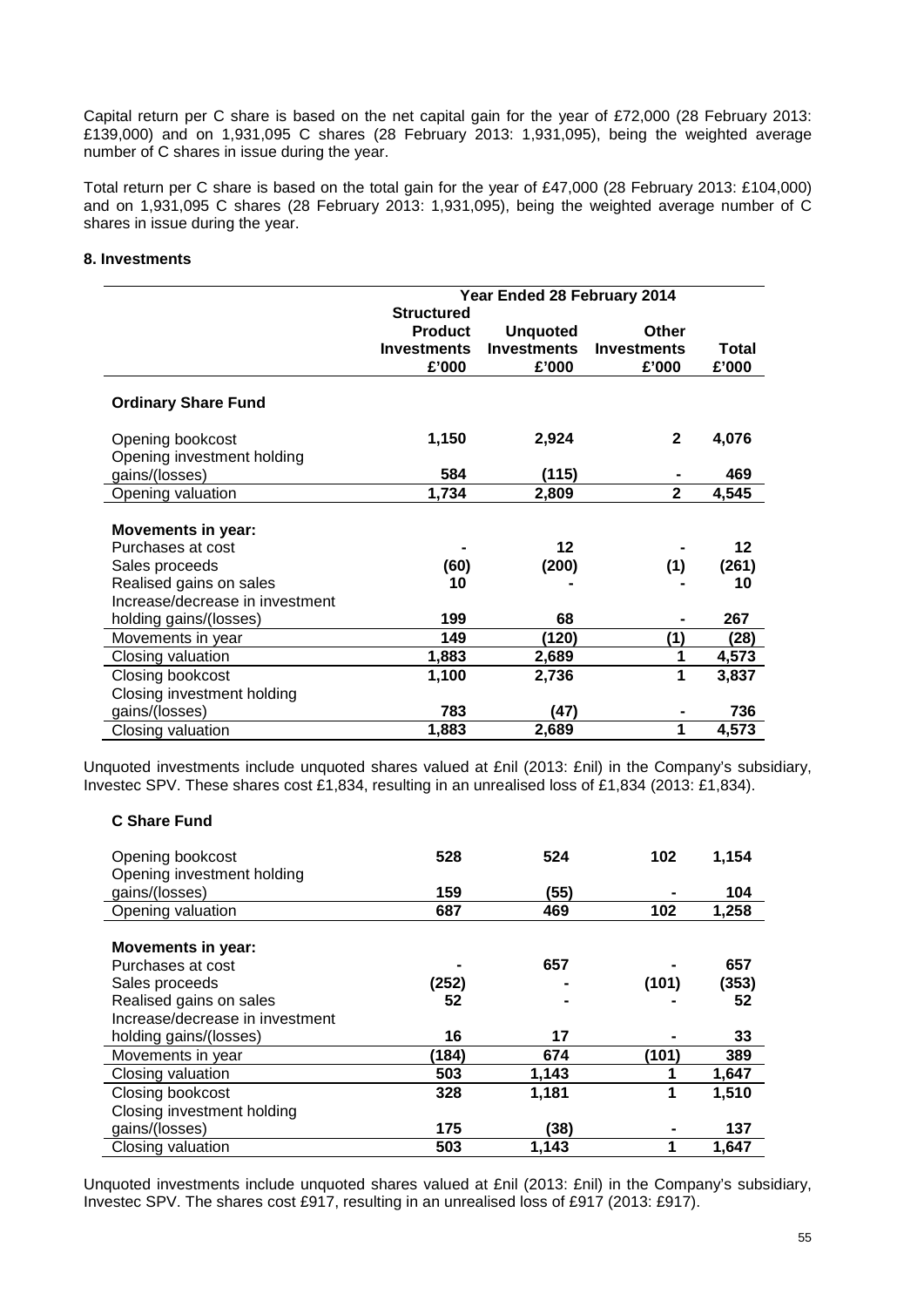|                                 | Year Ended 28 February 2014 |                    |                    |       |  |
|---------------------------------|-----------------------------|--------------------|--------------------|-------|--|
|                                 | <b>Structured</b>           |                    |                    |       |  |
|                                 | <b>Product</b>              | <b>Unquoted</b>    | <b>Other</b>       |       |  |
|                                 | <b>Investments</b>          | <b>Investments</b> | <b>Investments</b> | Total |  |
|                                 | £'000                       | £'000              | £'000              | £'000 |  |
| <b>Total</b>                    |                             |                    |                    |       |  |
| Opening bookcost                | 1,678                       | 3,448              | 104                | 5,230 |  |
| Opening investment holding      |                             |                    |                    |       |  |
| gains/(losses)                  | 743                         | (170)              |                    | 573   |  |
| Opening valuation               | 2,421                       | 3,278              | 104                | 5,803 |  |
| <b>Movements in year:</b>       |                             |                    |                    |       |  |
| Purchases at cost               |                             | 669                |                    | 669   |  |
| Sales proceeds                  | (312)                       | (200)              | (102)              | (614) |  |
| Realised gains on sales         | 62                          |                    |                    | 62    |  |
| Increase/decrease in investment |                             |                    |                    |       |  |
| holding gains/(losses)          | 215                         | 85                 |                    | 300   |  |
| Movements in year               | (35)                        | 554                | (102)              | 417   |  |
| Closing valuation               | 2,386                       | 3,832              | $\mathbf{2}$       | 6,220 |  |
| Closing bookcost                | 1,428                       | 3,917              | $\mathbf{2}$       | 5,347 |  |
| Closing investment holding      |                             |                    |                    |       |  |
| gains/(losses)                  | 958                         | (85)               |                    | 873   |  |
| Closing valuation               | 2,386                       | 3,832              | $\mathbf 2$        | 6,220 |  |

Note 15 provides a detailed analysis of investments held at fair value through profit and loss in accordance with Financial Reporting Standard 29 'Financial Instruments: Disclosures'.

During the year the Company incurred no transaction costs on purchases in respect of ordinary shareholder activities or C shareholder activities.

Investec SPV was incorporated on 29 November 2011 and dissolved on 25 March 2014. As at 28 February 2014, Investec SPV had share capital of £2,751 (2013: £2,751) and a revenue deficit of £2,751 (2013: deficit of £2,751), valuing Investec SPV at £nil.

#### **9. Debtors**

|                                                                                       | <b>Year Ended</b><br>28 February<br>2014 | Year Ended<br>28 February<br>2013 |
|---------------------------------------------------------------------------------------|------------------------------------------|-----------------------------------|
|                                                                                       | £'000                                    | £'000                             |
| <b>Ordinary Share Fund</b>                                                            |                                          |                                   |
| Prepayments and accrued income<br>Clawback of expenses in excess of 3% cap payable by | 16                                       | 48                                |
| the Manager                                                                           | 57                                       | 62                                |
|                                                                                       | 73                                       | 110                               |
| <b>C Share Fund</b>                                                                   |                                          |                                   |
| Prepayments and accrued income<br>Clawback of expenses in excess of 3% cap payable by | 6                                        |                                   |
| the Manager                                                                           | 23                                       | 28                                |
|                                                                                       | 29                                       | 35                                |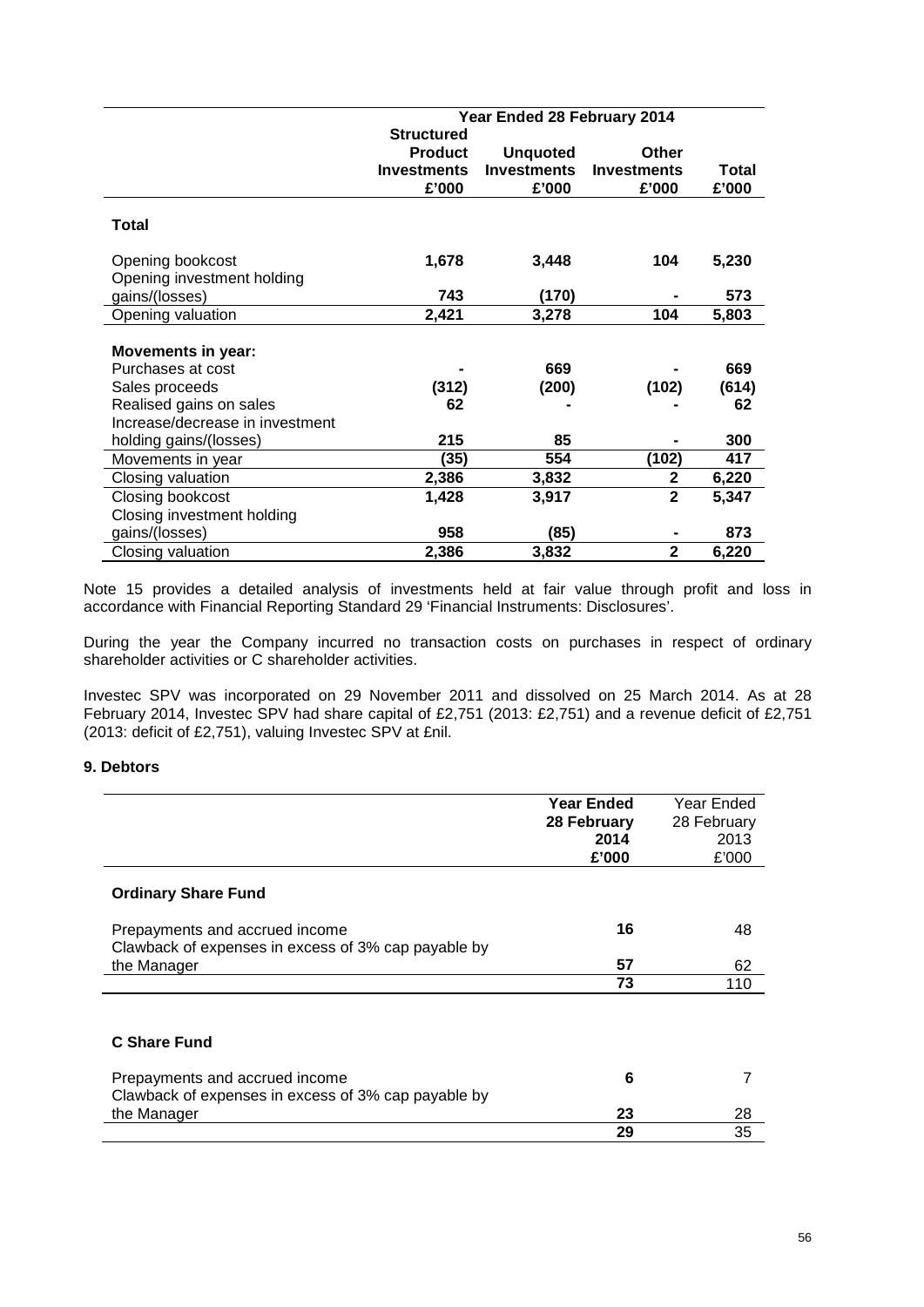|                                                                                       |                        | <b>Year Ended</b> | Year Ended       |
|---------------------------------------------------------------------------------------|------------------------|-------------------|------------------|
|                                                                                       |                        | 28 February       | 28 February      |
|                                                                                       |                        | 2014              | 2013             |
|                                                                                       |                        | £'000             | £'000            |
| <b>Total</b>                                                                          |                        |                   |                  |
|                                                                                       |                        |                   |                  |
| Prepayments and accrued income<br>Clawback of expenses in excess of 3% cap payable by |                        | 22                | 55               |
| the Manager                                                                           |                        | 80                | 90               |
|                                                                                       |                        | 102               | 145              |
| 10. Creditors                                                                         |                        |                   |                  |
|                                                                                       |                        | <b>Year Ended</b> | Year Ended       |
|                                                                                       |                        | 28 February       | 28 February      |
|                                                                                       |                        | 2014              | 2013             |
|                                                                                       |                        | £'000             | £'000            |
| <b>Ordinary Share Fund</b>                                                            |                        |                   |                  |
| IFA trail commission                                                                  |                        | 5                 | 5                |
| Management fees                                                                       |                        | 56                | 33               |
| Audit fees                                                                            |                        | 17                | 16               |
| Directors' fees                                                                       |                        | 6                 | 6                |
| <b>Administration fees</b>                                                            |                        | 5                 | 5                |
| Other creditors                                                                       |                        | 18                | 22               |
|                                                                                       |                        | 107               | 87               |
| <b>C Share Fund</b>                                                                   |                        |                   |                  |
| IFA trail commission                                                                  |                        | $\mathbf{2}$      | $\overline{2}$   |
|                                                                                       |                        | 13                | 13               |
| Management fees                                                                       |                        |                   |                  |
| Audit fees                                                                            |                        | 7                 | $\overline{7}$   |
| Directors' fees                                                                       |                        | $\mathbf 2$       | $\overline{2}$   |
| <b>Administration fees</b>                                                            |                        | $\overline{2}$    | $\overline{2}$   |
| Other creditors                                                                       |                        | 10<br>36          | 10<br>36         |
| <b>Total</b>                                                                          |                        |                   |                  |
| IFA trail commission                                                                  |                        | 7                 | 7                |
| Management fees                                                                       |                        | 69                | 46               |
| Audit fees                                                                            |                        | 24                | 23               |
| Directors' fees                                                                       |                        | 8                 | 8                |
| <b>Administration fees</b>                                                            |                        | 7                 | $\overline{7}$   |
| Other creditors                                                                       |                        |                   |                  |
|                                                                                       |                        | 28<br>143         | 32<br>123        |
|                                                                                       |                        |                   |                  |
| 11. Share Capital                                                                     |                        |                   |                  |
|                                                                                       | 28 February 2014       |                   | 28 February 2013 |
|                                                                                       | <b>Number</b><br>£'000 | Number            | £'000            |

|                            | <b>Number</b> | £'000 | Number    | £'000 |
|----------------------------|---------------|-------|-----------|-------|
| <b>Ordinary Share Fund</b> |               |       |           |       |
|                            |               |       |           |       |
| Number of shares in issue  | 4,738,463     | 47    | 4,738,463 | 47    |
| <b>C Share Fund</b>        |               |       |           |       |
|                            |               |       |           |       |
| Number of shares in issue  | 1,931,095     | 19    | 1,931,095 | 19    |
|                            |               |       |           |       |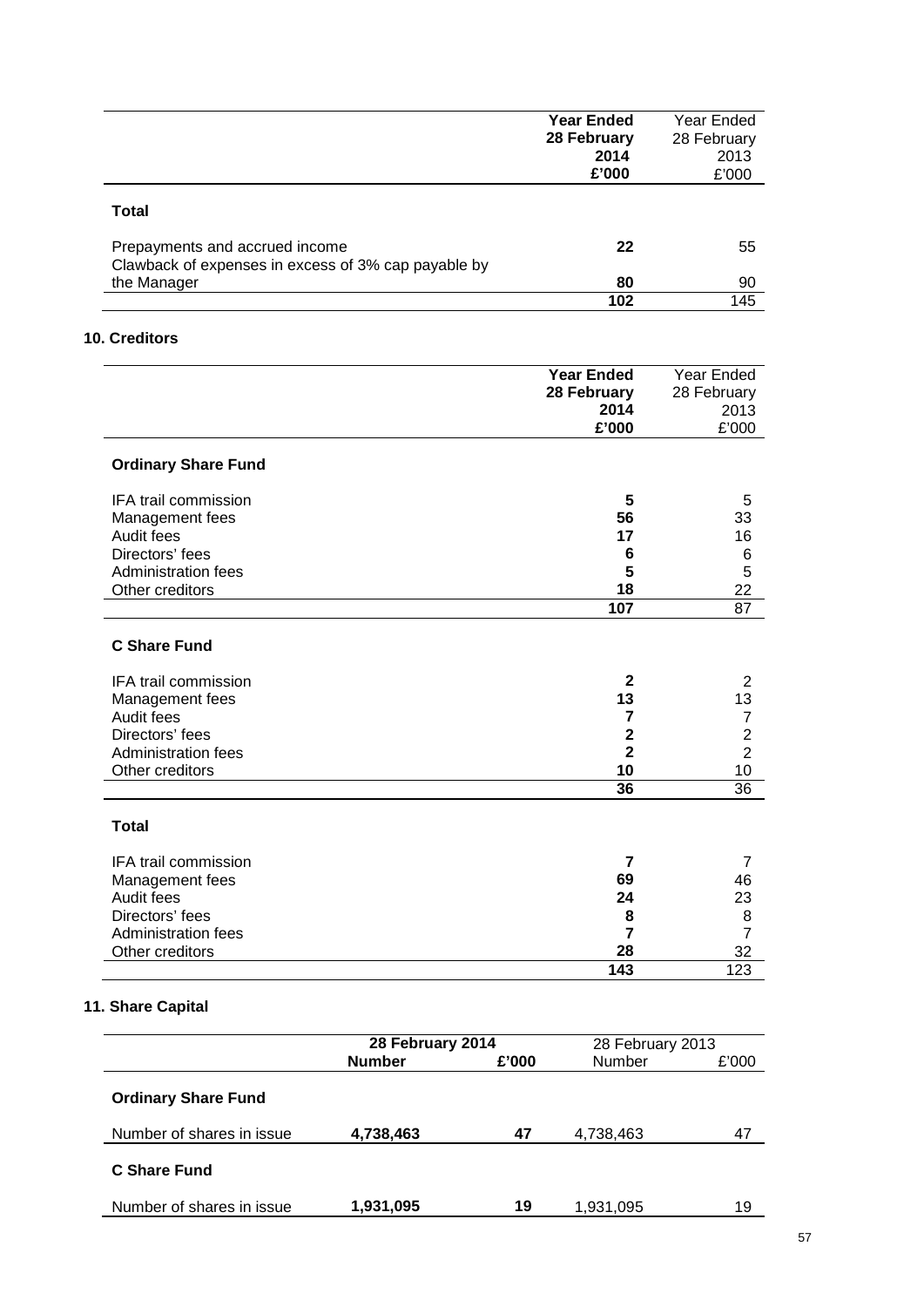Under the Articles of Association, a resolution for the continuation of the Company as a VCT will be proposed at the Annual General Meeting falling after the tenth anniversary of the last allotment (from time to time) of shares in the Company and thereafter at five-yearly intervals.

#### **12. Net Asset Value per Share**

|                                    | 28 February<br>2014 | 28 February<br>2013 |
|------------------------------------|---------------------|---------------------|
| <b>Ordinary Share Fund</b>         |                     |                     |
| Net asset value per ordinary share | 95.2p               | 96.3p               |

The basic net asset value per ordinary share is based on net assets (including current period revenue) of £4,512,000 (28 February 2013: £4,562,000) and on 4,738,463 ordinary shares (28 February 2013: 4,738,463), being the number of ordinary shares in issue at the end of the year.

#### **C Share Fund**

| Net asset value per C share | 91.4 <sub>p</sub> | 93.5 <sub>p</sub> |
|-----------------------------|-------------------|-------------------|
|-----------------------------|-------------------|-------------------|

The basic net asset value per C share is based on net assets (including current period revenue) of £1,765,000 (28 February 2013: £1,805,000) and on 1,931,095 C shares (28 February 2013: 1,931,095), being the number of C shares in issue at the end of the year.

### **13. Reconciliation of Net Profit before Tax to Cash Expended from Operating Activities**

|                                          | <b>Year Ended</b><br>28 February<br>2014<br>£'000 | <b>Year Ended</b><br>28 February<br>2013<br>£'000 |
|------------------------------------------|---------------------------------------------------|---------------------------------------------------|
| <b>Ordinary Share Fund</b>               |                                                   |                                                   |
| Profit on ordinary activities before tax | 199                                               | 309                                               |
| Gains on investments                     | (277)                                             | (388)                                             |
| Decrease in debtors                      | 37                                                | 9                                                 |
| Increase in creditors                    | 20                                                | 21                                                |
| Cash expended from operating activities  | (21)                                              | (49)                                              |
| C Share Fund                             |                                                   |                                                   |
| Profit on ordinary activities before tax | 47                                                | 104                                               |
| Gains on investments                     | (85)                                              | (152)                                             |
| Decrease in debtors                      | 6                                                 | 16                                                |
| Increase in creditors                    |                                                   | 11                                                |
| Cash expended from operating activities  | (32)                                              | (21)                                              |
| <b>Total</b>                             |                                                   |                                                   |
| Profit on ordinary activities before tax | 246                                               | 413                                               |
| Gains on investments                     | (362)                                             | (540)                                             |
| Decrease in debtors                      | 43                                                | 25                                                |
| Increase in creditors                    | 20                                                | 32                                                |
| Cash expended from operating activities  | (53)                                              | (70)                                              |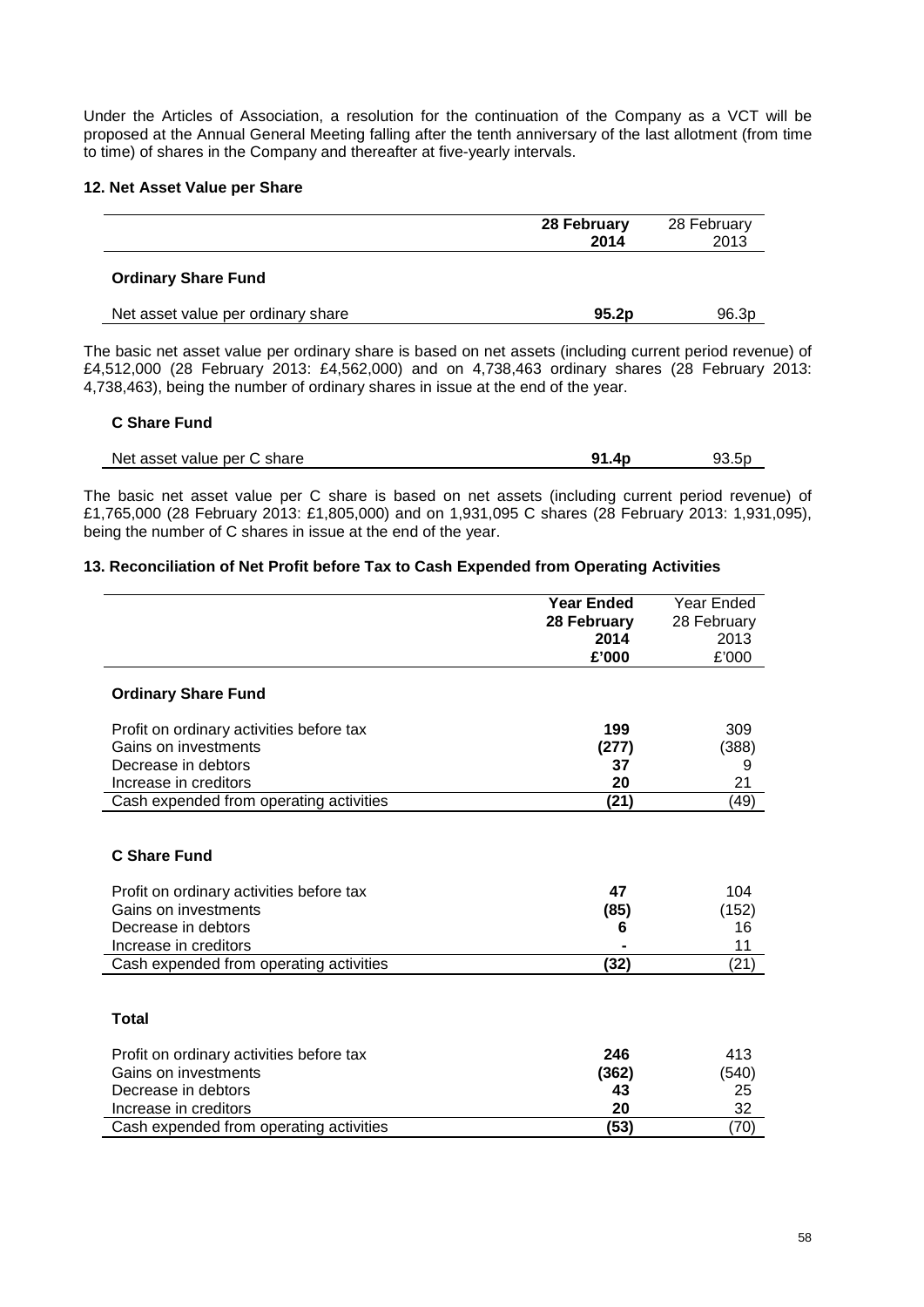## **14. Financial Commitments**

At 28 February 2014 the Company did not have any financial commitments which had not been accrued for.

### **15. Financial Instruments**

The Company's objective is to produce ongoing capital gains and income that will provide investment returns sufficient to maximise annual dividends and to fund a special dividend or cash offer in year 6 sufficient to bring distributions per share to 70p.

In order to qualify as a VCT, at least 70 per cent. (the "Qualifying Percentage") of the Company's investments must be invested in Venture Capital Investments within approximately three years of the relevant funds being raised. Thus, there will be a phased reduction in the Structured Products portfolio and corresponding build up in the portfolio of Venture Capital Investments to achieve and maintain this 70 per cent. threshold along the following lines:

| Average Exposure per Year                        | Year 1 | Year 2 | Year 3 | Year 4 | Year 5 | Year $6+$ |
|--------------------------------------------------|--------|--------|--------|--------|--------|-----------|
| Structured Products and<br>cash/near cash assets | 85%    | 75%    | 35%    | 25%    | 25%    | 0%        |
| <b>Venture Capital Investments</b>               | 15%    | 25%    | 65%    | 75%    | 75%    | 100%      |

The Qualifying Percentage is, in general, calculated by reference to the latest price paid by the Company for its investments rather than market value. By 28 February 2014, the Company had achieved the Qualifying Percentage. At that date, by market value, the Company's investment portfolio comprised 38 per cent. Structured Products and 62 per cent. Qualifying Investments. This is split 41 per cent. and 59 per cent. for the ordinary share portfolio and 31 per cent. and 69 per cent. for the C share portfolio.

The Company's financial instruments comprise securities and cash and liquid resources that arise directly from the Company's operations.

The principal risks the Company faces in its portfolio management activities are:

- Market price risk
- Credit risk
- Liquidity risk

The Company does not have exposure to foreign currency risk.

With many years' experience of managing the risks involved in investing in Structured Products and Venture Capital Investments respectively, both the Investec Structured Products team and the Calculus Capital team, together with the Board, have designed the Company's structure and its investment strategy to reduce risk as much as possible. The policies for managing these risks are summarised below and have been applied throughout the period under review.

# **a) Market price risk**

#### *Structured Products*

The return and valuation of the Company's investments in Structured Products is currently linked to the FTSE 100 Index by way of a fixed return that is payable as long as the Final Index Level is no lower than the Initial Index Level.

All of the current investments in Structured Products will either be capital protected or capital at risk on a one-to-one basis where the FTSE 100 Index falls by more than 50 per cent. and the Final Index Level is below the Initial Index Level. If the FTSE 100 Index does fall by more than 50 per cent. at any time during the investment period and fails to recover at maturity, the capital will be at risk on a maximum one-to-one basis (Capital at Risk ("CAR")) (e.g. if the FTSE 100 Index falls by more than 50 per cent. during the investment period and on maturity is down 25 per cent., capital within that Structured Product will be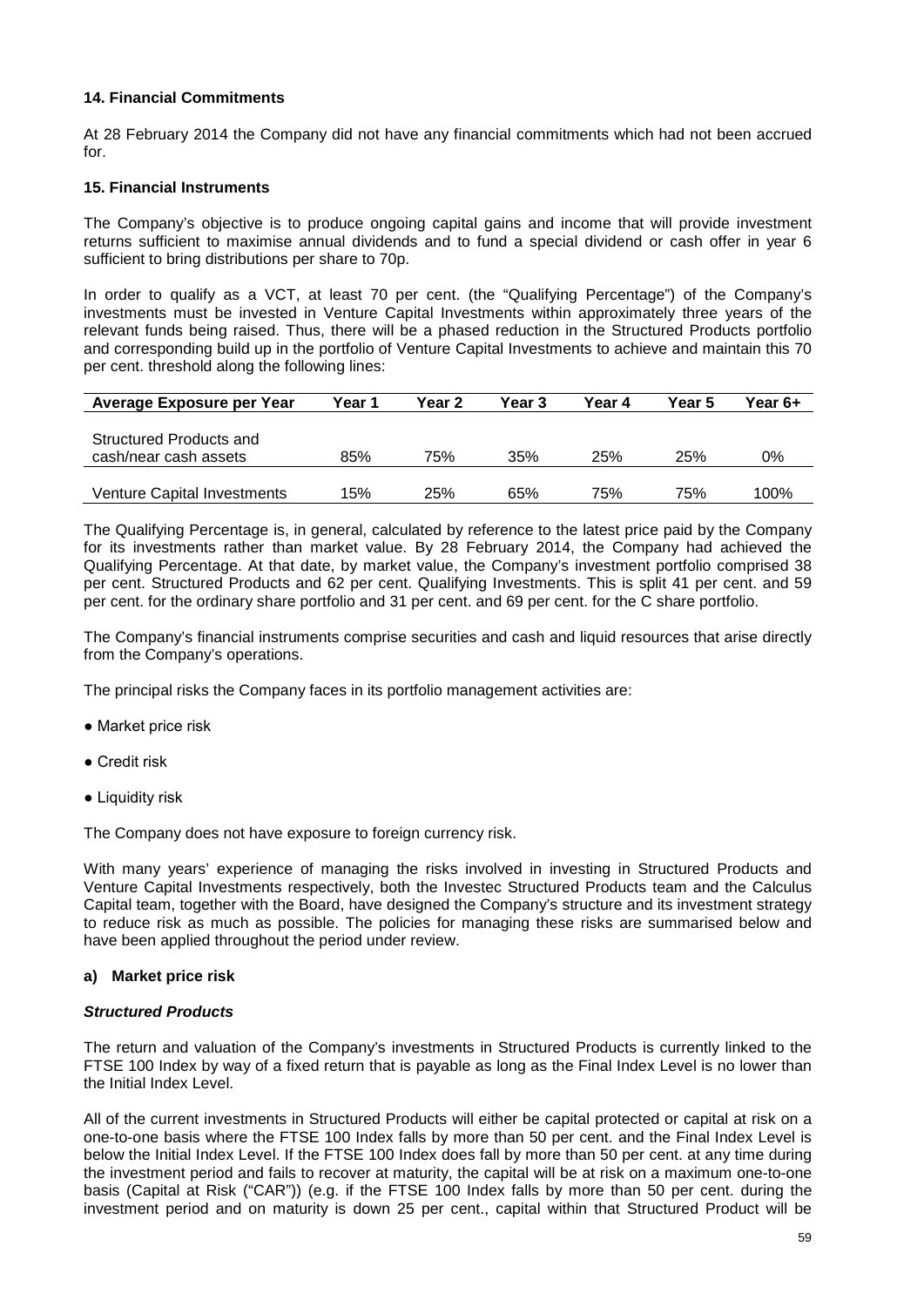reduced by 25 per cent.). The tables in the Investment Manager's Review (Structured Products) above provide details of the Initial Index Level at the date of investment and the maturity date for each of the Structured Products. On 28 February 2014, the FTSE 100 Index closed at 6,809.70. By 16 May 2014, being the last practicable date prior to the publication of these Accounts, the Index had increased 0.7 per cent. to close at 6,855.81.

The Final Index Level is calculated using 'averaging', meaning that the average is taken of the closing levels of the FTSE 100 on each business day over the last two to six months of the Structured Product plan term (the length of the averaging period differs for each plan).

The Investment Manager of the Structured Products portfolio and the Board review this risk on a regular basis. The use of averaging to calculate the return can reduce adverse effects of a falling market or sudden market falls shortly before maturity. Equally, it can reduce the benefits of an increasing market or sudden market rises shortly before maturity.

As at 28 February 2014, the Company's investments in Structured Products were valued at £2,386,000 (Ordinary Share Fund: £1,883,000; C Share Fund: £503,000). A 10 per cent. increase in the level of the FTSE 100 Index at 28 February 2014, given that all other variables remained constant, would have increased net assets by £79,652 (Ordinary Share Fund: £51,711; C Share Fund: £29,941). A 10 per cent. decrease would have reduced net assets by £140,610 (Ordinary Share Fund: £99,357; C Share Fund: £41,253). If the net assets had been higher by £79,652 throughout the year, then the investment management fee due to Calculus Capital would have been increased by £796 (Ordinary Share Fund: £517; C Share Fund: £279); if the net assets had been lower by £140,610 lower throughout the year, then the investment management fee due to Calculus Capital would have decreased by £1,406 (Ordinary Share Fund: £994; C Share Fund: £412).

In recent years, the performance of the FTSE 100 Index has been volatile and the Directors consider that an increase or decrease in the aggregate value of investments by 10 per cent, or more is reasonably possible.

### *Qualifying Investments*

Market risk embodies the potential for losses and includes interest rate risk and price risk.

The management of market price risk is part of the investment management process. The portfolio is managed in accordance with policies in place as described in more detail in the Chairman's Statement and Investment Manager's Review (Qualifying Investments).

The Company's strategy on the management of investment risk is driven by the Company's investment objective as outlined above. Investments in unquoted companies and AIM-traded companies, by their nature, involve a higher degree of risk than investments in the main market. Some of that risk can be mitigated by diversifying the portfolio across business sectors and asset classes.

Interest is earned on cash balances and money market funds and is linked to the banks' variable deposit rates. The Board does not consider interest rate risk to be material. Interest rates do not materially impact upon the value of the Qualifying Investments. The main risk arising on the loan stock instruments is credit risk. The Company does not have any interest bearing liabilities.

As required by Financial Reporting Standard 29 'Financial Instruments: Disclosures' (the "Standard") an analysis of financial assets and liabilities, which identifies the risk of the Company's holding of such items, is provided. The Company's financial assets comprise equity, loan stock, cash and debtors. The interest rate profile of the Company's financial assets is given in the table below: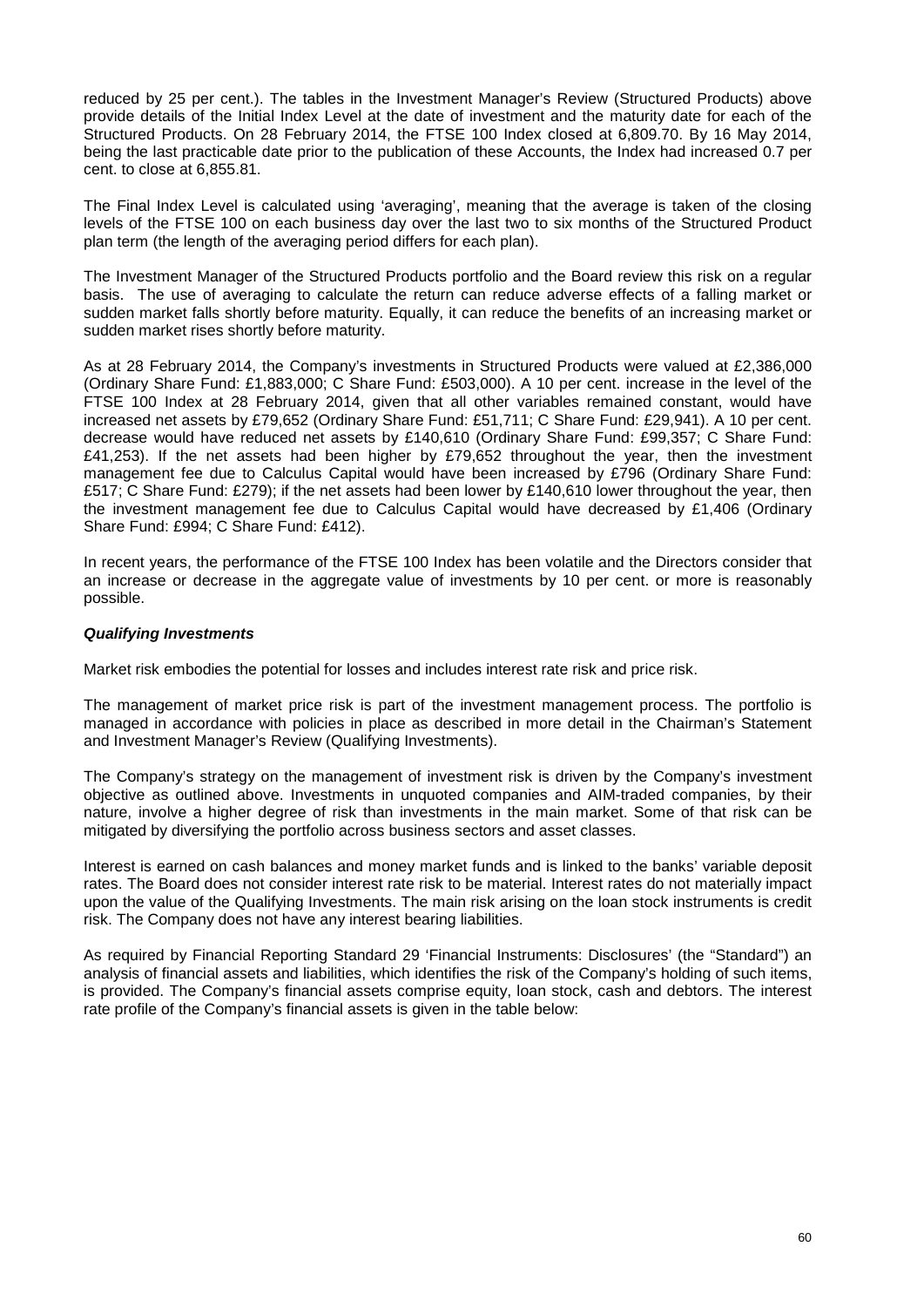|                            | As at 28 February 2014 |                  | As at 28 February 2013 |             |
|----------------------------|------------------------|------------------|------------------------|-------------|
|                            |                        |                  |                        |             |
|                            | <b>Fair Value</b>      | <b>Cash Flow</b> | Fair Value             | Cash Flow   |
|                            | <b>Interest</b>        | <b>Interest</b>  | Interest               | Interest    |
|                            | Rate                   | Rate             | Rate                   | Rate        |
|                            | <b>Risk</b>            | <b>Risk</b>      | <b>Risk</b>            | <b>Risk</b> |
|                            | £'000                  | £'000            | £'000                  | £'000       |
| <b>Ordinary Share Fund</b> |                        |                  |                        |             |
| Loan stock                 | 1,222                  |                  | 1,410                  |             |
| Money market funds         |                        | 1                |                        | 2           |
| Cash                       |                        |                  |                        | 4           |
|                            | 1,222                  | 1                | 1,410                  | 6           |
| <b>C Share Fund</b>        |                        |                  |                        |             |
| Loan stock                 | 320                    |                  | 195                    |             |
| Money market funds         |                        | 1                |                        | 102         |
| Cash                       |                        | 130              |                        | 556         |
|                            | 320                    | 131              | 195                    | 658         |
| <b>Total</b>               |                        |                  |                        |             |
| Loan stock                 | 1,542                  |                  | 1,605                  |             |
| Money market funds         |                        | $\mathbf{2}$     |                        | 104         |
| Cash                       |                        | 130              |                        | 560         |
|                            | 1,542                  | 132              | 1,605                  | 664         |

The variable rate is based on the banks' deposit rate, and applies to cash balances held and the money market funds. The benchmark rate which determines the interest payments received on interest bearing cash balances is the Bank of England base rate, which was 0.5 per cent. as at 28 February 2014.

Any movement in interest rates is deemed to have an insignificant effect on the Structured Products.

# **b) Credit risk**

#### *Structured Products*

The failure of a counterparty to discharge its obligations under a transaction could result in the Company suffering a loss. In its role as the Investment Manager of the Structured Products portfolio and to diversify counterparty risk, Investec Structured Products will only invest in Structured Products issued by approved issuers. In addition, the maximum exposure to any one counterparty (or underlying counterparty) will be limited to 15 per cent. of the assets of the Company at the time of investment.

Credit risk is the risk that the counterparty to a financial instrument will fail to discharge an obligation or commitment that it has entered into with the Company. The Investment Manager has in place a monitoring procedure in respect of counterparty risk which is reviewed on an ongoing basis. The carrying amount of financial assets best represents the maximum credit risk exposure at the Balance Sheet date.

As at 28 February 2014, the Company's credit risk exposure, by credit rating of the Structured Product issuer, was as follows: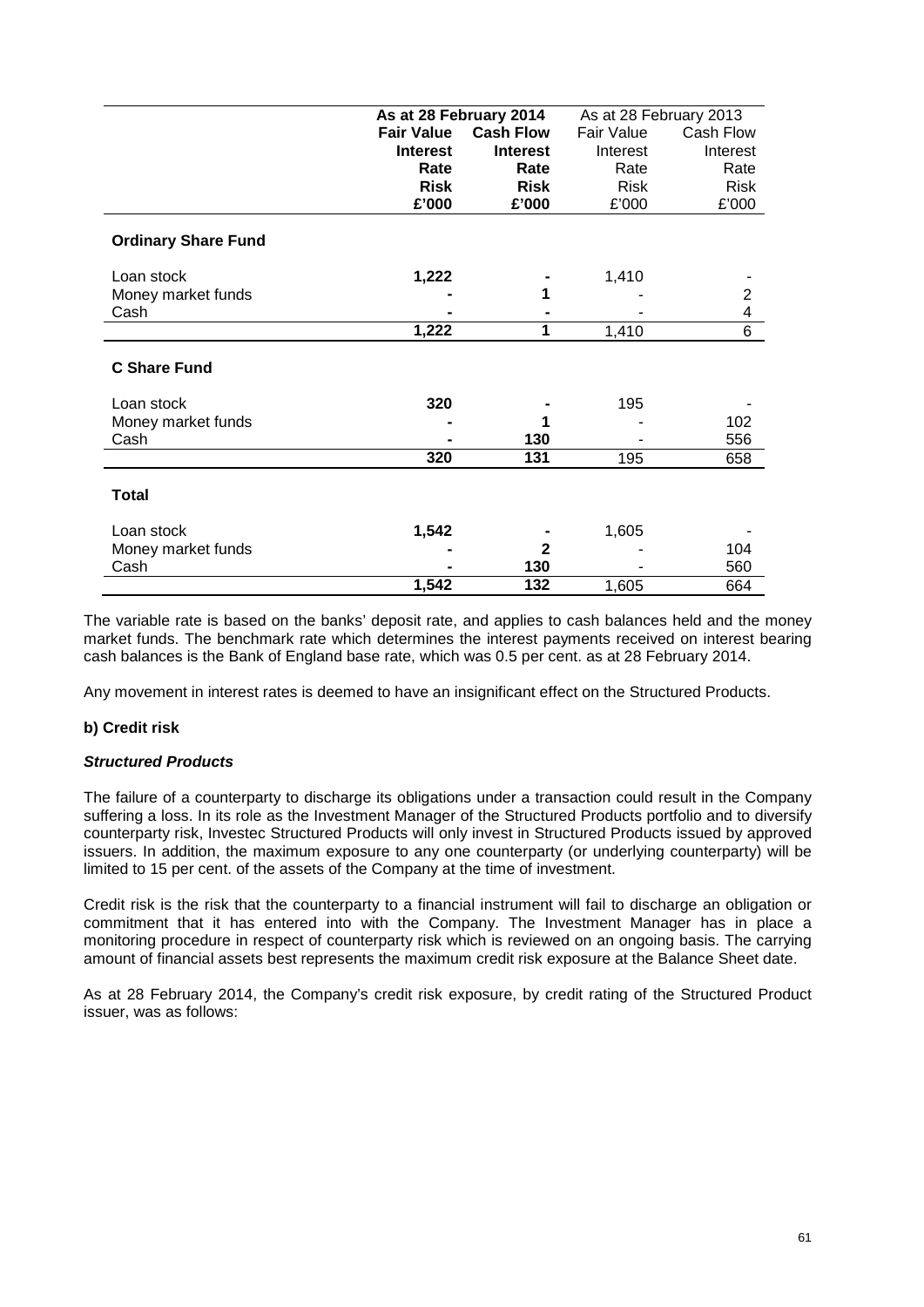|                                                        | 28 February 2014 |                  | 28 February 2013 |           |
|--------------------------------------------------------|------------------|------------------|------------------|-----------|
| <b>Credit Risk Rating</b><br>(Moody's unless otherwise |                  | $%$ of           |                  | % of      |
| indicated)                                             | £'000            | <b>Portfolio</b> | £'000            | Portfolio |
| <b>Ordinary Share Fund</b>                             |                  |                  |                  |           |
| A2                                                     | 607              | 13.3%            | 612              | 13.5%     |
| A <sub>3</sub>                                         |                  |                  | 384              | 8.4%      |
| Baa1                                                   | 427              | 9.3%             |                  |           |
| Baa3                                                   | 849              | 18.6%            | 738              | 16.2%     |
|                                                        | 1,883            | 41.2%            | 1,734            | 38.1%     |
| <b>C Share Fund</b>                                    |                  |                  |                  |           |
| A2                                                     |                  |                  | 239              | 19.0%     |
| Baa3                                                   | 503              | 30.5%            | 448              | 35.6%     |
|                                                        | 503              | 30.5%            | 687              | 54.6%     |
| <b>Total</b>                                           |                  |                  |                  |           |
| A2                                                     | 607              | 9.8%             | 851              | 14.7%     |
| A <sub>3</sub>                                         |                  |                  | 384              | 6.6%      |
| Baa1                                                   | 427              | 6.9%             |                  |           |
| Baa3                                                   | 1,352            | 21.7%            | 1,186            | 20.4%     |
|                                                        | 2,386            | 38.4%            | 2,421            | 41.7%     |

#### *Qualifying Investments*

Where an investment is made in loan stock issued by an unquoted company, it is made as part of an overall equity and debt package. The recoverability of the debt is assessed as part of the overall investment process and is then monitored on an ongoing basis by the Investment Manager who reports to the Board on any recoverability issues.

Credit risk arising on transactions with brokers relates to transactions awaiting settlement. Risk relating to unsettled transactions is considered to be small due to the short settlement period involved and the high credit quality of the brokers used. The Board monitors the quality of service provided by the brokers used to further mitigate this risk.

All the assets of the Company which are traded on AIM are held by Investec Wealth & Investments, the Company's custodian. Bankruptcy or insolvency of the custodian may cause the Company's rights with respect to securities held by the custodian to be delayed or limited. The Board and the Investment Manager monitor the Company's risk by reviewing the custodian's internal control reports.

# **c) Liquidity risk**

The Company's liquidity risk is managed on an ongoing basis by the Investment Managers. The Company's overall liquidity risks are monitored on a quarterly basis by the Board.

The Company maintains sufficient investments in cash and readily realisable securities to pay accounts payable and accrued expenses as they fall due.

#### *Structured Products*

If Structured Products are redeemed before the end of the term, the Company may get back less than the amount originally invested. The value of the Structured Products will be determined by the price at which the investments can actually be sold on the relevant dealing date. The Board does not consider this risk to be significant as the planned investment periods in Structured Products will range from six months to five and a half years and there is a planned transition from Structured Products to Qualifying Investments as detailed earlier in this note.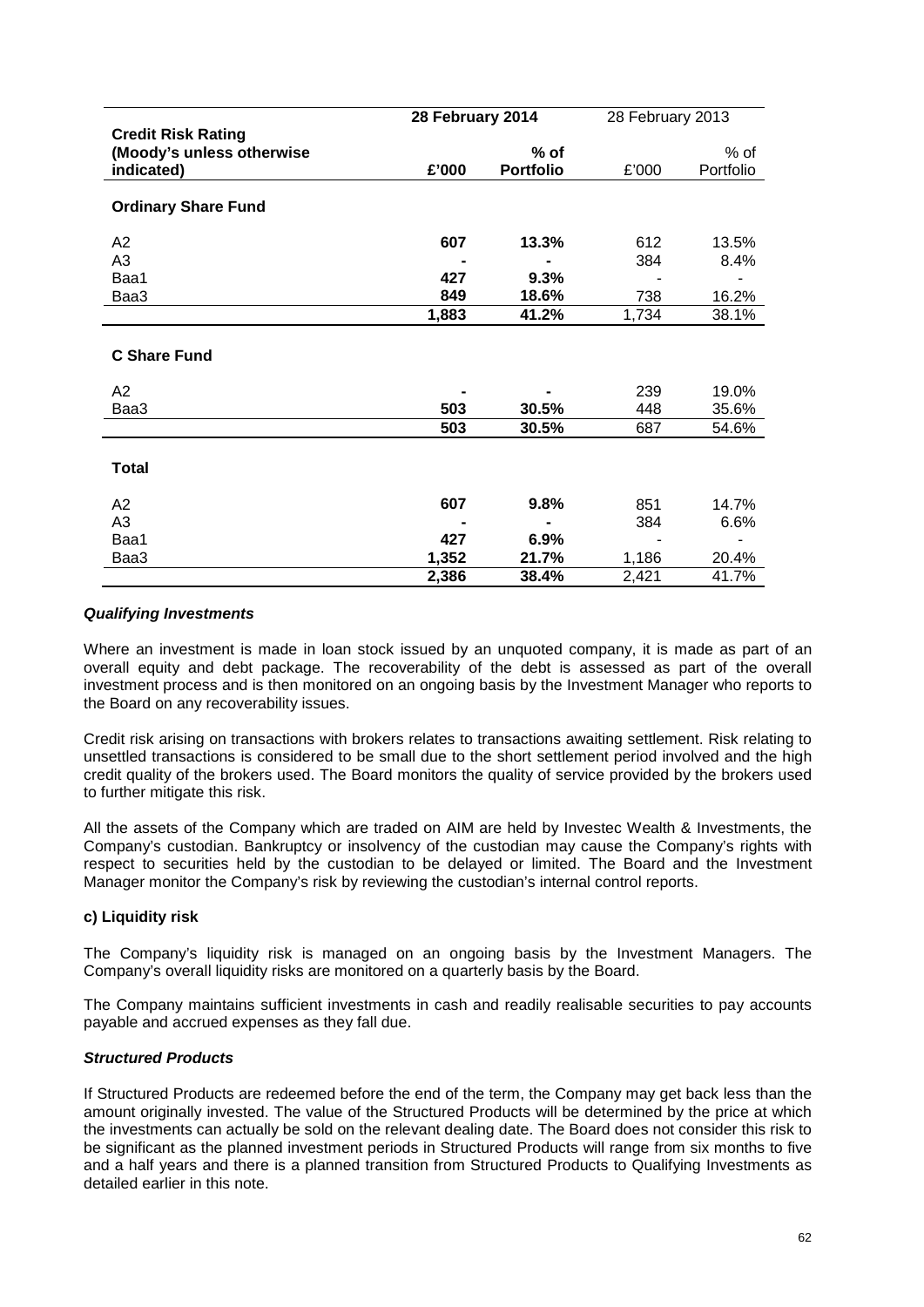There may not be a liquid market in the Structured Products and there may never be two competitive market makers, making it difficult for the Company to realise its investment. Risk is increased further where there is a single market maker who is also the issuer. The Board has sought to mitigate this risk by only investing in approved issuers of Structured Products, and by limiting exposure to any one issuer (or underlying issuer).

### *Qualifying Investments*

The Company's financial instruments include investments in unlisted equity investments which are not traded in an organised public market and which may be illiquid. As a result, the Company may not be able to realise quickly some of its investments at an amount close to their fair value in order to meet its liquidity requirements, or to respond to specific events such as deterioration in the creditworthiness of any particular issuer.

The Board seeks to ensure that an appropriate proportion of the Company's investment portfolio is invested in cash and readily realisable assets, which are sufficient to meet any funding commitments that may arise.

Under its Articles of Association, the Company has the ability to borrow a maximum amount equal to 25 per cent. of its gross assets. As at 28 February 2014 the Company had no borrowings.

### **d) Capital management**

The capital structure of the Company consists of cash held and shareholders' equity. Capital is managed to ensure the Company has adequate resources to continue as a going concern, and to maximise the income and capital return to its shareholders, while maintaining a capital base to allow the Company to operate effectively in the market place and sustain future development of the business. To this end the Company may use gearing to achieve its objectives. The Company's assets and borrowing levels are reviewed regularly by the Board.

### **e) Fair value hierarchy**

Investments held at fair value through profit and loss are valued in accordance with IPEV guidelines.

The valuation method used will be the most appropriate valuation methodology for an investment within its market, with regard to the financial health of the investment and the IPEV guidelines.

As required by the Standard, an analysis of financial assets and liabilities, which identifies the risk of the Company's holding of such items, is provided. The Standard requires an analysis of investments carried at fair value based on the reliability and significance of the information used to measure their fair value. In order to provide further information on the valuation techniques used to measure assets carried at fair value, we have categorised the measurement basis into a "fair value hierarchy" as follows:

- Quoted market prices in active markets – "Level 1"

Inputs to Level 1 fair values are quoted prices in active markets for identical assets. An active market is one in which transactions occur with sufficient frequency and volume to provide pricing information on an ongoing basis. The Company's investments in AIM quoted equities and money market funds are recognised within this category.

- Valued using models with significant observable market parameters – "Level 2"

Inputs to Level 2 fair values are inputs other than quoted prices included within Level 1 that are observable for the asset, either directly or indirectly. The Company's investments in Structured Products are classified within this category.

- Valued using models with significant unobservable market parameters – "Level 3"

Inputs to Level 3 fair values are unobservable inputs for the asset. Unobservable inputs may have been used to measure fair value to the extent that observable inputs are not available, thereby allowing for situations in which there is little, if any, market activity for the asset at the measurement date (or market information for the inputs to any valuation models). As such, unobservable inputs reflect the assumptions the Company considers that market participants would use in pricing the asset. The Company's unquoted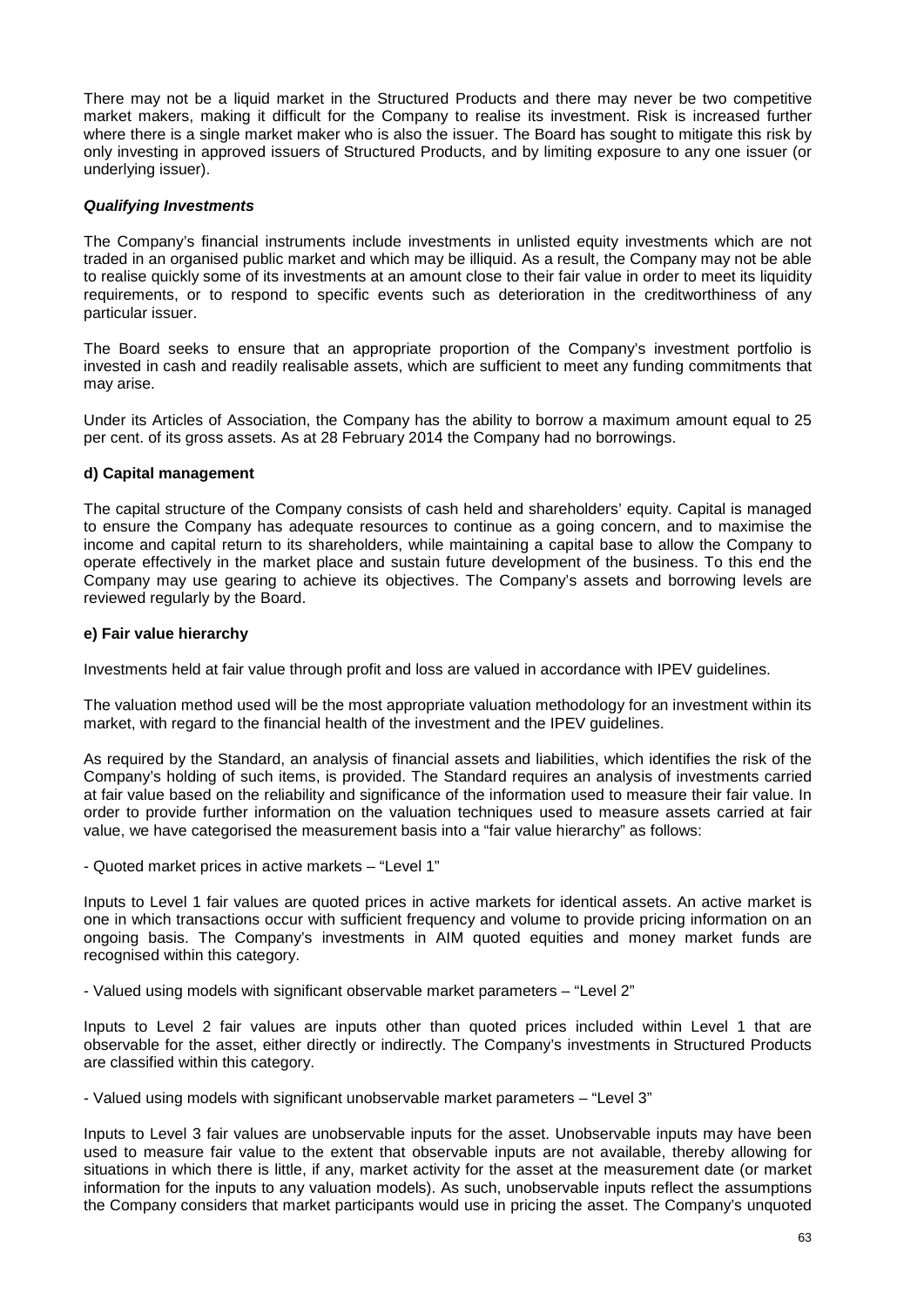equities and loan stock are classified within this category. As explained in note 1, unquoted investments are valued in accordance with the IPEV guidelines.

The table below shows movements in the assets measured at fair value based on Level 3 valuation techniques for which any significant input is not based on observable market data. During the year there were no transfers between Levels 1, 2 or 3.

# **Ordinary Share Fund**

|                            | <b>Financial Assets at Fair Value through Profit or Loss</b><br>At 28 February 2014 |                  |                  |                       |
|----------------------------|-------------------------------------------------------------------------------------|------------------|------------------|-----------------------|
|                            | Level 1<br>£'000                                                                    | Level 2<br>£'000 | Level 3<br>£'000 | <b>Total</b><br>£'000 |
| <b>Structured Products</b> |                                                                                     | 1,883            |                  | 1,883                 |
| Unquoted equity            |                                                                                     |                  | 1,379            | 1,379                 |
| Quoted equity              | 88                                                                                  |                  |                  | 88                    |
| Money market funds         |                                                                                     |                  |                  |                       |
| Loan stock                 |                                                                                     |                  | 1.222            | 1,222                 |
|                            | 89                                                                                  | 1.883            | 2,601            | 4,573                 |

|                            | Financial Assets at Fair Value through Profit or Loss<br>At 28 February 2013 |         |         |       |
|----------------------------|------------------------------------------------------------------------------|---------|---------|-------|
|                            | Level 1                                                                      | Level 2 | Level 3 | Total |
|                            | £'000                                                                        | £'000   | £'000   | £'000 |
| <b>Structured Products</b> |                                                                              | 1.734   |         | 1,734 |
| Unquoted equity            |                                                                              |         | 1,399   | 1,399 |
| Money market funds         | 2                                                                            |         |         |       |
| Loan stock                 |                                                                              |         | 1,410   | 1,410 |
|                            | っ                                                                            | .734    | 2,809   | 4,545 |

# **C Share Fund**

|                            | <b>Financial Assets at Fair Value through Profit or Loss</b><br>At 28 February 2014 |                  |                  |                       |
|----------------------------|-------------------------------------------------------------------------------------|------------------|------------------|-----------------------|
|                            | Level 1<br>£'000                                                                    | Level 2<br>£'000 | Level 3<br>£'000 | <b>Total</b><br>£'000 |
| <b>Structured Products</b> |                                                                                     | 503              |                  | 503                   |
| Unquoted equity            |                                                                                     |                  | 620              | 620                   |
| Quoted equity              | 203                                                                                 |                  |                  | 203                   |
| Money market funds         |                                                                                     |                  |                  |                       |
| Loan stock                 |                                                                                     |                  | 320              | 320                   |
|                            | 204                                                                                 | 503              | 940              | 1,647                 |

|                            | Financial Assets at Fair Value through Profit or Loss<br>At 28 February 2013 |         |         |       |
|----------------------------|------------------------------------------------------------------------------|---------|---------|-------|
|                            | Level 1                                                                      | Level 2 | Level 3 | Total |
|                            | £'000                                                                        | £'000   | £'000   | £'000 |
| <b>Structured Products</b> |                                                                              | 687     |         | 687   |
| Unquoted equity            |                                                                              |         | 274     | 274   |
| Money market funds         | 102                                                                          |         |         | 102   |
| Loan stock                 |                                                                              |         | 195     | 195   |
|                            | 102                                                                          | 687     | 469     | ,258  |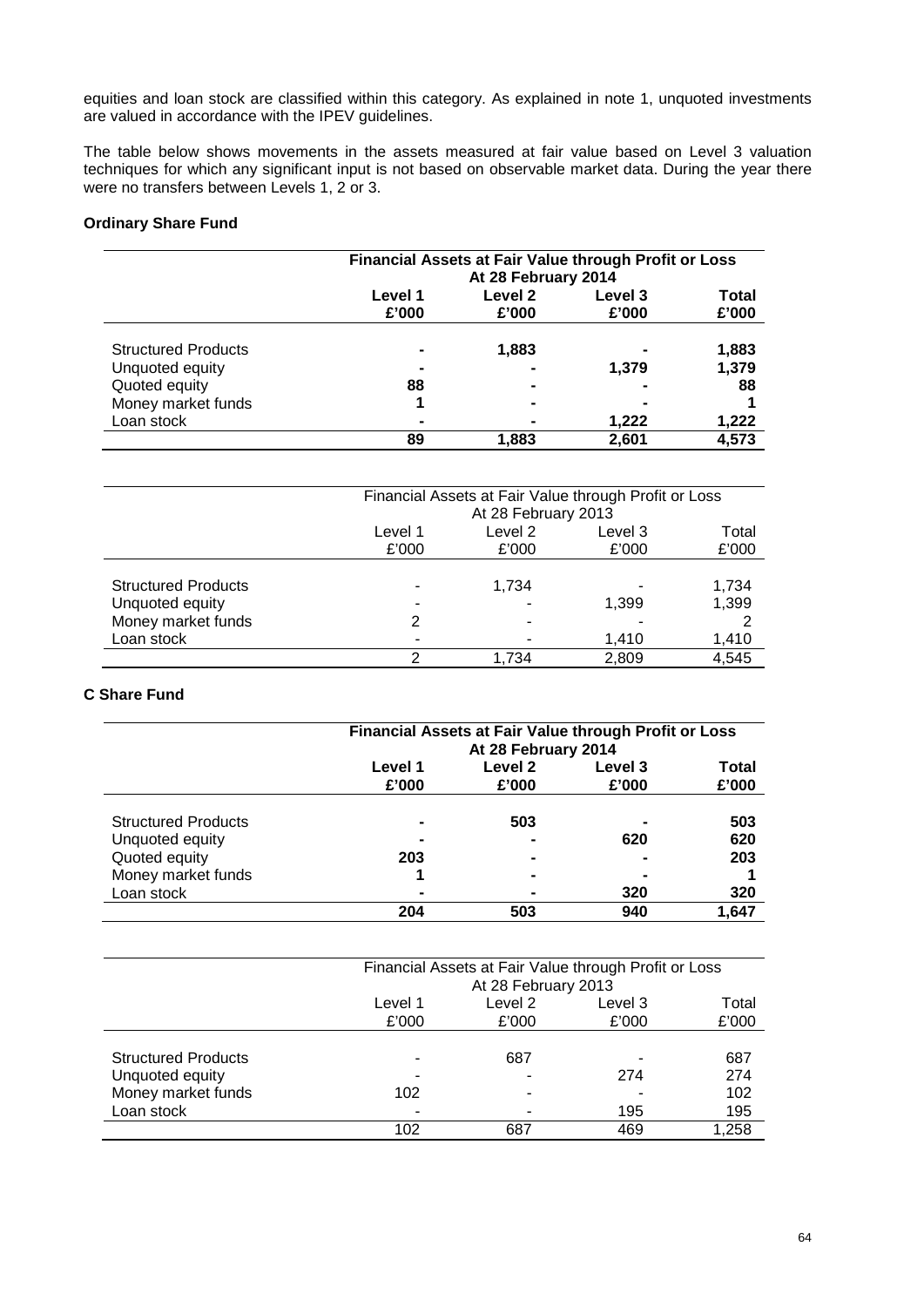# **Total**

|                            | Financial Assets at Fair Value through Profit or Loss<br>At 28 February 2014 |                  |                  |                |
|----------------------------|------------------------------------------------------------------------------|------------------|------------------|----------------|
|                            | Level 1<br>£'000                                                             | Level 2<br>£'000 | Level 3<br>£'000 | Total<br>£'000 |
| <b>Structured Products</b> |                                                                              | 2,386            |                  | 2,386          |
| Unquoted equity            |                                                                              |                  | 1.999            | 1,999          |
| Quoted equity              | 291                                                                          |                  |                  | 291            |
| Money market funds         | 2                                                                            |                  |                  |                |
| Loan stock                 |                                                                              |                  | 1,542            | 1,542          |
|                            | 293                                                                          | 2,386            | 3,541            | 6,220          |

|                            | Financial Assets at Fair Value through Profit or Loss<br>At 28 February 2013 |       |       |       |  |
|----------------------------|------------------------------------------------------------------------------|-------|-------|-------|--|
|                            | Level 2<br>Level 1<br>Level 3                                                |       |       |       |  |
|                            | £'000                                                                        | £'000 | £'000 | £'000 |  |
| <b>Structured Products</b> |                                                                              | 2.421 |       | 2.421 |  |
| Unquoted equity            |                                                                              |       | 1,673 | 1,673 |  |
| Money market funds         | 104                                                                          |       |       | 104   |  |
| Loan stock                 |                                                                              |       | 1,605 | 1,605 |  |
|                            | 104                                                                          | 2.421 | 3,278 | 5,803 |  |

The Standard requires disclosure, by class of financial instruments, if the effect of changing one or more inputs to reasonably possible alternative assumptions would result in a significant change to the fair value measurement. The information used in determination of the fair value of Level 3 investments is chosen with reference to the specific underlying circumstances and position of the investee company. The portfolio has been reviewed and both downside and upside reasonable possible alternative assumptions have been identified and applied to the valuation of the unquoted investments.

Applying the downside alternatives, the value of the unquoted investment portfolio for the Ordinary Share Fund would be £124,948 or 4.8 per cent. lower (2013: £121,399 or 4.3 per cent. lower), for the C Share Fund would be £61,252 or 6.5 per cent. lower (2013: £31,964 or 6.8 per cent. lower), and in total it would be £186,200 or 5.3 per cent. lower (2013: £153,363 or 4.7 per cent. lower). Using the upside alternatives, the value of the unquoted investment portfolio for the Ordinary Share Fund would be increased by £106,133 or 4.1 per cent. (2013: £132,073 or 4.7 per cent.), for the C Share Fund it would be increased by £40,879 or 4.4 per cent. (2013: £28,918 or 6.2 per cent.), and in total it would be increased by £147,012 or 4.2 per cent. (2013: £160,991 or 4.9 per cent.).

# **16. Transactions with Related Parties**

John Glencross, a Director of the Company, is considered to be a related party due to his position as Chief Executive and a director of Calculus Capital, one of the Company's Investment Managers. He does not receive any remuneration from the Company. He is a director of Terrain and Lime Technology and stepped down from the board of Human Race during the period, companies in which the Company has invested. Fees for the provision of Mr Glencross as a director of these companies are paid to Calculus Capital, as disclosed in note 17.

# **17. Transactions with Investment Managers**

Investec Structured Products, an Investment Manager to the Company, is entitled to a performance incentive fee. Investec Structured Products will receive an arrangement fee of 0.75 per cent. of the amount invested in each Structured Product. This arrangement fee shall be paid to Investec Structured Products by the issuer of the relevant Structured Product. No arrangement fee will be paid to Investec Structured Products in respect of any decision to invest in Investec-issued Structured Products. Investec Structured Products has agreed not to earn an annual management fee from the Company.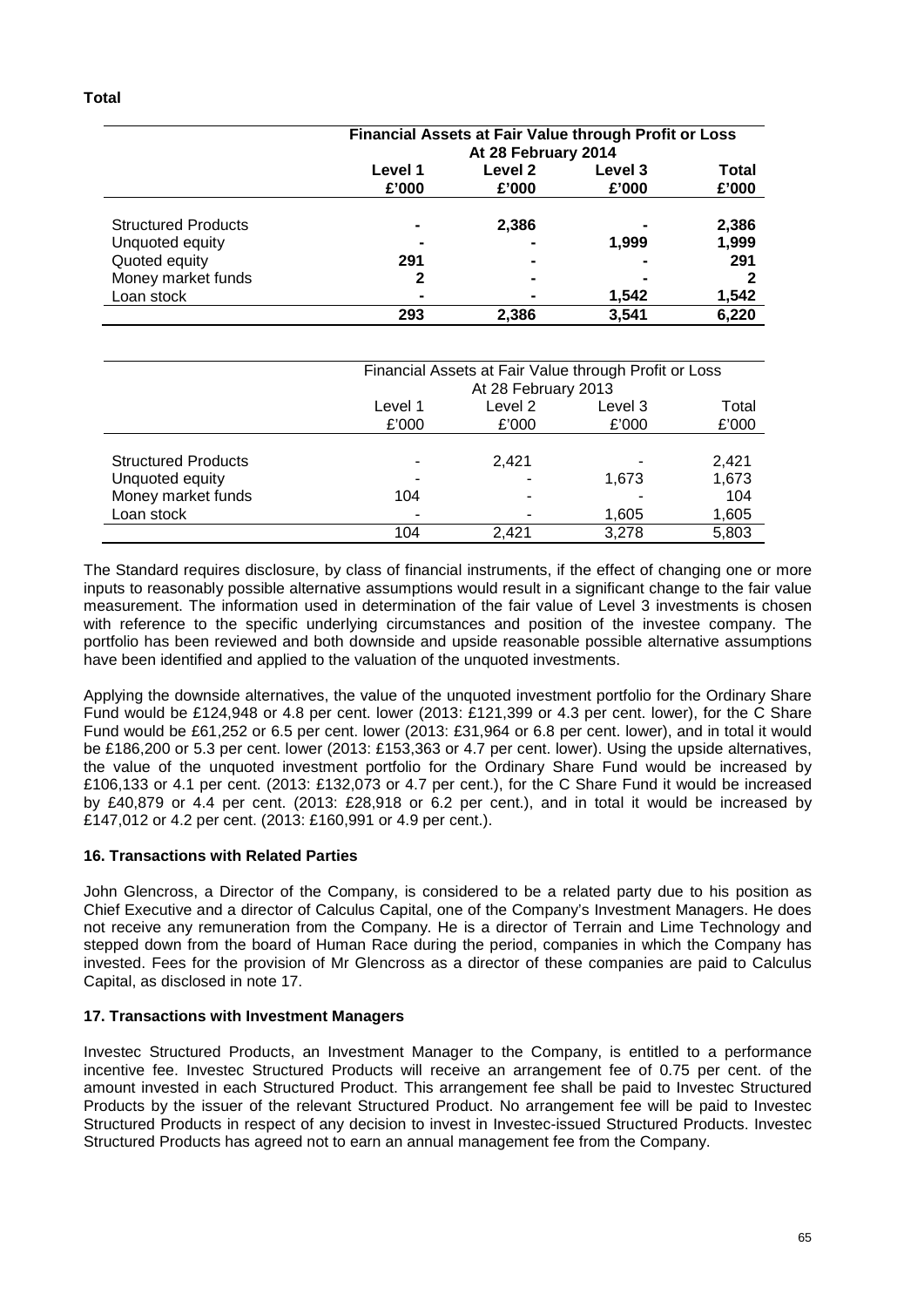As at 28 February 2014, £80,000 (2013: £90,000) was owed by Investec Structured Products as claw back of costs in excess of the agreed expenses cap of 3 per cent. (£57,000 to the Ordinary Share Fund and £23,000 to the C Share Fund).

Calculus Capital receives an investment management fee from the Company. For the year ended 28 February 2014, fees of £62,000 (2013: £61,000) were payable to Calculus Capital (£45,000 payable by the Ordinary Share Fund and £17,000 by the C Share Fund), of which £nil (2013: £46,000) was outstanding as at 28 February 2014.

No incentive fee accrued to either Investment Manager during the year (2013: £nil).

Calculus Capital receives an annual fee from Terrain, Lime Technology, AnTech, Hampshire, Metropolitan, Money Dashboard and Human Race for the provision of a director, as well as an annual monitoring fee which also covers the provision of certain administrative support services. In the year ended 28 February 2014, the amount payable to Calculus Capital which was attributable to the investment made by the Company was £2,291 (2013: £3,951) from Terrain, £2,112 (2013: £5,695) from Lime Technology, £2,455 (2013: £nil) from AnTech, £2,167 (2013: £112) from Hampshire, £1,201 (2013: £2,899) from Metropolitan, £186 (2013: £nil) from Money Dashboard and £3,665 (2013: £2,662) from Human Race (all excluding VAT).

Calculus Capital receives an annual monitoring fee from MicroEnergy and Tollan which covers the provision of certain administrative support services. In the year ended 28 February 2014, the amount payable to Calculus Capital that was attributable to the investment made by the Company was £2,097 (2013: £2,728) from MicroEnergy and £2,813 (2013: £nil) from Tollan (excluding VAT).

Calculus Capital receives an annual fee from Brigantes, Corfe, Benito's Hat and Dryden for the provision of a director. The amount payable to Calculus Capital in the year ended 28 February 2014 which was attributable to the investment made by the Company was £734 (2013: £378) from Brigantes, £435 (2013: £223) from Corfe, £374 (2013: £nil) from Benito's Hat and £1,186 (2013: £nil) from Dryden (excluding VAT).

In the year ended 28 February 2014, Calculus Capital received arrangement fees as a result of the Company's new investments. Calculus Capital received an arrangement fee of £1,500 (2013: £nil) from Benito's Hat, £3,810 (2013: £nil) from Money Dashboard, £4,504 (2013: £nil) from Quai, £1,850 (2013: £7,500) from Secure Electrans, £2,000 (2013: £nil) from Scancell and £150 (2013: £nil) from Terrain.

#### **ANNUAL GENERAL MEETING**

This year's Annual General Meeting of the Company will be held at the offices of Investec Structured Products, 2 Gresham Street London EC2V 7QP on 1 July 2014 at 11.00 am.

For further information, please contact:

Investment Manager to the Structured Products Portfolio Investec Structured Products Gary Dale Telephone: 020 7597 4065

Investment Manager to the Venture Capital Portfolio Calculus Capital Limited Susan McDonald Telephone: 020 7493 4940

#### **National Storage Mechanism**

A copy of the Annual Report and Accounts will be submitted shortly to the National Storage Mechanism ("NSM") and will be available for inspection at the NSM, which is situated at: www.morningstar.co.uk/uk/NSM